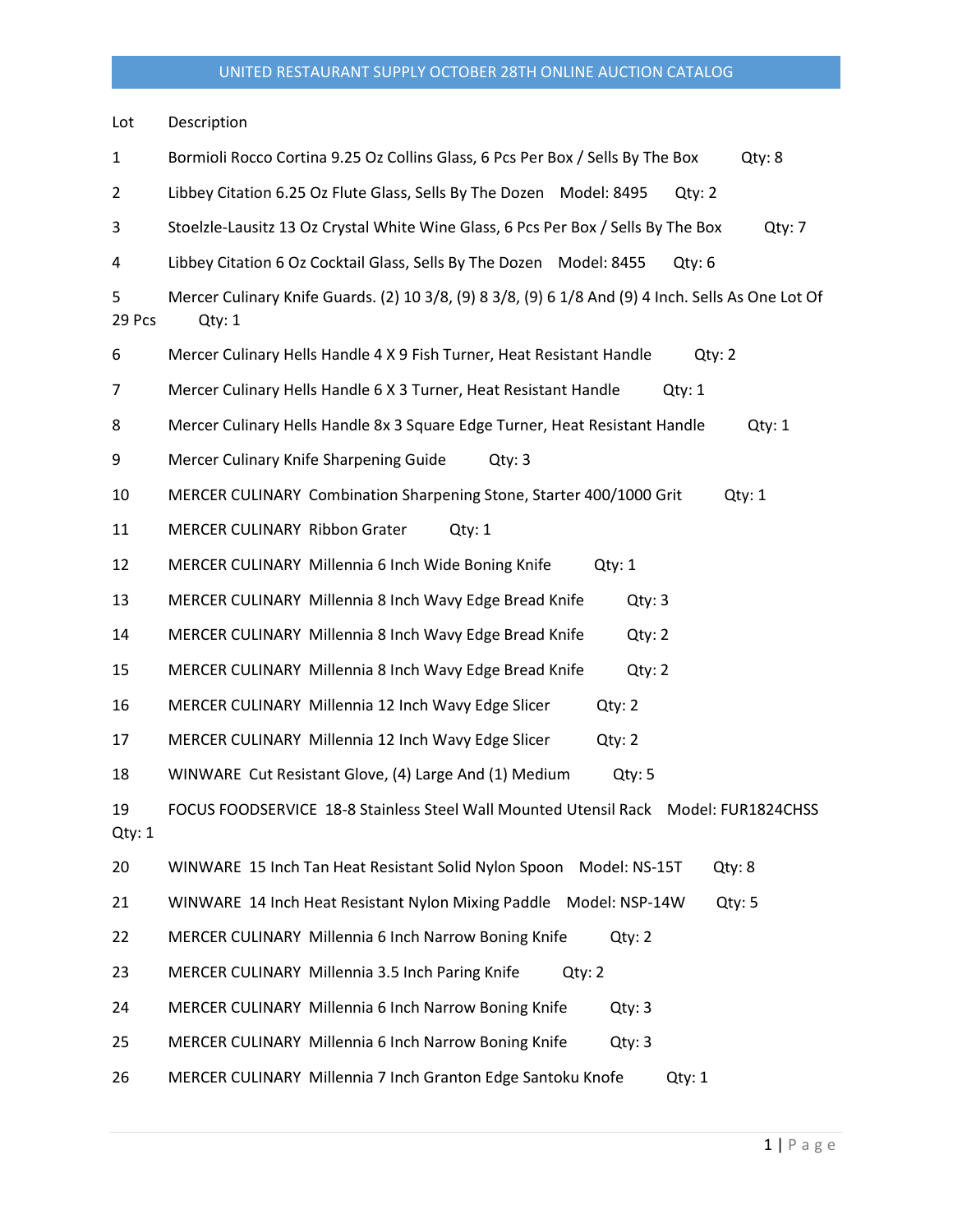| 27           | 7 Knife Stainless Steel Knife Rack<br>Qtv: 1                                                      |  |  |  |  |  |  |
|--------------|---------------------------------------------------------------------------------------------------|--|--|--|--|--|--|
| 28           | UPDATE INTERNATIONAL 10 Oz Molcajetes<br>Qty: 1                                                   |  |  |  |  |  |  |
| 29           | MERCER CULINARY Lot Of 5 Paring Knives, 8 Tomato Corers And Display<br>Qty: 1                     |  |  |  |  |  |  |
| 30           | MERCER CULINARY Millennia 11 Inch Granton Edge Slicer Knife<br>Qty: 2                             |  |  |  |  |  |  |
| 31           | MERCER CULINARY Millennia 11 Inch Granton Edge Slicer Knife<br>Qty: 2                             |  |  |  |  |  |  |
| 32           | MERCER CULINARY 12 Inch Chefs Knife<br>Qty: 1                                                     |  |  |  |  |  |  |
| 33           | MERCER CULINARY 10 Inch Chefs Knife<br>Qty: 3                                                     |  |  |  |  |  |  |
| 34           | MERCER CULINARY 8 Inch Chefs Knife<br>Qty: 2                                                      |  |  |  |  |  |  |
| 35           | MERCER CULINARY 7 Inch Filet Knife<br>Qty: 1                                                      |  |  |  |  |  |  |
| 36           | MERCER CULINARY Millennia 6 Inch Narrow Boning Knife<br>Qty: 3                                    |  |  |  |  |  |  |
| 37           | NORTON Multi Oil Stone And 3 Bottles Of Premium Honing Oil Model: IM313<br>Qty: 1                 |  |  |  |  |  |  |
| 38<br>20.5W  | UPDATE INTERNATIONAL 10 Pocket Cutlery Pouch (Does Not Include Cutlery).<br>2.25H 6.25D<br>Qty: 2 |  |  |  |  |  |  |
| 39           | ASSORTED Kitchen Gadget Lot Of 9 Pcs As Pictured<br>Qty: 1                                        |  |  |  |  |  |  |
| 40<br>Qty: 1 | Stainless Steel 13 Inch Cake Stand With Cover, Includes Second Cover With A Crack In It           |  |  |  |  |  |  |
| 41           | <b>Cake Decorating Stand</b><br>Qty: 1                                                            |  |  |  |  |  |  |
| 42           | <b>CHEF MASTER Professional Meat Tenderizer</b><br>Qty: 1                                         |  |  |  |  |  |  |
| 43           | WINCO 9 X 5.25 Cast Iron Steak Weight<br>Qty: 2                                                   |  |  |  |  |  |  |
| 44           | 8 Inch And 6 Inch Hamburger Covers<br>Qty: 4                                                      |  |  |  |  |  |  |
| 45           | UPDATE INTERNATIONAL 1 1/2 Inch Boar Bristle Pastry Brush Model: WPBB15<br>Qty: 5                 |  |  |  |  |  |  |
| 46           | WINWARE 3 Inch Boar Bristle Pastry Brush<br>Qty: 4                                                |  |  |  |  |  |  |
| 47           | WINWARE 3 Inch Boar Bristle Pastry Brush<br>Qty: 3                                                |  |  |  |  |  |  |
| 48           | WINWARE 2 Inch Boar Bristle Pastry Brush<br>Qty: 5                                                |  |  |  |  |  |  |
| 49           | Qty: 5<br>WINWARE 2 Inch Boar Bristle Pastry Brush                                                |  |  |  |  |  |  |
| 50           | WINCO 1 Inch Round Nylon Bristle Pastry Brush<br>Qty: 5                                           |  |  |  |  |  |  |
| 51           | WINCO 1 Inch Round Nylon Bristle Pastry Brush<br>Qty: 4                                           |  |  |  |  |  |  |
| 52           | 8 Inch Stainless Steel Flexible Bakers Spatula<br>Qty: 2                                          |  |  |  |  |  |  |
| 53           | WINCO 9.5 Inch Offset Bakers Spatula<br>Qty: 3                                                    |  |  |  |  |  |  |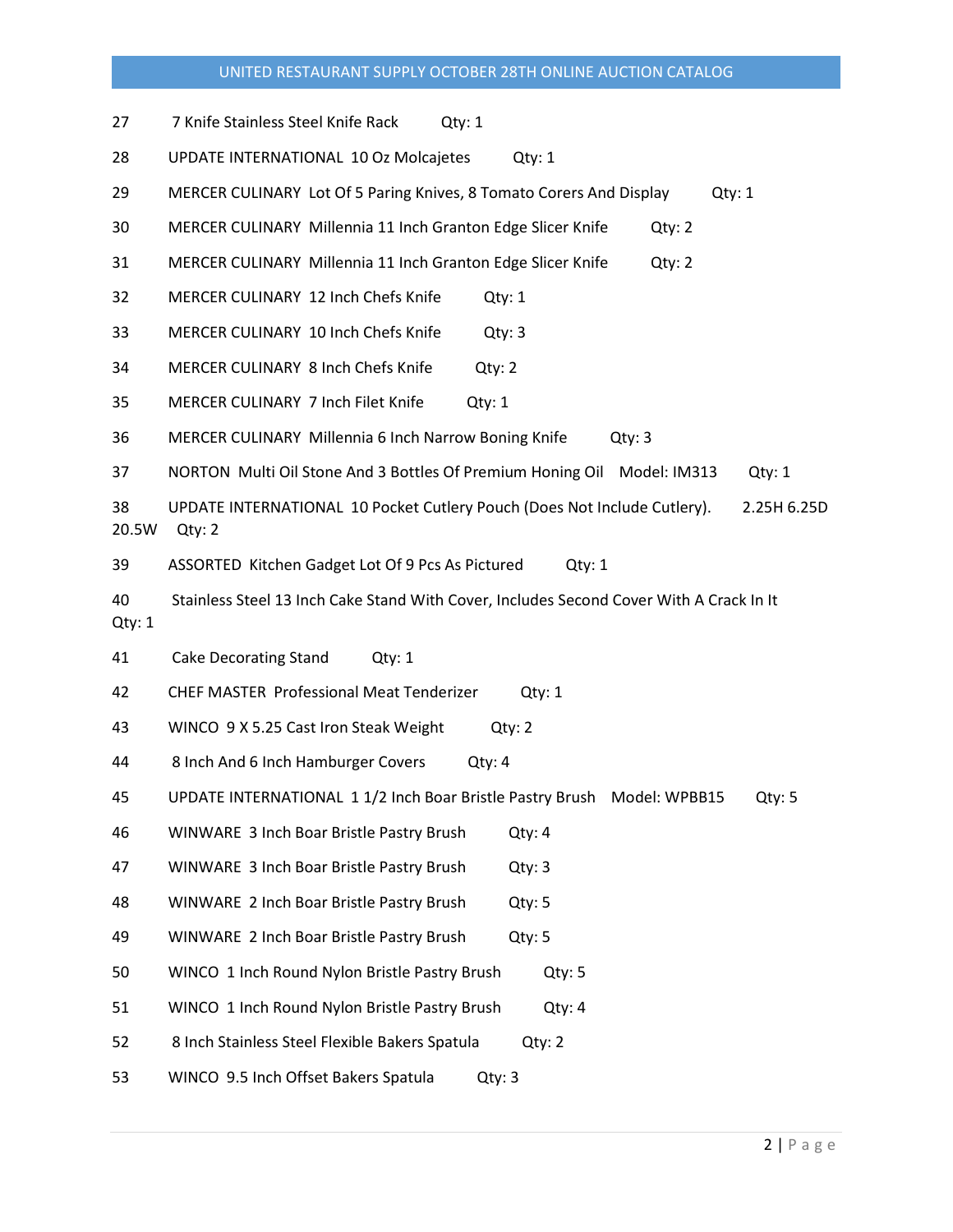54 WINCO 9.5 Inch Offset Bakers Spatula Qty: 3

55 ASSORTED Lot With 2 Egg Slicers, Rotary Cheese Grater And Silocone Pastry Brush. Sells As One Lot. Qty: 1

56 WINCO 6-Cut Pie And Cake Marker Qty: 5

57 WINCO 12-Cut Pie And Cake Marker Qty: 2

58 HOFFMASTER White Fluted Baking Cup, 500 Per Sleeve / Approx 3/4 Case Qty: 1

59 Plastic Coated Pastry Bags And Tips Lot: (5) 16 Inch, (6) 18 Inch, (4) 21 Inch Pastry Bags, (3) Coupling Sets And 60+ Assorted Decorating Tops Qty: 1

60 ROYAL PAPER Paper Chefs Hats. Approximately 24 Pcs. Qty: 1

61 CHEF REVIVAL Ladies Cuisinier Long Sleeve Chef Jacket. Xl. Qty: 1

- 62 CHEF REVIVAL Ladies Cuisinier Long Sleeve Chef Jacket. Large. Qty: 1
- 63 CHEF MASTER White Cuisinier Chef Jacket, Large Qty: 1

64 CHEF REVIVAL Ladies Cargo Pants Hounds Tooth, Xxxl Qty: 1

65 CHEF REVIVAL Ladies Cargo Pants Hounds Tooth, Xxl Qty: 1

66 CHEF REVIVAL Ladies Cargo Pants Hounds Tooth, Xl Qty: 1

- 67 CHEF REVIVAL Black Chefs Cargo Pants, Size 16 Qty: 1
- 68 CHEF REVIVAL Black Chefs Cargo Pants, Xxxl Qty: 1

69 CHEF REVIVAL Black Cool Crew Chefs Jacket, Medium Qty: 1

70 CHEF WORKS Otamge 3/4 Sleeve Chef Coat, Medium. Qty: 1

71 CHEF WORKS White Utility Shirts. (1) Xxxxxl; (6) Xl; (1) Large; (4) Small Qty: 12

72 VOLLRATH 24 Inch French Whip, 18 Inch French Whip And 14 Inch Piano Whip Qty: 3

73 ASSORTED Lot With (3) Digital Thermometer, (1) Mechanical Timer And (1) Deep Fryer /Candy Thermometer Qty: 1

74 ASSORTED Thermometer Lot With (1) Meat And (5) Freezer / Refrigerator Qty: 1

75 Hanging Refrigerator /Freezer Thermometer. 100+. Sells As One Lot. Qty: 1

76 ASSORTED Wall Sign Lot As Pictured. Approximately 50+. Sells As One Lot. Qty: 1

77 WINWARE Pump Kit Qty: 4

78 TAYLOR Safe-T-Guard Sanitizing System Model: 9997 Qty: 4

79 64 Oz And 50 Oz Plastic Scoops. Sells As One Lot. Qty: 1

80 Easy Crank Can Opener Qty: 3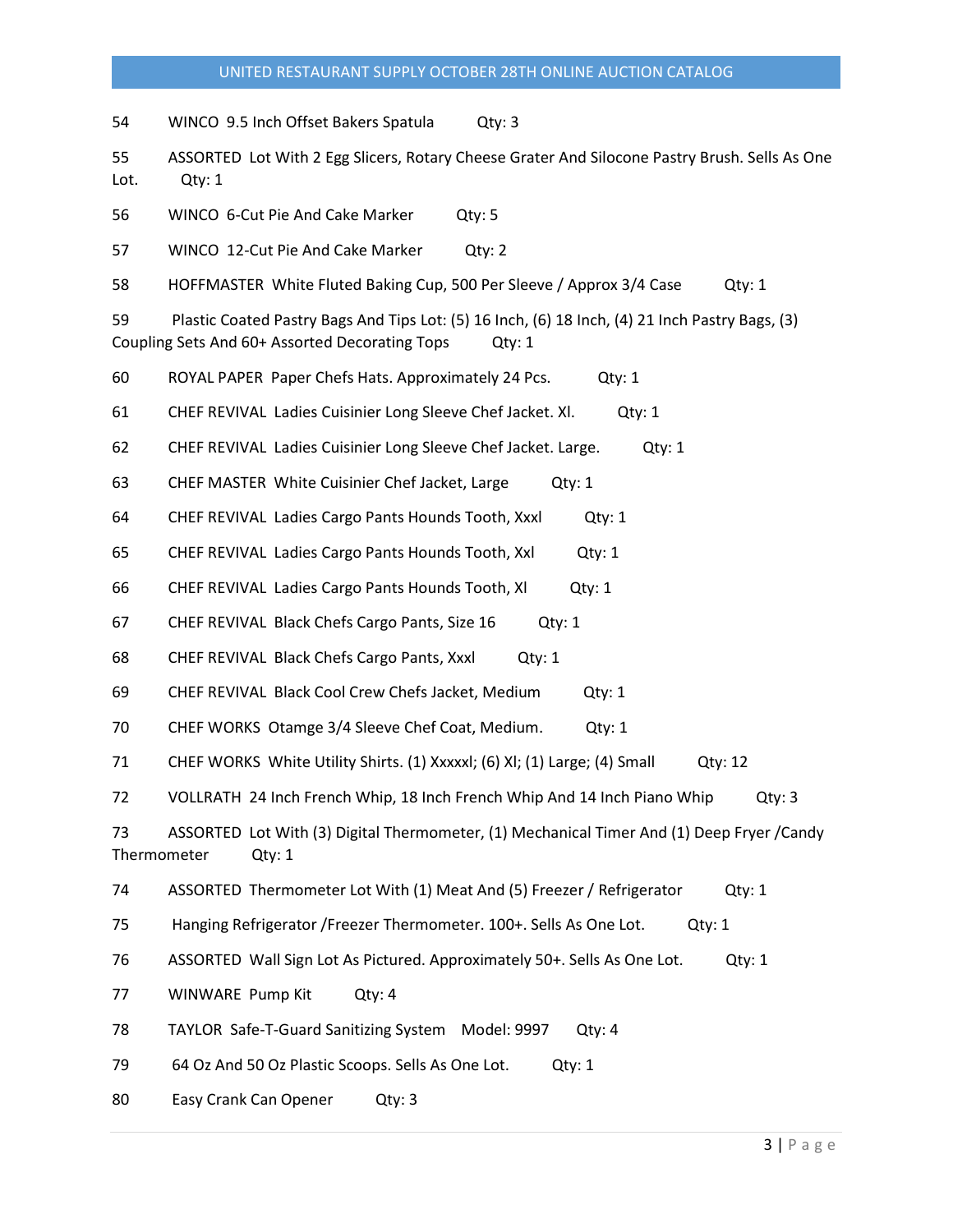- 81 Easy Crank Can Opener Qty: 3
- 82 Portable Can Opener Qty: 4
- 83 Portable Can Opener Qty: 4
- 84 11 Inch Plastic Scraper., Lot Of 5. Qty: 1
- 85 7 Inch Plastic Scraper. Lot Of 14. Qty: 1
- 86 AMCO High Heat Spoon Spatula, Silicone And Stainless Steel. Qty: 4
- 87 TABLECRAFT Firmgrip Mellon Baller Qty: 8
- 88 CUISPRO Snap Fit Cookie Cutters. (2) Star Shape And (2) Sailboat Qty: 4
- 89 Sandwich Spreader Qty: 5
- 90 WINWARE Enameled Juicer: (2) Orange And (2) Lime Qty: 4
- 91 WINWARE Zester / Lemon Peeler Qty: 3
- 92 NORPRO Heat Diffuser Qty: 5
- 93 (2) Cookie / Donut Cutters And (1) 4 Inch Egg Ring Qty: 3
- 94 WINWARE 12 Inch Stainless Steel Skewers, 12 Pcs Per Pack / Sold By The Pack Qty: 4
- 95 9 Inch Stainless Steel Pom Tong, Sells As One Lot Of 12 Pcs. Qty: 1
- 96 ASSORTED Kitchen Gadget Lot Of 6 Pcs As Pictured Qty: 1
- 97 WINWARE Tomato Stem Corer Qty: 5
- 98 WINCO 4oz Stainless Steel Ice Scoop. Sells As One Lot Of 9 Pcs. Qty: 1
- 99 WINCO 16 Inch Heavy Duty Stainless Steel Spring Tong Qty: 2
- 100 FOCUS FOODSERVICE 12 Inch Heavy Duty Stainless Steel Locking Spring Tongs Qty: 7
- 101 WINCO 7 Inch Heavy Duty Stainless Steel Spring Tongs Qty: 9
- 102 WINCO 9 Inch Stainless Steel Heavy Duty Spring Tong Qty: 7
- 103 WINCO 9 Inch Stainless Steel Heavy Duty Spring Tong Qty: 7
- 104 WINCO 12 Inch Black Handle Stainless Steel Utility Tong Qty: 4
- 105 6 Inch Stainless Steel Pom Tong; Sells As One Lot Of 10 Pcs. Qty: 1
- 106 UPDATE INTERNATIONAL 12 Inch Stainless Steel Utility Tong Qty: 8
- 107 WINCO (9) 10 Inch High Heat Spoon Scraper And (1) 10 Inch High Heat Flat Blade Scraper Qty: 10
- 108 WINCO 16 Inch Spoon Shape Scraper Qty: 4
	-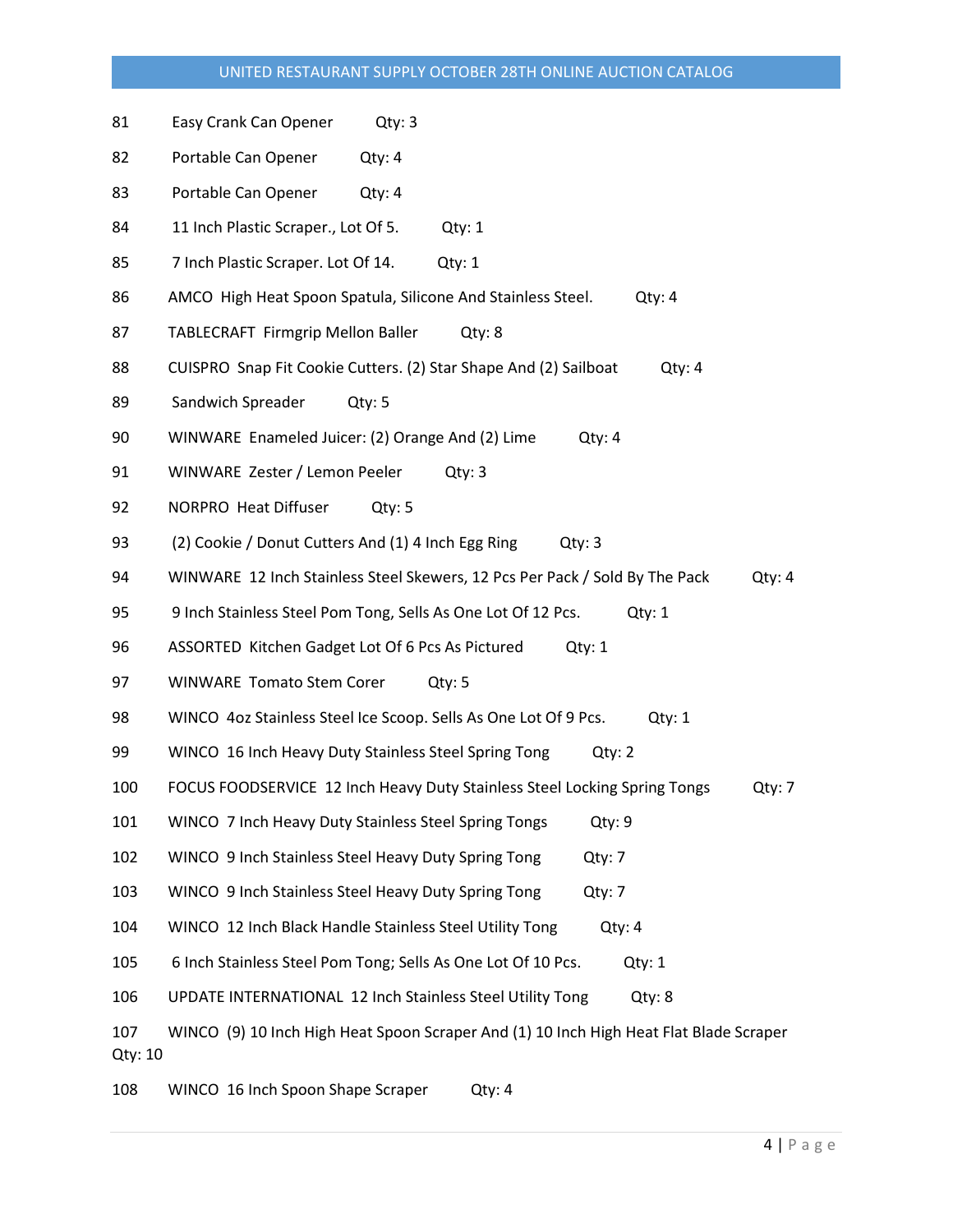| 109 | WINCO 10 Inch Spoon Shape Scraper. Sells As One Lot Of 3 Pcs.<br>Qtv: 1                    |
|-----|--------------------------------------------------------------------------------------------|
| 110 | WINCO 16 Inch Flat Blade Scraper. Sells As One Lot Of 11 Pcs.<br>Qty: 1                    |
| 111 | WINCO 14 Inch Flat Blade Scraper.<br>$Q$ ty: 18                                            |
| 112 | WINCO 10 Inch Flat Blade Scraper. Sells As One Lot Of 12 Pcs<br>Qty: 1                     |
| 113 | WINCO 15 Inch Stainless Steel Perforated Basting Spoon<br>Qty: 6                           |
| 114 | WINCO 13 Inch Stainless Steel Perforated Basting Spoon<br>Qty: 2                           |
| 115 | WINCO 11 Inch Stainless Steel Perforated Basting Spoon<br>Qty: 10                          |
| 116 | WINCO 15 Inch Stainless Steel Slotted Basting Spoon<br>Qty: 3                              |
| 117 | WINCO 13 Inch Stainless Steel Slotted Basting Spoon<br>Qty: 4                              |
| 118 | WINCO 11 Inch Stainless Steel Slotted Basting Spoon<br>Qty: 8                              |
| 119 | WINCO 8 1/2 Inch Pot Fork<br>Qty: 8                                                        |
| 120 | WINCO 13 Inch Stainless Steel Perforated Basting Spoon, Black Handle<br>Qty: 7             |
| 121 | WINCO 13 Inch Stainless Steel Solid Basting Spoon With Black Handle<br>Qty: 13             |
| 122 | WINCO 13 Inch Stainless Steel Slotted Basting Spoon With Black Handle<br>Qty: 2            |
| 123 | 13 13/16 Inch Stainless Steel Solid Basting Spoon With Black Ergo Handle<br>Qty: 2         |
| 124 | JP 13 13/16 Inch Stainless Steel Perforated Basting Spoon With Black Ergo Handle<br>Qty: 5 |
| 125 | JP 13 13/16 Inch Stainless Steel Slotted Basting Spoon With Black Ergo Handle<br>Qty: 5    |
| 126 | JP 13 13/16 Inch Stainless Steel Slotted Basting Spoon With Black Ergo Handle<br>Qty: 4    |
| 127 | WINCO 15 Inch Stainless Steel Solid Basting Spoon<br>Qty: 10                               |
| 128 | WINCO 13 Inch Stainless Steel Solid Basting Spoon<br>Qty: 4                                |
| 129 | WINCO 11 Inch Stainless Steel Solid Basting Spoon<br>Qty: 15                               |
| 130 | 8 Oz Stainless Steel Perforated Spoodle<br>Qty: 9                                          |
| 131 | 6 Oz Stainless Steel Perforated Spoodle<br>Qty: 3                                          |
| 132 | 4 Oz Stainless Steel Perforated Spoodle<br>Qty: 9                                          |
| 133 | 3 Oz Stainless Steel Solid Spoodle And (1) Perforated Spoodle<br>Qty: 12                   |
| 134 | 2 Oz Stainless Steel Solid Spoodle<br>Qty: 2                                               |
| 135 | 2 Oz Stainless Steel Ladle<br>Qty: 5                                                       |
| 136 | 1/2 Oz Stainless Steel Ladle; Sells As One Lot Of 3 Pcs<br>Qty: 1                          |
| 137 | 8 Oz Stainless Steel Solid Spoodle<br>Qty: 1                                               |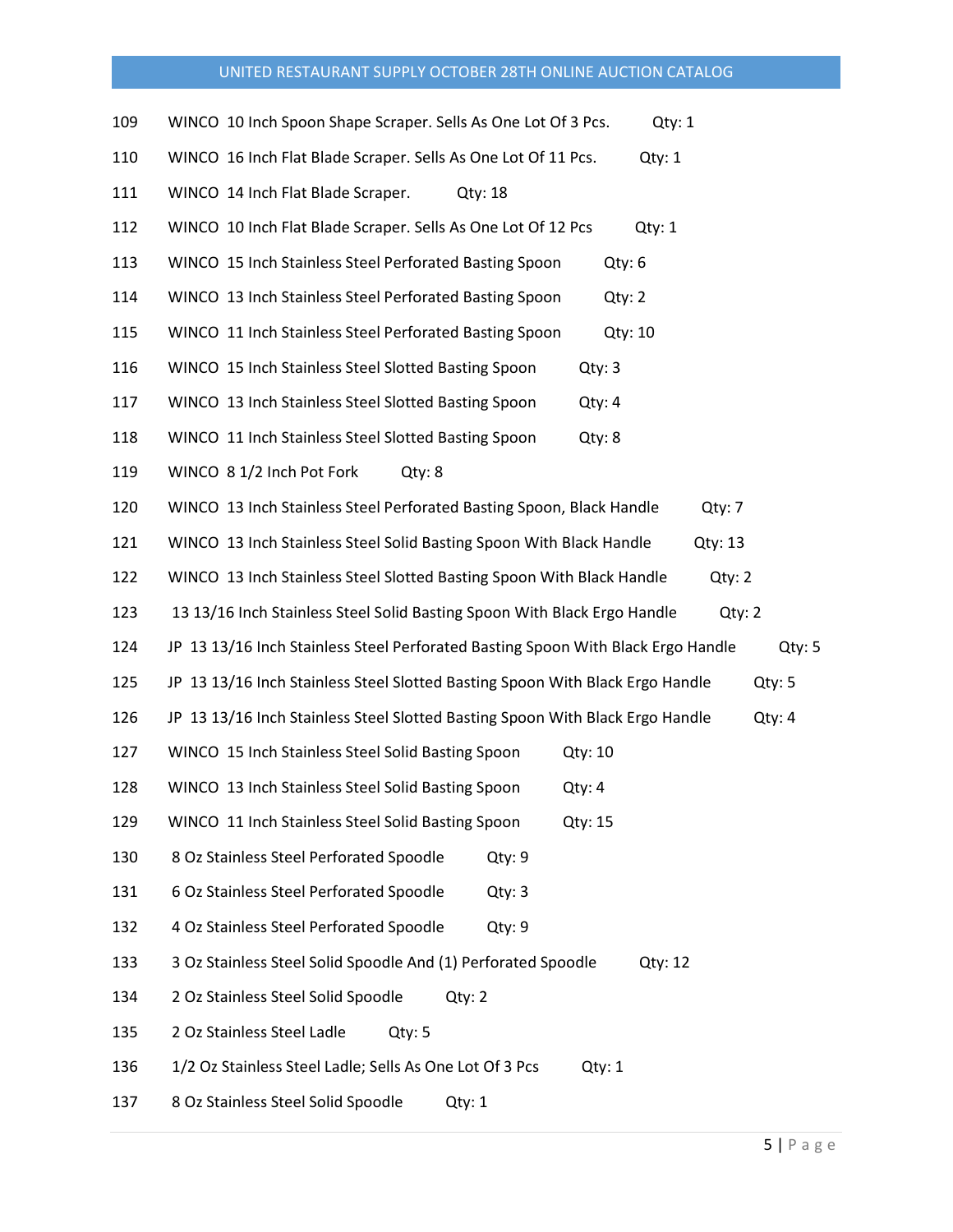| 138 | JP 4 Oz Stainless Steel Solid Spoodle With Black Ergo Handle<br>Qty: 4                |  |  |  |  |  |  |
|-----|---------------------------------------------------------------------------------------|--|--|--|--|--|--|
| 139 | WINCO 8 Oz One Piece Stainless Steel Ladle<br>Qty: 3                                  |  |  |  |  |  |  |
| 140 | WINCO 6 Oz One Piece Stainless Steel Ladle<br>Qty:9                                   |  |  |  |  |  |  |
| 141 | WINCO 4 Oz One Piece Stainless Steel Ladle<br>Qty: 4                                  |  |  |  |  |  |  |
| 142 | WINCO 2 Oz One Piece Stainless Steel Ladle<br>Qty: 11                                 |  |  |  |  |  |  |
| 143 | 2 Oz Stainless Steel Ladle With Insulated Handle<br>Qty: 5                            |  |  |  |  |  |  |
| 144 | 3 Oz Stainless Steel Ladle With Insulated Handle<br>Qty: 3                            |  |  |  |  |  |  |
| 145 | 8 Oz Stainless Steel Ladle With Insulated Handle<br>Qty:9                             |  |  |  |  |  |  |
| 146 | UPDATE INTERNATIONAL 1 Oz Stainless Steel Ladle, Sells As One Lot Of 11 Pcs<br>Qty: 1 |  |  |  |  |  |  |
| 147 | 5 Oz Flat Bottom Stainless Steel Ladle<br>Qty: 1                                      |  |  |  |  |  |  |
| 148 | 1 Oz Heavy Weight Stainless Steel Ladle<br>Qtv: 7                                     |  |  |  |  |  |  |
| 149 | (4) 6 Oz Stainless And (1) 4 Oz Steel Ladle With Insulated Handle<br>Qty: 5           |  |  |  |  |  |  |
| 150 | 8 Inch Diameter Stainless Steel Coarse China Cap<br>Qty: 2                            |  |  |  |  |  |  |
| 151 | 1 Qt Stainless Steel Dipper With Hook Handle<br>Qty: 1                                |  |  |  |  |  |  |
|     |                                                                                       |  |  |  |  |  |  |
| 152 | WINCO Connoisseur 6 1/2 Inch Stainless Steel Super Fine Mesh Pasta Basket<br>Qty: 2   |  |  |  |  |  |  |
| 153 | 8 Inch Nickel Plated Wire Culinary Basket<br>Qty: 4                                   |  |  |  |  |  |  |
| 154 | WINCO 4 X 18 Potato Masher<br>Qty: 2                                                  |  |  |  |  |  |  |
| 155 | WINCO Stainless Steel Heavy Duty Perforated Pasta Basket<br>Qty: 1                    |  |  |  |  |  |  |
| 156 | WINCO 8 Inch Double Mesh Strainer<br>Qty: 1                                           |  |  |  |  |  |  |
| 157 | WINCO 8 X 3 Offset Perforated Flexible Turner<br>Qty: 3                               |  |  |  |  |  |  |
| 158 | WINCO 5 X 3 Offset Hamburger Turner<br>Qty: 4                                         |  |  |  |  |  |  |
| 159 | WINCO 6 1/2 Inch Fish Spatula<br>Qty: 4                                               |  |  |  |  |  |  |
| 160 | WINCO 4 1/2 X 3 Scraper<br>Qty: 3                                                     |  |  |  |  |  |  |
| 161 | MUNDIAL 4 X 3 Hamburger Turner<br>Qty: 1                                              |  |  |  |  |  |  |
| 162 | WINCO 21 Inch Pot Fork<br>Qty: 6                                                      |  |  |  |  |  |  |
| 163 | WINCO 21 Inch Pot Fork<br>Qty: 5                                                      |  |  |  |  |  |  |
| 164 | WINCO String Bbq Mop, Sells As One Lot Of 2 Pcs<br>Qty: 1                             |  |  |  |  |  |  |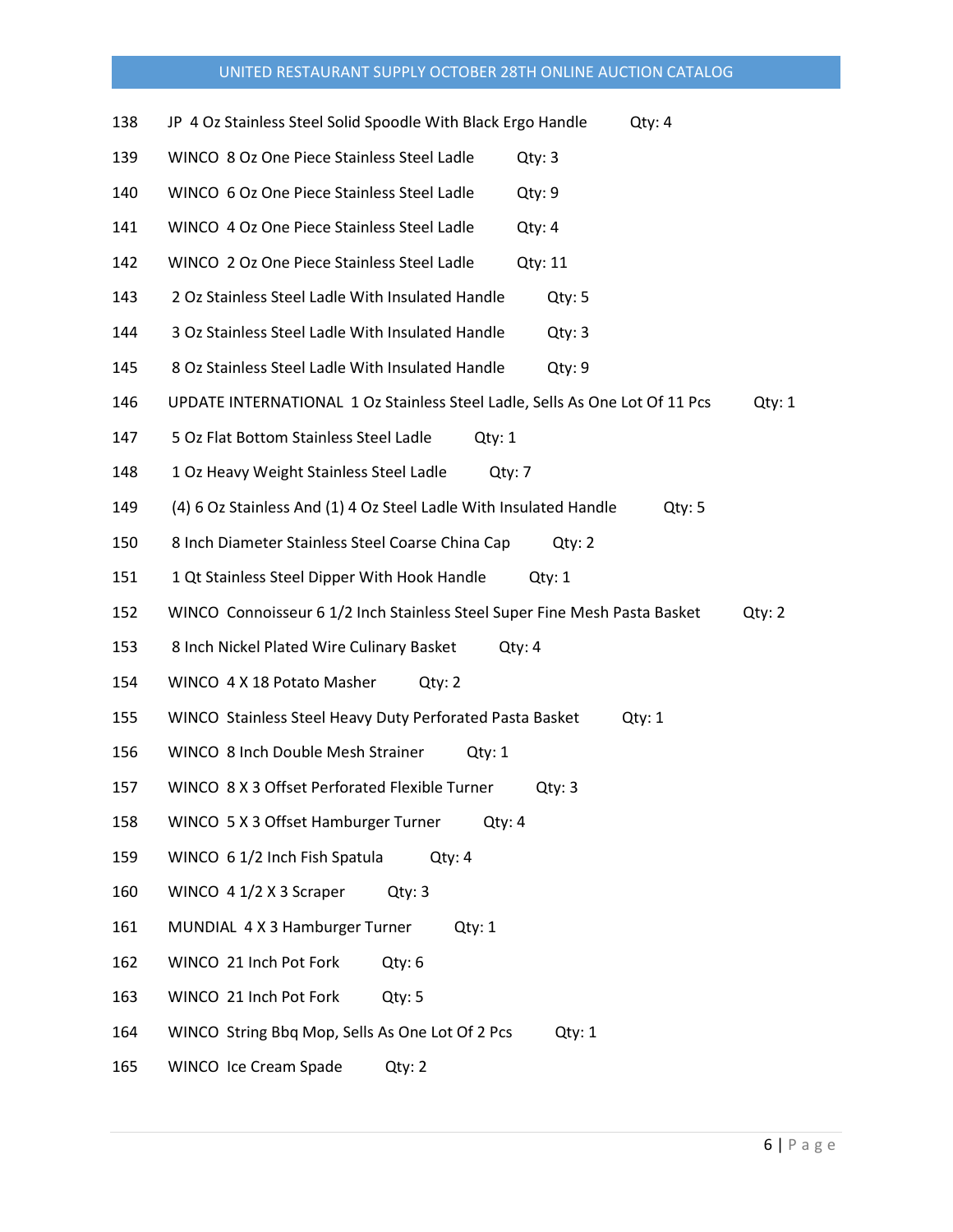166 WINCO 6 Inch Bamboo Skewers, 100 Pcs Per Bag / 15 Bags. Plus One Bag Of 10 Inch. Sells As One Lot. Qty: 1 167 UPDATE Led Write On Board 20H 28W Qty: 1 168 Double Sided, Write On , Sandwich Board, Sign 46H 27D 25W Qty: 1 169 Chefs Works , One Size, White Beanie, By The Piece Qty: 13 170 Chefs Works, Cap With Red Rim Qty: 6 171 Black Wire, 4 Sided Display Rack, Does Not Include Merchandise. 85H 26D 26W Qty: 1 172 Winco Ice Cream Fishers, 1 In Each Size, Includes Holder. Sells As One Lot. Qty: 1 173 Winco Ice Cream Dishers, 2 3/4 Inch Model: ICD-8 Qty: 3 174 ICD-8 Winco Ice Cream Fishers, 2 3/4 Inch Qty: 3 175 ICD-8 Winco Ice Cream Fishers, 2 3/4 Inch Qty: 3 176 Winco Ice Cream Dishers, 2 5/8 Inch Model: ICD-10 Qty: 1 177 Winco Ice Cream Dishers, 2 1/4 Inch Model: ICD-16 Qty: 4 178 Winco Ice Cream Dishers, 2 1/8 Inch Model: ICD-20 Qty: 4 179 Winco Ice Cream Dishers, 2 1/8 Inch Model: ICD-20 Qty: 4 180 Update Ice Cream Dishers, 2 Inch, 2 1/8 Inch Model: DP-20, DP-24 Qty: 4 181 Winco Ice Cream Dishers, 1 7/8 Inch Qty: 2 182 Winco Ice Cream Dishers, 1 5/8 Inch Model: ICD-40 Qty: 3 183 Winco Ice Cream Dishers, 1 5/8 Inch Model: ICD-40 Qty: 3 184 Winco Ice Cream Dishers, 1 5/8 Inch Model: ICD-40 Qty: 3 185 NORPRO Butter Dish Qty: 4 186 CHEFWORKS Chefs Coat, Merlot Model: MEDIUM Qty: 2 187 CHEFWORKS Chefs Coat, Merlot Model: LARGE Qty: 1 188 CHEF WORKS Chefs Coat White Model: LARGE Qty: 2 189 CHEF WORKS Chef Pants, Black Model: MEDIUM Qty: 6 190 CHEF WORKS Chef Pants, Black Model: MEDIUM, BAGGY Qty: 4 191 CHEF WORKS Chef Pants, Black Model: LARGE Qty: 3 192 CHEF WORKS Chef Pants, Black Model: XL- CARGO Qty: 3 193 CHEF WORKS Chef Pants, Black Model: XXL- BAGGY Qty: 2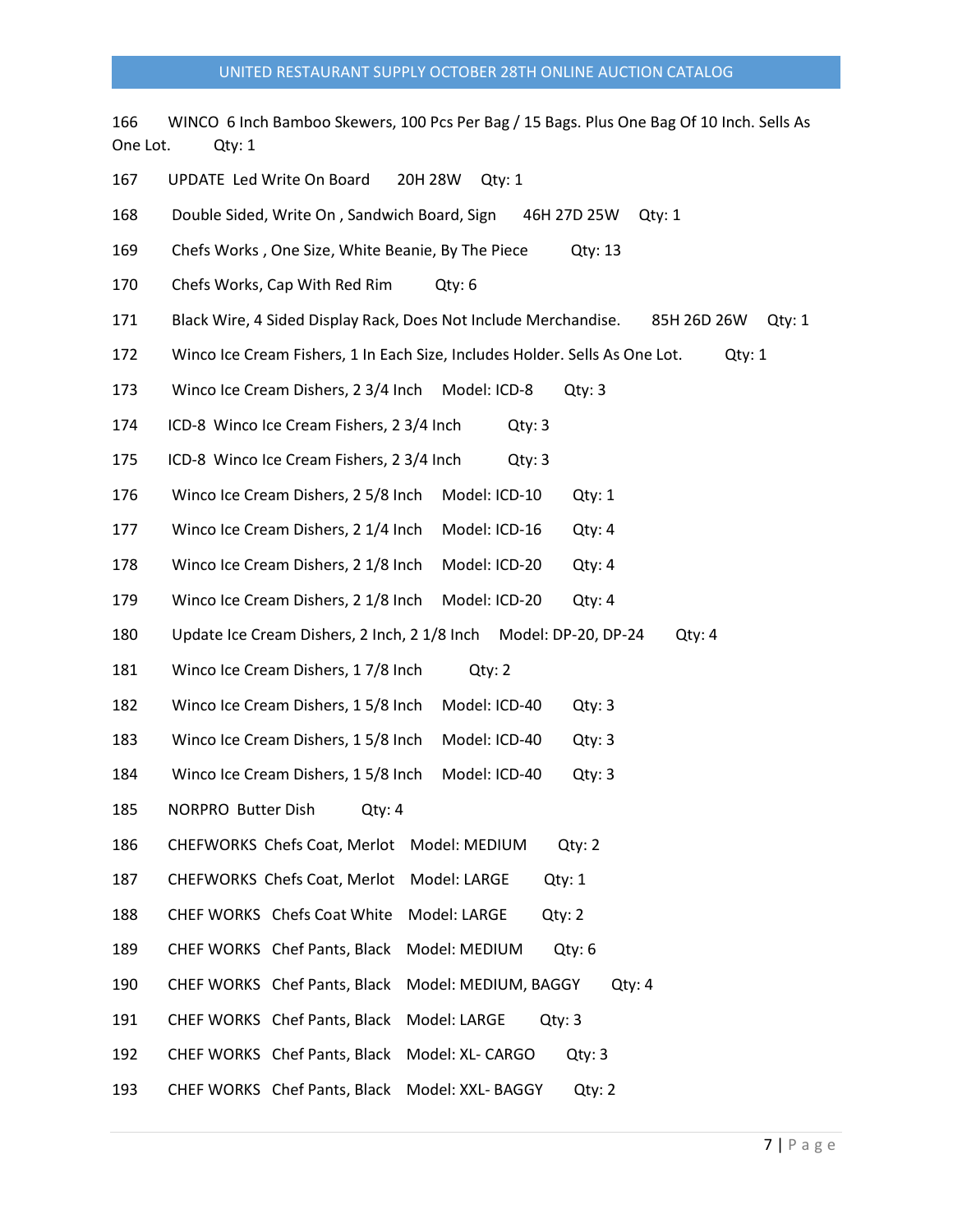194 CHEF WORKS Chef Pants, Black Model: WOMEN'S MEDIUM Qty: 5

195 CHEF WORKS Chef Pants, Black Model: WOMEN'S BAGGY LARGE Qty: 8

196 CHEF WORKS Chef Pants, Black Model: WOMEN'S BAGGY XL Qty: 2

197 CHEF WORKS Chef Pants, Black, 1 Pair Baggy Model: WOMEN'S XL Qty: 2

198 AMCO Display Used 4 Shelf Wire Rack , Square Poles, Does Not Include Product 72H 18D 60W Qty: 1

199 WARING New With Box, Display Model, 14 Inch Immersion Blender, Big Stick Model: WSB55 Qty: 1

200 WARING New With Box, Display Model, 12 Inch Big Stick Immersion Blender Model: WSB50 Qty: 1

201 WARING New In Box, 12 Inch Immersion Blender Model: WSB50 Qty: 1

202 Black Metal Display Rack 75H 32D 15W Qty: 1

203 ERECTASHELF Display Used 3 Shelf Wire Rack Shelving 63H 24D 60W Qty: 1

204 DANTE INTERNATIONAL Display Includes 5 Foot Cut-A-Way Hood W Make Up Air, Filters , Light, 42 Inch Side Wall S/S Protection, 5 Foot Rear Wall Mua With S/S Protection Below. No Fan, Has Never Been Cut For Ductwork Attachment 24H 42D 60W Qty: 1

205 FOCUS FOOD SERVICE New In Box, 100 Cup Automatic Coffeemaker Model: CROWN FCMLA100 Qty: 1

206 WINWARE Wooden Spoon, Lot Of 9 Sells As One. Model: WWP-14, WWP-18 Qty: 1

207 BUNN Replacement Filter Baskets Qty: 1

208 FOCUS FOOD SERVICE New In Box, Automatic Coffeemaker 30 Cup, Model: CROWN SELECT, FCMLA030 Qty: 1

209 WINWARE New In Box Airpot, 3 Liter Model: APSK-730 Qty: 1

210 UPDATE New In Box, Airpot Model: NVSL-25BK Qty: 1

211 PROCTOR SILEX New In Box, Commercial 4 Slice Extra Wide Toaster Model: 24850 Qty: 1

212 TOASTMASTER New, Table Top Electric Deep Fryer, 2 Basket Model: TMMF-15 Qty: 1

213 NEMCO New With Box, Soup Warmer Model: 6101A Qty: 1

214 NEMCO New, Soup Warmer Model: 6100A Qty: 1

215 NEMCO New In Box Soup Warmer Model: 6101A Qty: 1

216 WINWARE New In Box Insulated Beverage Server, 42 Oz. Model: VSW-42W Qty: 3

217 WINWARE New In Box, Insulated Server, 20 Oz, Black Qty: 3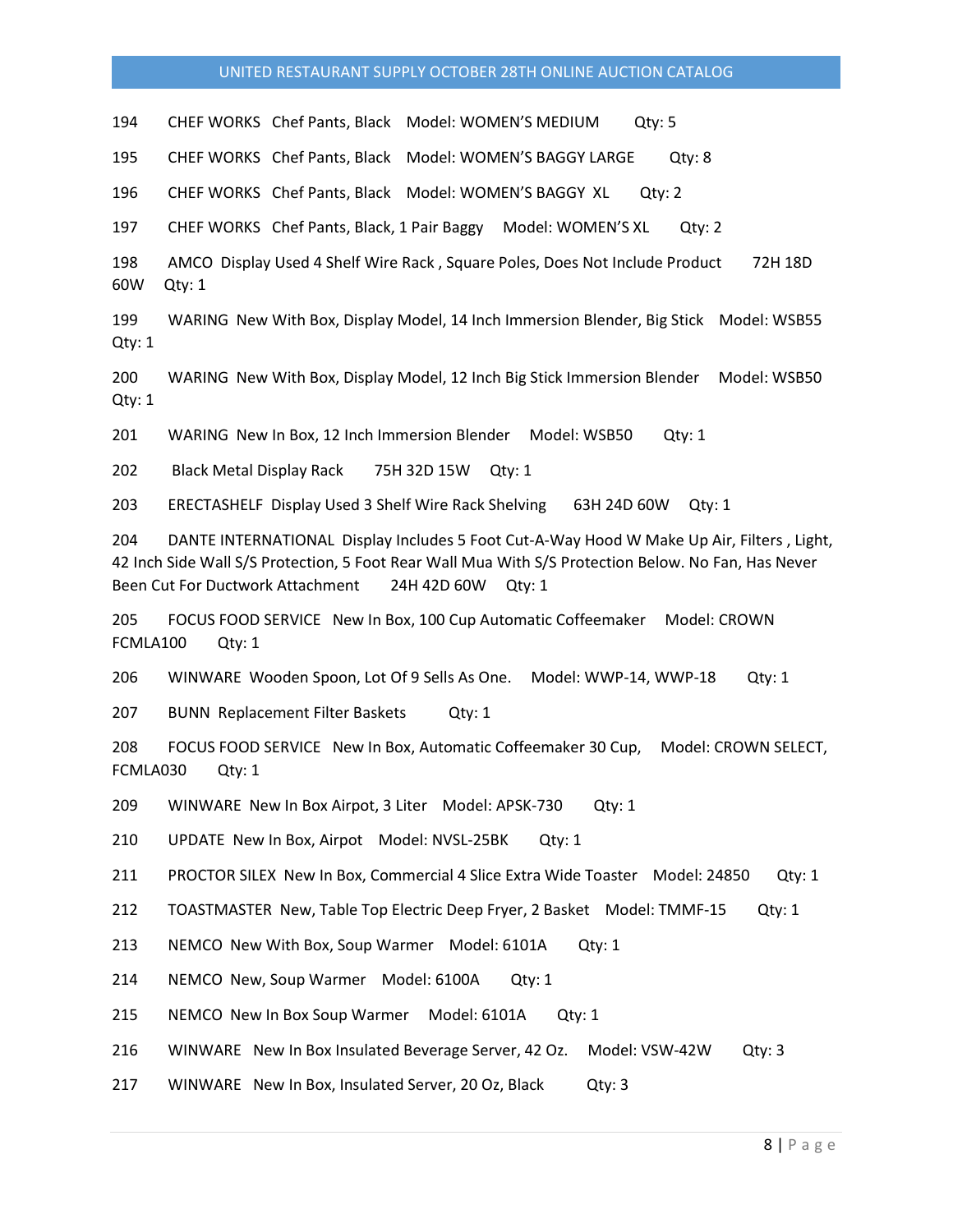218 EURODIB Used 10 Quart Mixer With S/S Bowl, Dough Hook, Paddle And Whisk. Has Bowl Guard. Runs. Model: M10 Qty: 1

219 Display Used Stainless Table On Casters With2 Wire Under Shelves. Does Not Include Mixer On Top 39H 27D 50W Qty: 1

| 220                | NEMCO New In Box 36 Inch Heat Lamp With Cord Set<br>Model: 6150-36-CP<br>Qty: 1                |
|--------------------|------------------------------------------------------------------------------------------------|
| 221                | NEMCO New In Box, 48 Inch Heat Lamp With Cord Set<br>Model: 6150-48-CP<br>Qty: 1               |
| 222                | NEMCO New In Box, 48 Inch Heat Lamp With Cord Set<br>Model: 6150-48-CP<br>Qty: 1               |
| 223                | NEMCO New In Box, 48 Inch Heat Lamp With Cord Set<br>Model: 6150-48-CP<br>Qty: 1               |
| 224                | NEMCO New In Box, 48 Inch Heat Lamp With Cord Set<br>Model: 6150-48-CP<br>Qty: 1               |
| 225                | NEMCO New In Box, 24 Inch Heat Lamp With Cord Set<br>Model: 6150-24-CP<br>Qty: 1               |
| 226                | KROWNE 72 Inch Pre Rinse Hose With Grip And Adapter<br>Model: 21-135L<br>Qty: 1                |
| 227                | KROWNE 72 Inch Pre Rinse Hose With Grip And Adapter<br>Model: 21-135L<br>Qty: 1                |
| 228                | KROWNE 44 Inch Pre-Rinse Hose With Grip Model: 21-133L<br>Qty: 1                               |
| 229                | T AND S 68 Inch Flexible S/S Hose Model: B-0068-H2A<br>Qty: 1                                  |
| 230                | T AND S 68 Inch Flexible S/S Hose Model: B-0068-H2A<br>Qty: 1                                  |
| 231                | Sink Drains, Hangers, Faucet Mounting Kits<br>Qty: 1                                           |
| 232                | KROWNE 8 Inch Center Wall Mount Faucet Model: 14-812L<br>Qty: 1                                |
| 233                | KROWNE 8 Inch Center Wall Mount Faucet Model: 14-812L<br>Qty: 1                                |
| 234                | KROWNE 8 Inch Center Wall Mount Faucet, 12 Inch Swing Spout<br>Model: 14-812L<br>Qty: 1        |
| 235                | KROWNE 8 Inch Center Wall Mount Faucet, 14 Inch Swing Spout<br>Model: 14-814L<br>Qty: 1        |
| 236<br>Qty: 1      | KROWNE 4 Inch Backsplash Wall Mounted Faucet With 10 Inch Swivel Spout<br>Model: 10-410L       |
| 237                | BKD 4 Inch Deck Mounted Faucet With 10 Inch Swivel Spout<br>Model: BKD-10<br>Qty: 1            |
| 238                | 4 Inch Splash Mount Faucet With 3 1/2 Inch Gooseneck Spout<br>Qty: 1                           |
| 239                | APEX Hot Water Hose, 3/4 Inch, 50 Foot<br>$Q$ ty: 1                                            |
| 240<br>1650NPKIT48 | DORMONT Gas Connection Kit For Commercial Gas Equipment 1/2 Inch X 48 Inch<br>Model:<br>Qty: 1 |
| 241<br>1650NPKIT48 | DORMONT Gas Connection Kit For Commercial Gas Equipment 1/2 X 48 Inch<br>Model:<br>Qty: 1      |
| 242<br>1           | DORMONT Gas Connection Kit For Commercial Gas Equipment<br>Model: 1675NPKIT48<br>Qty:          |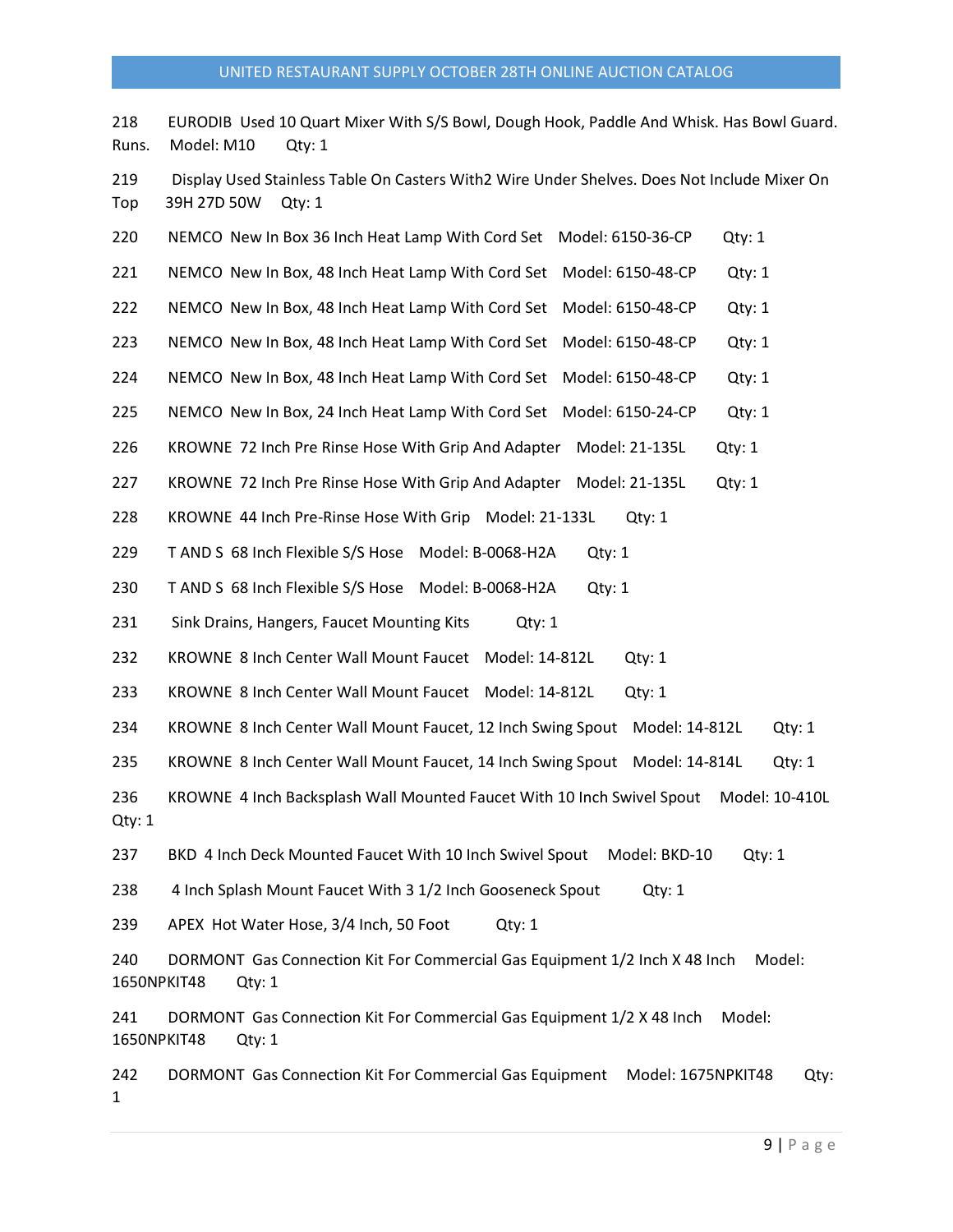| 243<br>1      | DORMONT Gas Connection Kit For Commercial Gas Equipment<br>Model: 1675NPKIT48                                    | Qty: |  |  |  |  |  |
|---------------|------------------------------------------------------------------------------------------------------------------|------|--|--|--|--|--|
| 244<br>1      | DORMONT Gas Connection Kit For Commercial Gas Equipment<br>Model: 1675NPKIT48                                    | Qty: |  |  |  |  |  |
| 245<br>1      | DORMONT Gas Connection Kit For Commercial Gas Equipment<br>Model: 16100 KIT 48<br>Qty:                           |      |  |  |  |  |  |
| 246<br>1      | DORMONT Gas Connection Kit For Commercial Gas Equipment<br>Model: 16100 KIT 48                                   | Qty: |  |  |  |  |  |
| 247           | Table Base<br>29H 22W<br>Qty: 2                                                                                  |      |  |  |  |  |  |
| 248           | GOLD MEDAL Used Donut Baker Model: 5420<br>Qty: 1                                                                |      |  |  |  |  |  |
| 249           | <b>Used Tray Washing Carrier</b><br>Qty: 1                                                                       |      |  |  |  |  |  |
| 250<br>Qty: 5 | CRES COR Kold Keeper Non Mechanical, Non Electric, Refrigerant Packs.<br>Model: K-1218                           |      |  |  |  |  |  |
| 251           | ADCRAFT Used Food Warmer, Full Pan Model: FW-1200WF<br>Qty: 1                                                    |      |  |  |  |  |  |
| 252           | APW Used Food Warmer, 1 1/2 Pan Length Model: W43V<br>Qty: 1                                                     |      |  |  |  |  |  |
| 253<br>24     | SAN JAMAR Blade Runner Sliceable Cleaning Sponge. 2 1/2 Boxes Sell As One Lot Model: BR<br>Qty: 1                |      |  |  |  |  |  |
| 254           | Display Used Black 2 Shelf Wire Rack. Does Not Include Contents<br>55H 24D 60W<br>Qty: 1                         |      |  |  |  |  |  |
| 255           | <b>WARING Replacement Blender Cup</b><br>Model: CAC21<br>Qty: 2                                                  |      |  |  |  |  |  |
| 256           | <b>WARING Replacement Blender Cup</b><br>Model: CAC29<br>Qty: 1                                                  |      |  |  |  |  |  |
| 257           | WARING Replacement Blender Cup Model: CAC21<br>Qty: 2                                                            |      |  |  |  |  |  |
| 258           | WINCO New Freestanding Heat Lamp Model: WHL-2C<br>Qty: 1                                                         |      |  |  |  |  |  |
| 259           | SAN JAMAR Kleen Cup For Spindle Mixer Sanitizing<br>Model: KLC28C<br>Qty: 6                                      |      |  |  |  |  |  |
| 260           | FMP Food Grade Lubricants<br>Qty: 1                                                                              |      |  |  |  |  |  |
| 261           | JOHN BOOS S/S Wall Hung Hand Sink Model: PBHS-W-1410<br>Qtv: 1                                                   |      |  |  |  |  |  |
| 262           | BK Straight Lever Waste Drain And Basket Strainer Model: PB-LWS-1<br>Qty: 1                                      |      |  |  |  |  |  |
| 263           | WARING New Replacement Cups For Blenders, No Boxes<br>Qty: 1                                                     |      |  |  |  |  |  |
| 264           | S/S Double Speed Rail<br>9H 10.5D 48W<br>Qty: 1                                                                  |      |  |  |  |  |  |
| 265           | ERECTA SHELF Display Used 3 Shelf Wire Rack Shelving Unit. Does Not Include Contents<br>62H<br>24D 60W<br>Qty: 1 |      |  |  |  |  |  |
|               | Commonded Dich Mocking 240 Volt Werking Whom Bomer                                                               |      |  |  |  |  |  |

266 CMA Used Commercial Dish Machine 240 Volt. Working When Removed Several Years Ago. Not Tested, Current Operating Condition Unknown. Model: UC50E Qty: 1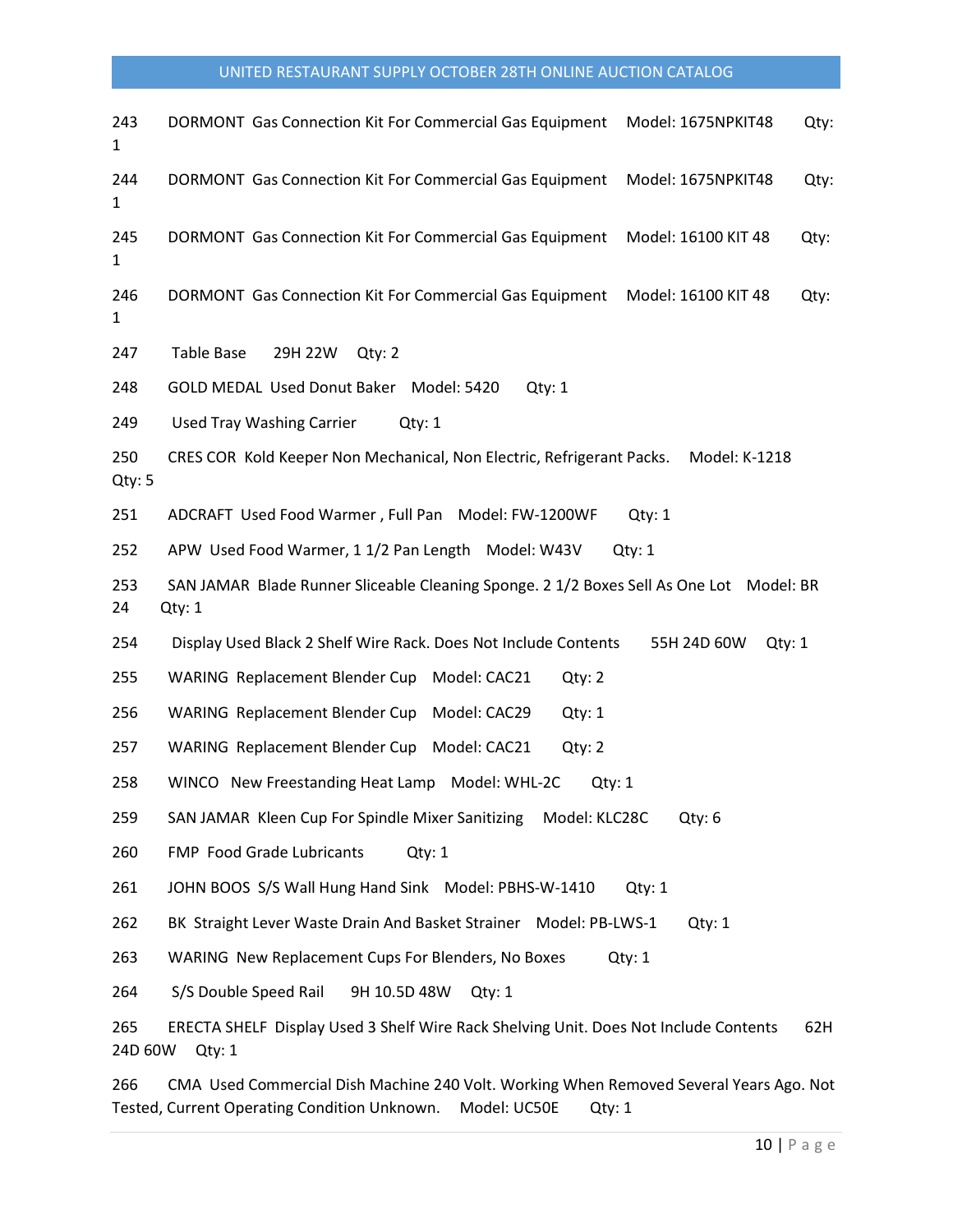267 Display Used Rolling Table S/S Top, 2 Wire Under Shelves Casters 38H 26.5D 50W Qty: 1

268 ERECTA SHELF Display Used Wire Rack Shelving, Double Run 3 Shelves Per Section, 62H 24D 144W Qty: 1

269 Round Refrigerated Beverage Cooler On Wheels 37H 18W Qty: 1

270 DUKE Used Heated Portable Buffet On Wheels. 240 Volt, Heated Wells And Overhead Heated Glo-Ray. Lights Sneeze Guard. Operating When Removed From Restaurant, Not Tested. Model: HB3HF M 55H 25D 46W Qty: 1

271 DUKE Used Portable Cold Salad Buffet On Wheels, Lights, Sneeze Guard Sells With Insets And Matching Crocks Model: HB3-CI-M Qty: 1

272 Retractable Sign Holder With Carrying Case 82H 36W Qty: 1

273 3 Shelf Display On Casters 67H 21D 32W Qty: 1

274 New S/S Equipment Stand, Stainless Legs, Galvanized Undershelf With Minor Crease / Dent. 24H 30D 61W Qty: 1

275 WINCO New Rolling Pizza Rack, 26 Slides Model: ALPR-26BK 63H 20D 22W Qty: 1

276 PIPER Used Holding- Transport Box S / S, Adjustable Slides 68H 32D 32W Qty: 1

277 JOHN BOOS New 6 Foot S/S Table With 20 X 20 X 12 Inch Sink In End, S / S Legs And Undershelf, Some Warehouse Scratches See Pictures 36H 30D 72W Qty: 1

278 JOHN BOOS New 6 Foot S/S Table With 20 X 20 X 12 Inch Sink In End, S / S Legs And Undershelf, Some Warehouse Scratches, Bottom Shelf Minor Dent. See Pictures 36H 30D 72W Qty: 1

279 LOWERATOR Used S / S Portable Plate Storage For 2 Stacks Of 10 Inch Plates Qty: 1

280 UPDATE New Aluminum Dunnage Rack Model: DNRK-2060 8H 20D 60W Qty: 1

281 UPDATE New Aluminum Dunnage Rack Model: DNRK-2060 8H 20D 60W Qty: 1

282 WINCO New Rolling Pizza Rack , 26 Slides Model: ALPR-28BK 63H 20D 22W Qty: 1

283 NCC Cash Register Rolls, Guest Checks Qty: 1

284 ERECTA SHELF Display Used 3 Shelf Wire Shelving, 65H 24D 72W Qty: 1

285 WINCO Fryer Baskets. 13.25 X 6.5 X 6 Basket Model: FB-30 Qty: 2

286 WINCO Fryer Baskets. 13.25 X 6.6 X 6 Basket Model: FB-30 Qty: 2

287 WINCO Fryer Baskets. 13.25 X 6.5 X 6 Basket Model: FB-30 Qty: 2

288 Fryer Tank Brush Qty: 4

289 Fast Flute Shortening Filters Model: DF1600FF Qty: 4

290 SUPERKLEEN Deep Fat Fryer Cleaner Model: SKFC4 Qty: 2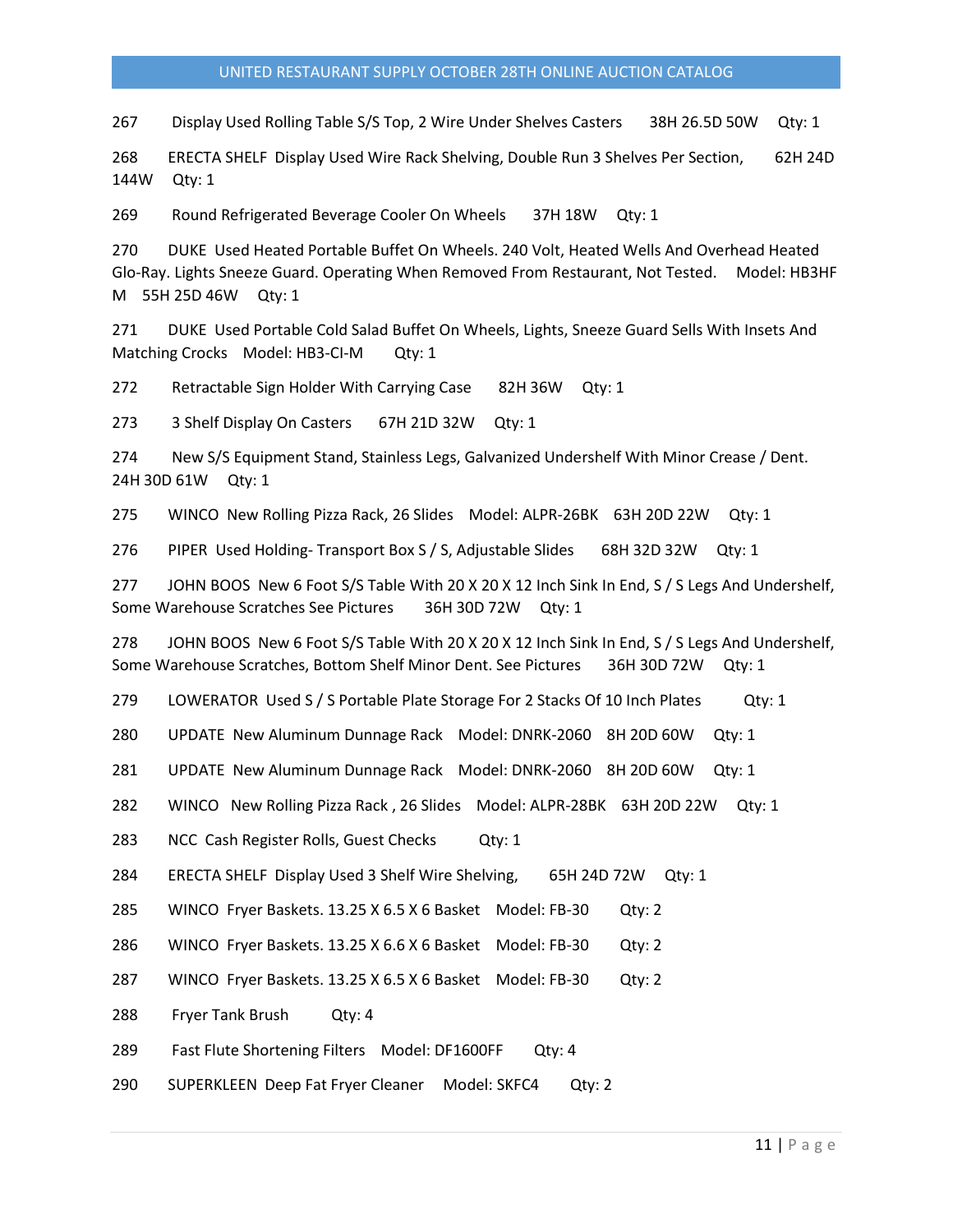291 Shortening Filter Sheets Model: D1122S4 22D 11W Qty: 2

292 Used Display 2 Shelf Wire Rack Shelving Does Not Include Contents 35H 24D 42W Qty: 1

293 Used Display 3 Shelf Table Top Wire Rack Shelf 12H 12D 48W Qty: 1

294 Bar Stool, Sample Qty: 1

295 Bar Stool, Sample Qty: 1

296 Pair Of Bar Stools, Samples, Qty: 2

297 Bar Stool, Has Some Scratches Qty: 1

298 Barstool, Sample Qty: 1

299 Barstool, Sample Qty: 1

300 Contents Of Parts Room. Does Not Include Shelving. Drains With And W/O Stoppers; Spouts; Faucets; Shut Off Valves; Utilty Sprayer; Solenoid Valve; Gaskets; Hood Control; Gas Shut Off Valve For Water Meter; Equipment Legs; Casters; Gas Regulators; Gas Valves; Hanging Hardware; Filters; Dividers / Adapters; Electrical Fittings; Door Handles / Latches / Locks; Robot Coupe Cutting Plates; Wedger Blades... More. This Desctiption Barely Takes Into Account The Amount Of Inventory In This Parts Room. There May Be Some Used, But The Majority Of The Inventory Is New. Buyer Will Need To Pack Everything, Bring Tubs And Boxes; It Is As Photographed. Qty: 1

301 New Stainless Steel Table With Galvanized Legs And Undershelf Model: 83048G Qty: 1 302 New Stainless Steel Table With Galvanized Legs And Undershelf Model: 2430S-3 Qty: 1 303 NEMCO New Full Size Food Warmer Model: 6055A Qty: 1 304 NEMCO New Full Size Food Warmer Model: 6055A Qty: 1 305 CROWNE New 100 Cup Automatic Coffeemaker Model: FCMLA100 Qty: 1 306 Lot With 3 Partial Cases Of Deli Containers And 6 Oz J Cup Qty: 1 307 Heavy Weight Black Teaspoon, 1000 Per Case Qty: 2 308 WINCO Center Pull Paper Towel Dispenser, Floor Display Model: TD-330 Qty: 1 309 NITTANY PAPER Roll Towel Dispenser, Floor Sample Model: 39LLD Qty: 1 310 Twin Rolls Toilet Tissue Dispenser Model: TD-220 Qty: 2 311 UPDATE INTERNATIONAL Multi Fold Towel Dispenser, Floor Sample Model: TD-MFOLD Qty: 1 312 WINWARE Double Roll Toilet Tissue Dispenser Qty: 1 313 WINCO White Epoxy Coated Paper Towel Cabinet Qty: 1

314 Assorted Parts As Pictured Qty: 1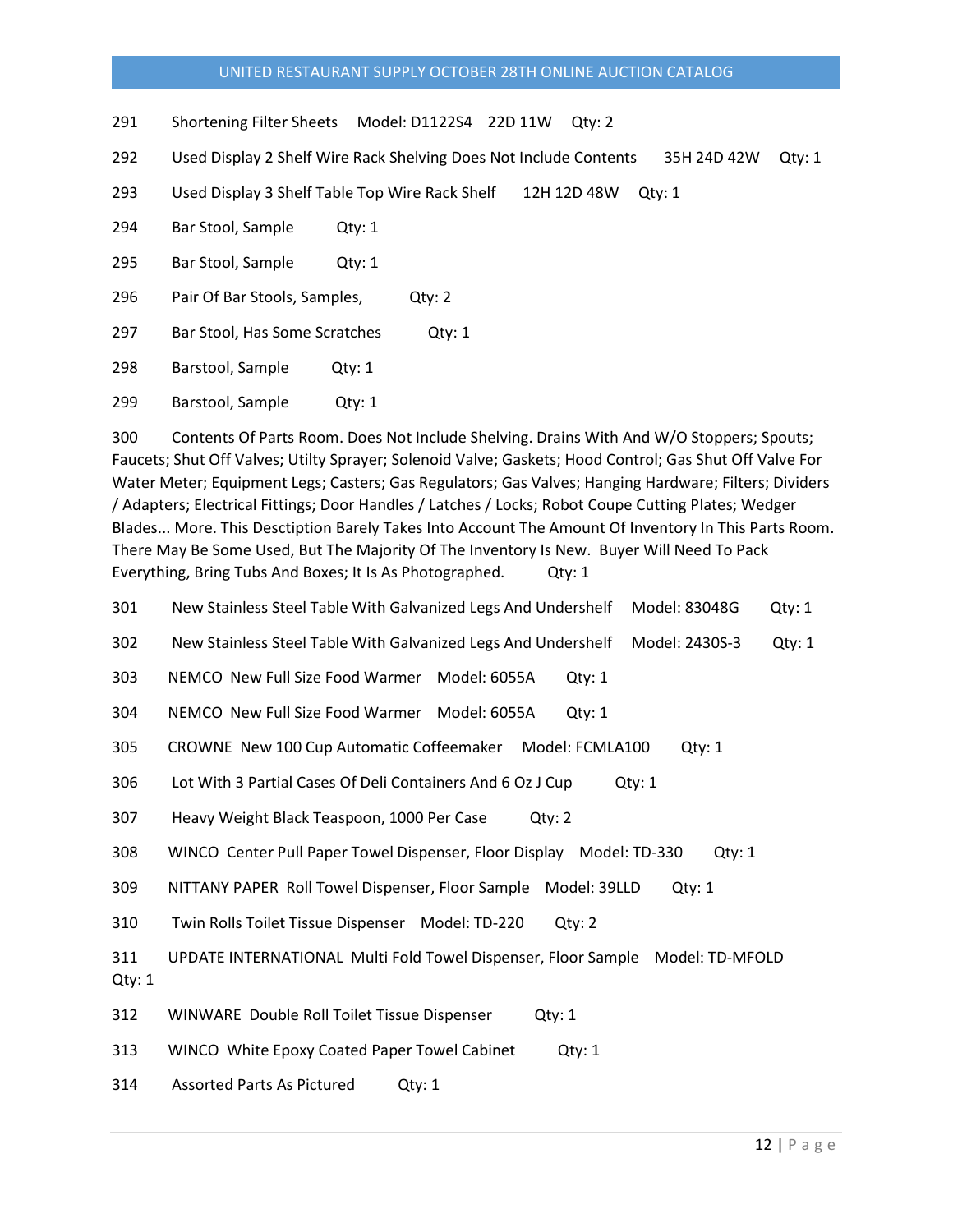315 CHEF MASTER Refillable Butane Has Lighter Qty: 7 316 3-Tier Wire Rack Shelf Unit. 60 X 24 X 62. Qty: 1 317 ASSORTED Large Sample Lot Of Assorted Stainless Steel Flatware Patterns From Showroom Sample Display. Qty: 1 318 ASSORTED Large Sample Lot Of Assorted Glassware From Showroom Sample Display. Qty: 1 319 ASSORTED Large Sample Lot Of Assorted Glassware From Showroom Sample Display. Qty: 1 320 ASSORTED Large Sample Lot Of Assorted Glassware From Showroom Sample Display. Qty: 1 321 ASSORTED Large Sample Lot Of Assorted China From Showroom Sample Display. Qty: 1 322 ASSORTED Large Sample Lot Of Assorted China From Showroom Sample Display. Qty: 1 323 ASSORTED Large Sample Lot Of Assorted China From Showroom Sample Display. Qty: 1 324 ASSORTED Large Sample Lot Of Assorted China From Showroom Sample Display. Qty: 1 325 Box Of Assorted Plate Holders Qty: 1 326 VACU VIN Vacuum Wine Stopper. 2 Per Pack / Sold Per Pack. Qty: 3 327 BELLE Wine Aerator Qty: 9 328 BARMAID Fly-Bye Fruit Fly Traps. 2 Per Pack / Sells By The Pack. Qty: 9 329 TABLECRAFT Nickle Plated Can Opener. 5 Dz Per Box. Model: CT109 Qty: 2 330 ISI 1 Quart Soda Syphon Qty: 3 331 ISI 1 Quart Soda Syphon Qty: 2 332 Lot With (2) Double Lever Corkscrews And (11) Waiters Corkscrews Qty: 1 333 Stainless Steel Cocktail Shakers In Assorted Sizes. 13 Pcs Sell As One Lot. Qty: 1 334 Large Lot Of Assorted Liquor Pourers As Pictured Qty: 1 335 Assorted Bar Tool Lot As Pictured Qty: 1 336 Assorted Bar Tool Lot As Pictured Qty: 1 337 Assorted Bar Tool Lot As Pictured Qty: 1 338 Assorted Bar Tool Lot As Pictured Qty: 1 339 Assorted Bar Tool Lot As Pictured Qty: 1 340 Assorted Bar Tool Lot As Pictured Qty: 1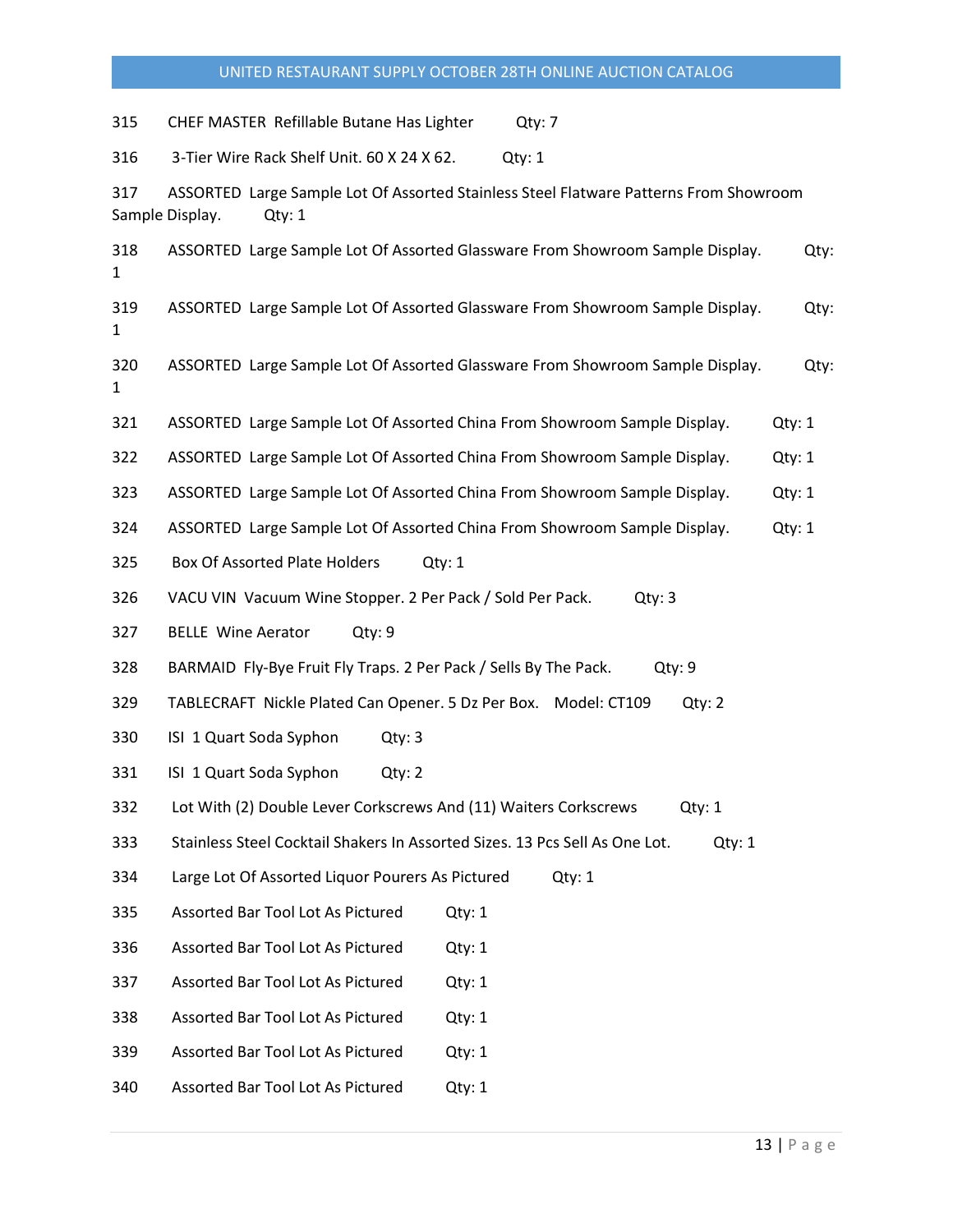- 341 WINCO 3-Tier Glass Rimmer. Sells With Extra Sponges Included. Qty: 3
- 342 Lot Of 5 Trough Bar Mats And (1) 18 X12 Bar Mat Qty: 1
- 343 UPDATE INTERNATIONAL Lot Of (16) 3.5 X 12 And (5) 12 X 12 Interlocking Bar Mats. Qty: 1
- 344 AM Large Stainless Steel Bottle Cap Catcher Model: CC40 Qty: 2
- 345 WINCO Stainless Steel Speed Rail, 42 Inch. Model: SPR-42S Qty: 2
- 346 WINCO Stainless Steel Speed Rail, 32 Inch Model: SPR-32S Qty: 2
- 347 WINCO Stainless Steel Speed Rail, 22 Inch. Qty: 2
- 348 Assorted Lot Of 6 Brushes. Qty: 1
- 349 WINCO Glass Washer 3-Brush Unit. Model: GWB-3 Qty: 2
- 350 WINCO Glass Washer 3-Brush Unit. Model: GWB-3 Qty: 2

351 Bar Lot With (10) Bottles Of Steramine Tabs, (5) Bottles Nu-Foam Liquid Detergent And (1) Nu-Foam Sanitzer Tabs Qty: 1

- 352 WINCO Bar Caddy, 6-Compartment Model: BC-6 Qty: 2
- 353 WINCO Deluxe 3-Piece Cocktail Shaker Model: BL-28P Qty: 5
- 354 TRAEX Bar Condiment Holder, Missing 1 Large Insert Qty: 1
- 355 WINCO Bar Condiment Holder Model: CCH-6 Qty: 1
- 356 Major Peters Bloody Mary Mix, 1 Ltr Qty: 10
- 357 Savor Dirty Martini Olive Juice, 25.4 Oz Qty: 4
- 358 Roses Pomegranate Twist Mix, 20 Oz Qty: 4
- 359 Table Joy Imported Cocktail Onions, 16 Oz Qty: 13
- 360 (10) Cafe Delight 16 Oz Superfine Cane Sugar And (5) 8 Oz Margarita Salt. Sells As One Lot.
- Qty: 1
- 361 Dailys Cocktails Strawberry Daiquiri Mix, 64 Oz Qty: 4
- 362 Dailys Cocktails Raspberry Daiquiri Mix, 64 Oz Qty: 3
- 363 Dailys Cocktails Margarita Mix, 64 Oz Qty: 1
- 364 Dailys Cocktails Peach Daiquiri Mix, 64 Oz Qty: 2
- 365 Dailys Cocktails Sweet And Sour Mix, 128 Oz Qty: 1
- 366 Roses Sweetened Lime Juice, 1 Litre Qty: 7
- 367 Roses Sweetened Lime Juice, 1 Litre Qty: 8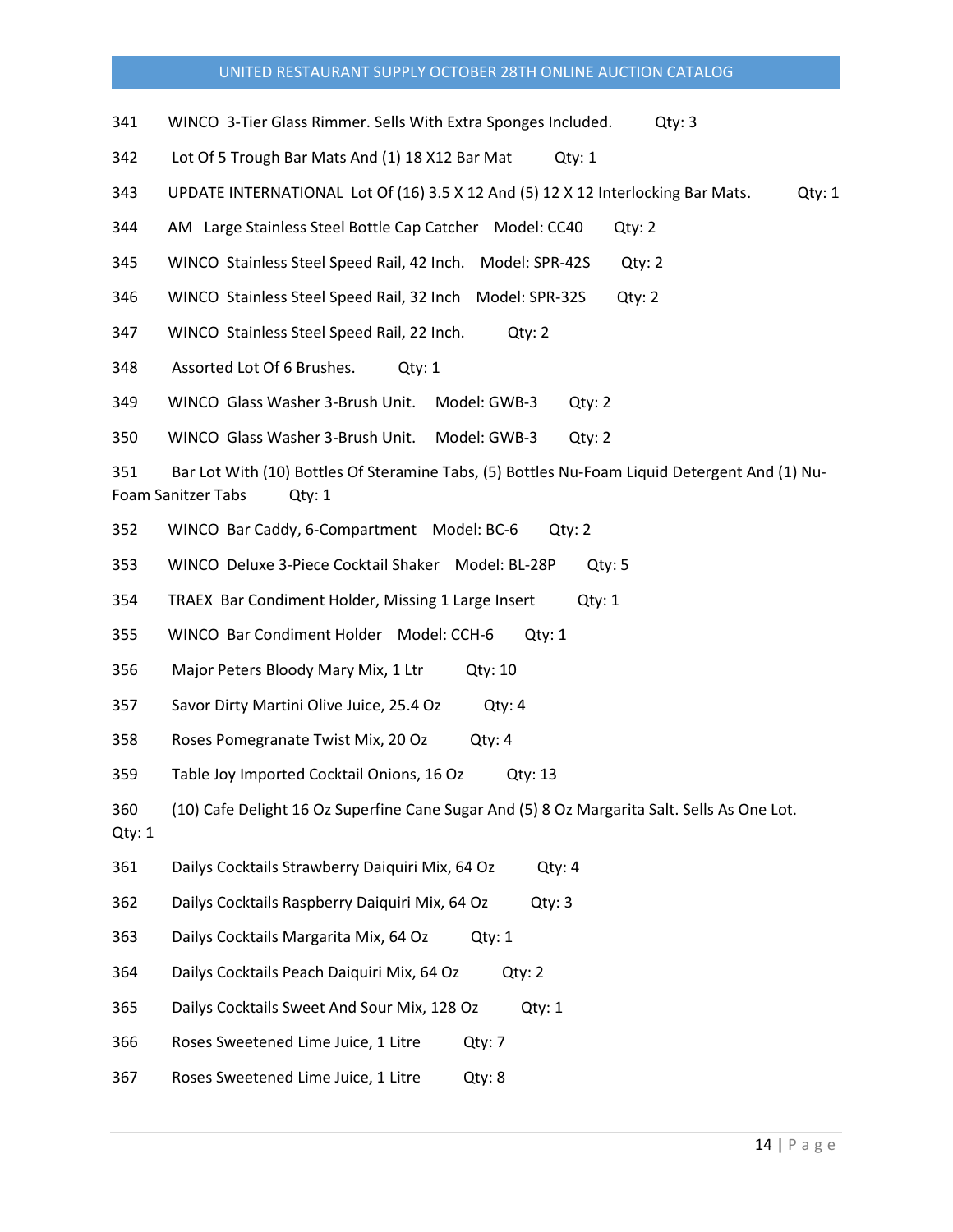368 BARMAID Fly-Bye Tap Cap Brush, 6 Per Pack. Qty: 3

369 WINWARE Classic Pourers, Metal Flip Top, Tapered Spout. 12 Per Bag / Sells By The Bag. Model: PPM-4C Qty: 3

| 370 | WINWARE Screened Pourer, Crystal Clear, 12 Pcs Per Bag / Sells By The Bag.<br>Qty: 4       |
|-----|--------------------------------------------------------------------------------------------|
| 371 | WINWARE Screened Pourer, Crystal Clear, 12 Pcs Per Bag / Sells By The Bag.<br>Qty: 4       |
| 372 | WINWARE Classic Pourers, Metal, 12 Per Bag / Sells By The Bag. Model: PPM-4<br>Qty: 5      |
| 373 | WINWARE Screened Pourer, Crystal Clear, 12 Pcs Per Bag / Sells By The Bag.<br>Qty: 3       |
| 374 | WINWARE Universal Pourer Cover, 12 Per Bag / Sells Per Bag. Model: PC-1<br>Qty: 1          |
| 375 | PRECISION POUR 5/8 Oz Measured 3-Ball Liquor Pours. 12 Per Bag.<br>Qty: 1                  |
| 376 | PRECISION POUR 7/8 Oz Measured 3-Ball Liquor Pours. 12 Per Bag.<br>Qty: 1                  |
| 377 | PRECISION POUR 7/8 Oz Measured 3-Ball Liquor Pours. 12 Per Bag.<br>Qty: 1                  |
| 378 | PRECISION POUR 7/8 Oz Measured 3-Ball Liquor Pours. 12 Per Bag.<br>Qty: 1                  |
| 379 | PRECISION POUR 3/4 Oz Measured 3-Ball Liquor Pours. 12 Per Bag.<br>Qty: 1                  |
| 380 | PRECISION POUR 3/4 Oz Measured 3-Ball Liquor Pours. 12 Per Bag.<br>Qty: 1                  |
| 381 | PRECISION POUR 3/4 Oz Measured 3-Ball Liquor Pours. 12 Per Bag.<br>Qty: 1                  |
| 382 | PRECISION POUR 3/4 Oz Measured 3-Ball Liquor Pours. 12 Per Bag.<br>Qty: 1                  |
| 383 | PRECISION POUR 1 Oz Measured 3-Ball Liquor Pours. 12 Per Bag.<br>Qty:1                     |
| 384 | PRECISION POUR 1 Oz Measured 3-Ball Liquor Pours. 12 Per Bag.<br>Qty:1                     |
| 385 | PRECISION POUR 1 Oz Measured 3-Ball Liquor Pours. 12 Per Bag.<br>Qty: 1                    |
| 386 | PRECISION POUR 1 Oz Measured 3-Ball Liquor Pours. 12 Per Bag.<br>Qty: 1                    |
| 387 | PRECISION POUR 1 Oz Measured 3-Ball Liquor Pours. 12 Per Bag.<br>Qty: 1                    |
| 388 | PRECISION POUR 1 Oz Measured 3-Ball Liquor Pours. 12 Per Bag.<br>Qty: 1                    |
| 389 | WINWARE Free-Flow Liquor Pourer, 12 Per Bag / Sells By The Bag.<br>Model: PPR-2R<br>Qty: 4 |
| 390 | Stor-N-Pour Bases With (6) 1/2 Gallon And (4) Quarts. Sells As One Lot.<br>Qty: 1          |
| 391 | COOL-PITCH Pitcher Cooler, Sells As One Lot Of 12<br>Qty: 1                                |
| 392 | COOL-PITCH Pitcher Cooler, Sells As One Lot Of 12<br>Qty: 1                                |
| 393 | COOL-PITCH Pitcher Cooler, Sells As One Lot Of 12<br>Qty: 1                                |
| 394 | COOL-PITCH Pitcher Cooler, Sells As One Lot Of 12<br>Qty: 1                                |
| 395 | COOL-PITCH Pitcher Cooler, Sells As One Lot Of 10<br>Qty: 1                                |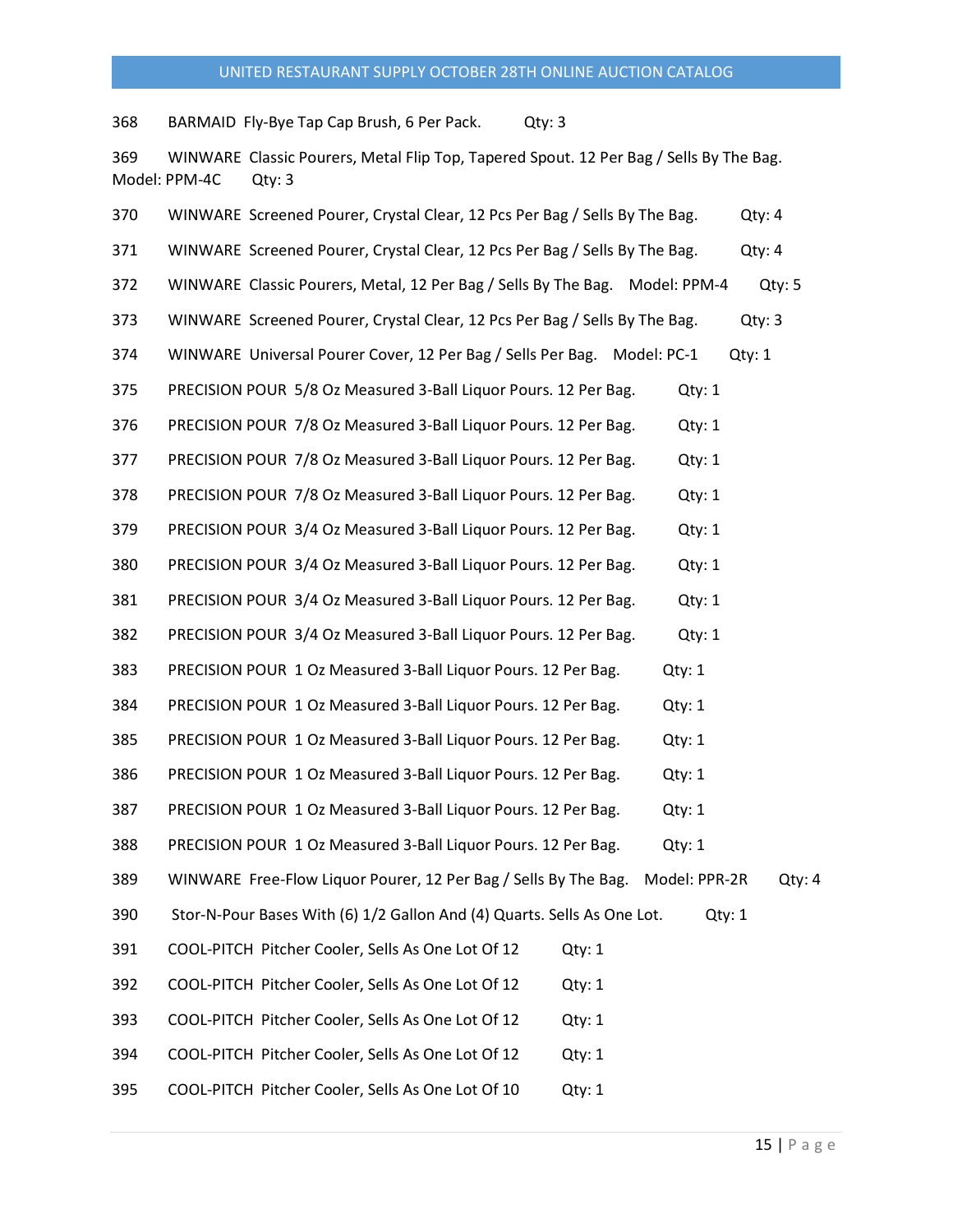396 DART Clear Hinged Takeout, 125 Per Sleeve. Sells As One Lot Of 2 Sleeves. Qty: 1

397 DART Partial Case 6oz Squat Foam Bowls And Lids Qty: 1

398 Molded Fiber 6 X 6 Takeout, 50 Per Pack. Sells As One Lot Of 7 Sleeves. Qty: 1

399 GENPAK 4 Oz Paper Portion Cups, 250 Per Box. Sells As One Lot Of 15 Boxes. Qty: 1

400 CRYSTALWARE Ambiance Heavy Weight White Flatware, 100 Per Box. (7) Teaspoons And (6) Forks. Sells As One Lot. Qty: 1

401 Assorted Lot Of Sample Displays As Pictured. Qty: 1

402 Assorted Lot Of Sample Displays As Pictured. Qty: 1

403 HOFFMASTER Paper Napkins. Dinner Napkins 125 Per Pack: (6) Burgundy And (5) Sage. Cocktail Napkins 250 Per Pack: (2) White And (7) Jade Green. Sells As One Lot. Qty: 1

404 Cold And Hot Cup Lot As Pictured. Qty: 1

405 Cotton Butchers Twine Qty: 2

406 Assorted Lot With (4) Hairnets; (6) 24x42 Disposable Apron And (5) White Coffee Sleeves. Sells As One Lot. Qty: 1

407 INNOPAK Hot Food Rotisserie Bag, 250 Per Case Qty: 1

408 Counterfeit Bill Detector And Premium Toner Cartridge. Qty: 1

409 Assorted Lot With Table Levels And Box Cutters. Qty: 1

410 Petrogel Lubricant 4 Oz (32 Tubes) And (2) Taylor Thermometer Probe Wipes. Sells As One Lot. Qty: 1

411 Assorted Lot Of Table Skirts And Linens. Used For Displays In Store. Qty: 1

412 CATERLINE Black Serving Fork. Lot With 2+ Cases. Qty: 1

413 Toscany Glass Dishes: (6) 11.25x9.75 Raindrop Plates And (17) 11x8 Serving Trays. Sells As One Lot. Qty: 1

414 WINWARE Wooden Handle Cheese Knife Set. Qty: 1

415 Cater Serving Forks And Spoons. 10 Per Sleeve. (4) Spoons And (4) Forks. Qty: 1

416 Tabletop Beverage Signs. Assorted. 40+ Pcs. Sells As One Lot. Qty: 1

417 TABLECRAFT (4) 14 Inch Round Green Acrylic Trays And (1) 18 Inch Round Green Glass Bowl. By The Piece. Qty: 5

418 WINCO Stainless Steel Oval Salad Tong Model: PTOS-8 Qty: 5

419 WINCO 11.75 Inch Stainless Steel Buffet Spoon. 2 Solid And 4 Slotted. Qty: 6

420 VOLLRATH Stainless Steel Pie Server. Qty: 6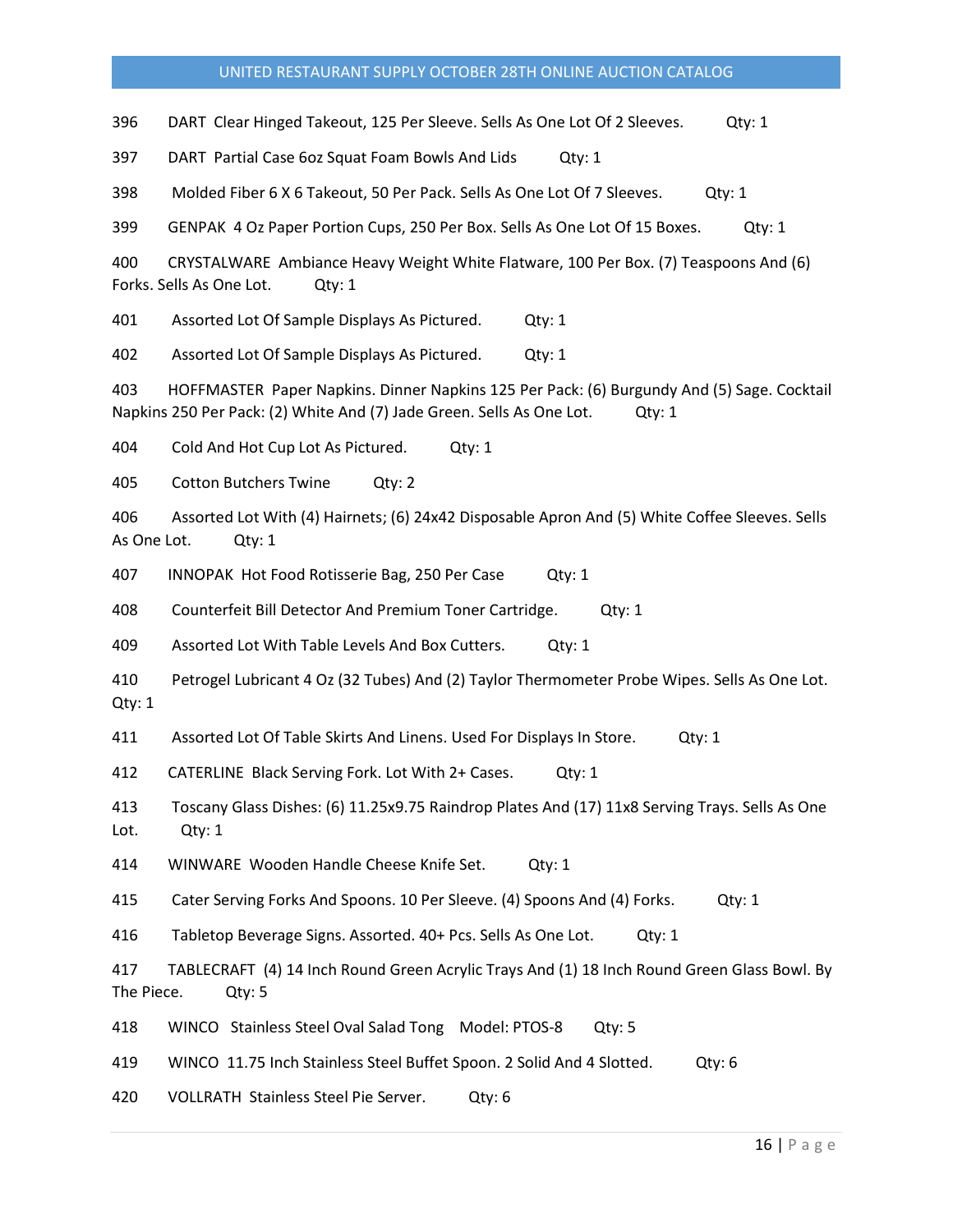| 421 | VOLLRATH Stainless Steel Pie Server.<br>Qty: 6                                            |
|-----|-------------------------------------------------------------------------------------------|
| 422 | WINCO Stainless Steel Buffet 10 Inch Cold Meat Fork (Plus 2 Extra Forks)<br>Qty: 3        |
| 423 | <b>Stainless Steel Buffet Pastry Server</b><br>Qty: 5                                     |
| 424 | (2) Ice Tongs And (3) Spaghetti Tongs. Sells As One Lot.<br>Qty: 1                        |
| 425 | Regency 11.5 Inch Stainless Steel Slotted Banquet Serving Spoon<br>Qty: 6                 |
| 426 | WINCO 9 Inch Stainless Steel Pastry Tong Model: PT-875<br>Qty: 1                          |
| 427 | Regency 8.75 Inch Serving Spoons. (7) Slotted And (2) Solod.<br>Qty: 9                    |
| 428 | VOLLRATH Slotted Buffet Spoon With Kool Touch Handle<br>Qty: 2                            |
| 429 | Regency 11.5 Inch Stainless Steel Banquet Fork<br>Qty: 7                                  |
| 430 | AM Empire Stainless Steel Buffet Serving Fork<br>Qty: 8                                   |
| 431 | WINCO Chrome Serving Tray. (3) 14 Inch Round; (1) 12 X 17 And (3) 14 X 10 Oval.<br>Qty: 7 |
| 432 | (7) 13 Inch Round Plastic Festival Trays And (1) Crystal Cut Punch Bowl.<br>Qty: 8        |
| 433 | (16) Assorted Table Number Stands And Pack Of Numbers. Sells As One Lot.<br>Qty: 1        |
| 434 | Acrylic Lined Black Wire Servimg Tray And 2 Wire Baskets.<br>Qty: 1                       |
| 435 | Assorted Polypropolene Baskets. 84+ Pcs Sell As One Lot.<br>Qty: 1                        |
| 436 | Large Assorted Lot Of Bakers And Dishes As Pictured. Approximately 90+- Pcs<br>Qty: 1     |
| 437 | Large Assorted Lot Of Bakers And Dishes As Pictured. Approximately 135+- Pcs<br>Qty: 1    |
| 438 | Large Assorted Lot Of Bakers And Dishes As Pictured. Approximately 120+- Pcs<br>Qty: 1    |
| 439 | Large Assorted Lot Of Bakers And Dishes As Pictured. Approximately 225+- Pcs<br>Qty: 1    |
| 440 | Large Assorted Lot Of Bakers And Dishes As Pictured. Approximately 130+- Pcs<br>Qty: 1    |
| 441 | Large Assorted Lot Of Bakers And Dishes As Pictured. Approximately 129+- Pcs<br>Qty: 1    |
| 442 | Large Assorted Lot Of Bakers And Dishes As Pictured. Approximately 126+- Pcs<br>Qty: 1    |
| 443 | Large Assorted Lot Of Bakers And Dishes As Pictured. Approximately 138 +- Pcs<br>Qty: 1   |
| 444 | Large Assorted Lot Of Bakers And Dishes As Pictured. Approximately 94+- Pcs<br>Qty: 1     |
| 445 | Large Assorted Lot Of Bakers And Dishes As Pictured. Approximately 132+- Pcs<br>Qty: 1    |
| 446 | Large Assorted Lot Of Bakers And Dishes As Pictured. Approximately 150+- Pcs<br>Qty: 1    |
| 447 | Large Assorted Lot Of Bakers And Dishes As Pictured. Approximately 96+- Pcs<br>Qty: 1     |
| 448 | Spinner Brochure Rack, Pair<br>Qty: 1                                                     |
| 449 | Assorted Sample Lot Of Candles With Tiered Display Rack.<br>5H 15D 15W<br>Qty: 1          |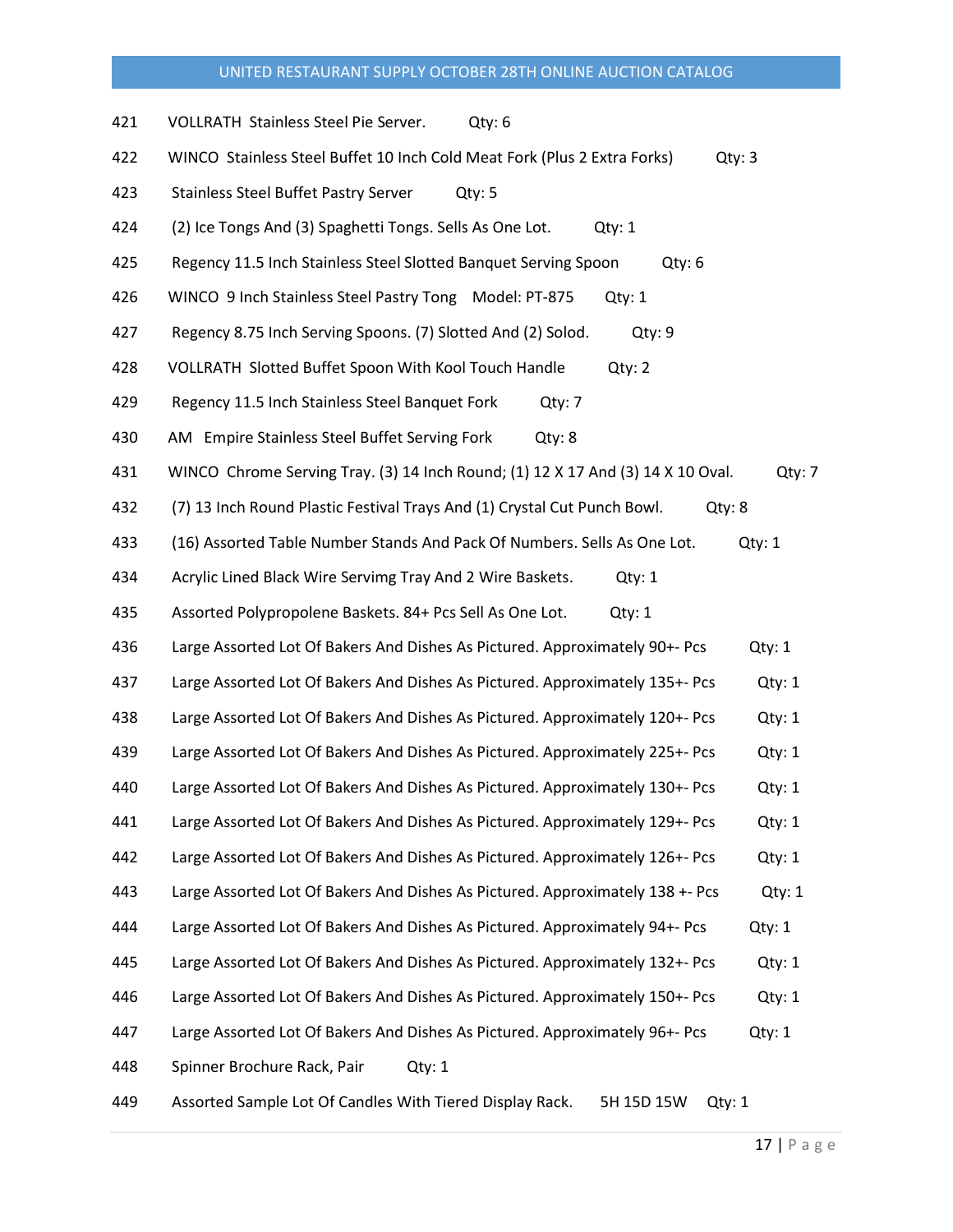450 HOLLOWICK 36 Hour Lamp Fuel Cartridge. 24 Per Case. Model: HD36 Qty: 3

451 Candle Lot With (4) Boxes 12 Inch Green Tapers, (1) Box Of Tealight Candles, (5) Packs Of Party Candles And (6) Boxes Of Matchpacks Qty: 1

452 HOLLOWICK Select Wax Cartridge Candles Qty: 2

453 Arcade 5 Inch Glass Bowl. Sold By The Dozen. Qty: 5

454 WINCO 6 Inch Octogon Drip Catcher Qty: 11

455 TABLECRAFT 10 Oz Coffee Server Qty: 23

456 LIBBEY 1.5 Oz Glass Ramekin. Sold By The Dozen. Model: 15445 Qty: 3

457 Petal Mist 7.5 Inch Polycarbonate Plate. Sold By The Dozen. Qty: 3

458 WORLD TABLEWARE 6 5/8 Inch Grapefruit, Dessert Sand. Sold By The Dozen. Model: DSD-10 Qty: 6

459 Assorted Lot Of Glass Bowls. 20 Pcs. Qty: 1

460 Assorted Dishes As Pictured. 30+ Pcs. Qty: 1

461 Assorted Melamine Coffee Cups. 18 Pcs. Qty: 1

462 CARLISLE 8 Oz Microwavable Polycarbonate Casserole. Sold By The Sozen. Includes 4 Small Bowls. Qty: 4

463 WORLD TABLEWARE 2.5 Oz Sampler Cube, Sold By The Dozen. Qty: 5

464 ITI Rim Soup, Embossed. Sold By The Dozen. Qty: 2

465 AM 60 Oz / 10 Inch Double Wall Stainless Steel Bowl Model: CIB10 Qty: 1

466 UPDATE INTERNATIONAL 64 Oz Stainless Steel Canister With Plastic Lid Model: CAN-8AC Qty: 3

467 Stainless Steel Double Wall Wine Chiller Qty: 3

468 Stainless Steel Wine Bucket And Chrome Plated Wine Bucket Stand. 1 Extra Stand Included. Qty: 2

469 ARCOROC Cypress Stacking Cupz Sold Per Pack Of 6 Pcs. Pack Missing 1 Cup Is Bonus. Qty: 5

470 Lot With Espresso Cups, Saucers, Coffee Cups. As Pictured. Approx 3 Dz Espresso Cups And Saucers, Porcelain Saucers, Cappucino Cups. Qty: 1

471 Lot Of 10 Glass 3 Oz Espresso Cups. Qty: 1

472 3-Tiered Server With Black Plastic Inserts. Qty: 1

473 Lot Of 32 Bud Vases. Qty: 1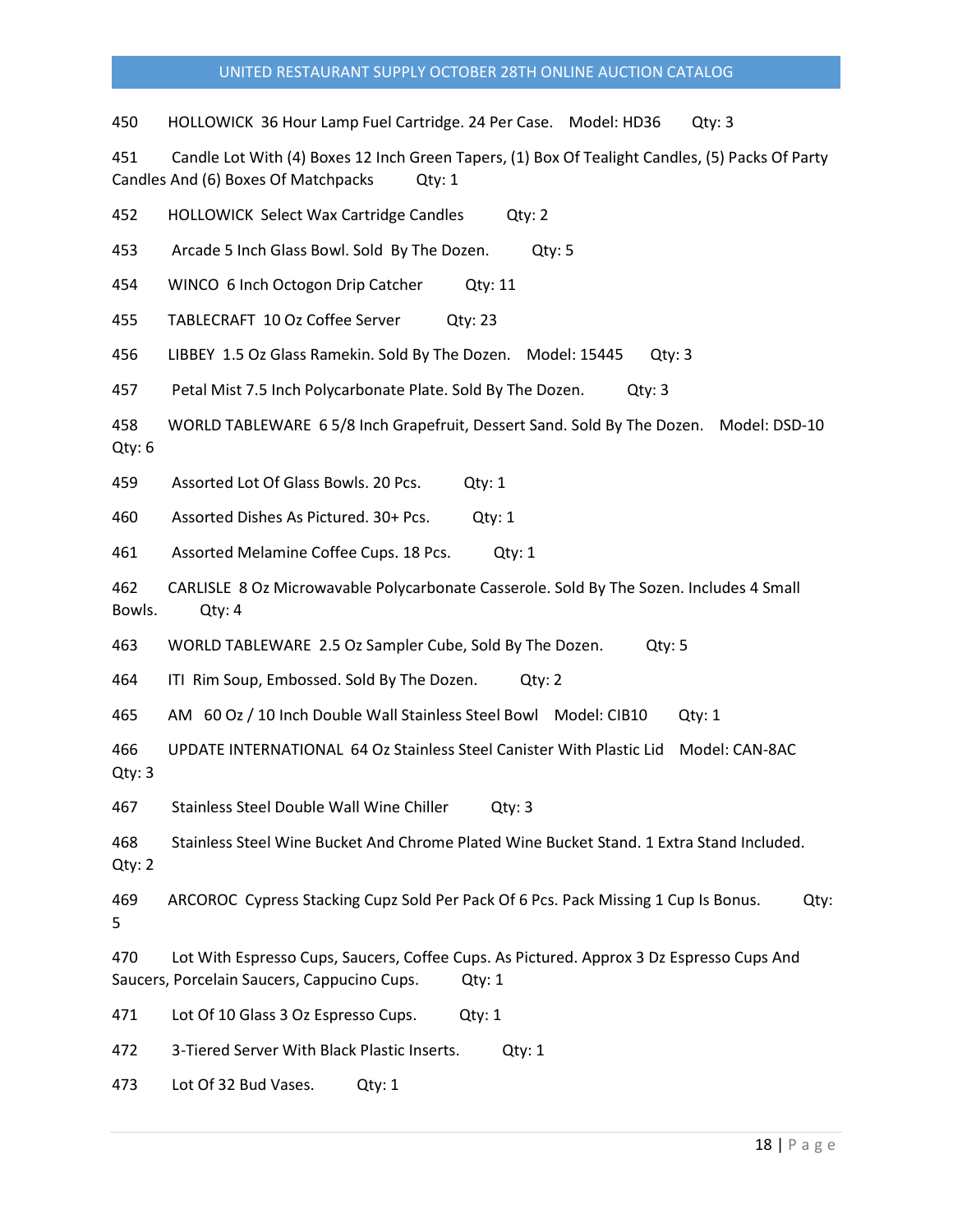474 Wine Punt Glass, Green, 16 Oz. Sold By The Dozen. Qty: 2

475 19 Oz Pub Glass. Sold As One Lot Of 19 Pcs. Qty: 1

476 CORNING White Pyroceram Dishware. Approx 225 Pcs Sells As One Lot. Qty: 1

477 13 Oz Lions Head Soup Tureen. Sells By The Dozen. Qty: 1

478 13 Oz Lions Head Soup Tureen. Sells By The Dozen. Qty: 1

479 13 Oz Lions Head Soup Tureen. Sells By The Dozen. Qty: 1

480 Beige Poly Salad Bar Utensils. (22) 3/4 Oz Spoons, (11) 9 Inch Salad Tongs And (12) Spaghetti Tongs. Sells As One Lot 45 Pcs. Qty: 1

481 Burgundy Poly Salad Bar Utensils. (8) 12 Inch Utility Tongs, (3) 3/4 Oz Salad Spoon And (21) 9 Inch Salad Tongs. Sells As One Lot Of 32 Pcs. Qty: 1

482 Assorted Lot Of Black Poly Salad Bar Utensils. (2) 3/4 Oz Salad Spoons, (5) 11 Inch Perforated Spoons, (8) 12 Inch Utility Tongs. Sells As One Lot Of (15) Pcs. Qty: 1

483 Assorted Lot Of Clear Poly Salad Bar Utensils. (1) Ladle, (9) 9 Inch Tongs, (6) 6 Inch Tongs, (9) 12 Inch Utility Tongs. Sells As One Lot Of 25 Pcs. Qty: 1

484 Red Poly Serving Spoons. Sells As One Lot Of 8 Pcs. Qty: 1

485 Table Crumber. Sells As One Lot Of 30+ Pcs. Qty: 1

486 CARLISLE 1 Qt Burgundy Salad Bar Crock With Snap Lid. Qty: 4

487 2.5 Oz Stainless Steel Oyster Cocktail Cup. 1 Dz Per Box. Sells By The Dozen. Qty: 11

488 Assorted Lot Of Poly Ramekins, Sherbet Cups And Oyster Cocktail Cups. Approx 33 Pcs. Qty: 1

489 Lot Of (12) Stainless Steel Sherbet Dishes And (6) 8 Oz Gravy Boats. Sells As One Lot. Qty: 1

490 Lot With (2) Call Bells And (2) Mini Fry Baskets Qty: 1

491 Assorted Stainless Steel Au Gratin Dishes . (2) 8 Oz Round, (12) 8 Oz Oval, (24) 12 Oz Oval. By The Piece. Qty: 38

492 14 Oz Drip Cut Syrup Dispenser. Qty: 11

493 6 Oz Drip Cut Syrup Dispenser Qty: 12

494 Sizzle Platters. (3) 11 Inch Oval Stainless Steel, (14) 11 X 7 Stainless Steel, (12) 12 Inch Oval Aluminum. Sells By The Piece. Qty: 29

495 Assorted Lot Of Sizzle Platter Underliner. Sells As One Lot Of 40+ Pcs. Qty: 1

496 Acrylic 4 X 6 Card Holders Qty: 19

497 Lot With (2) 48 Oz Syrup Pourer, 1 Pint And 2 Qt Measures. Qty: 1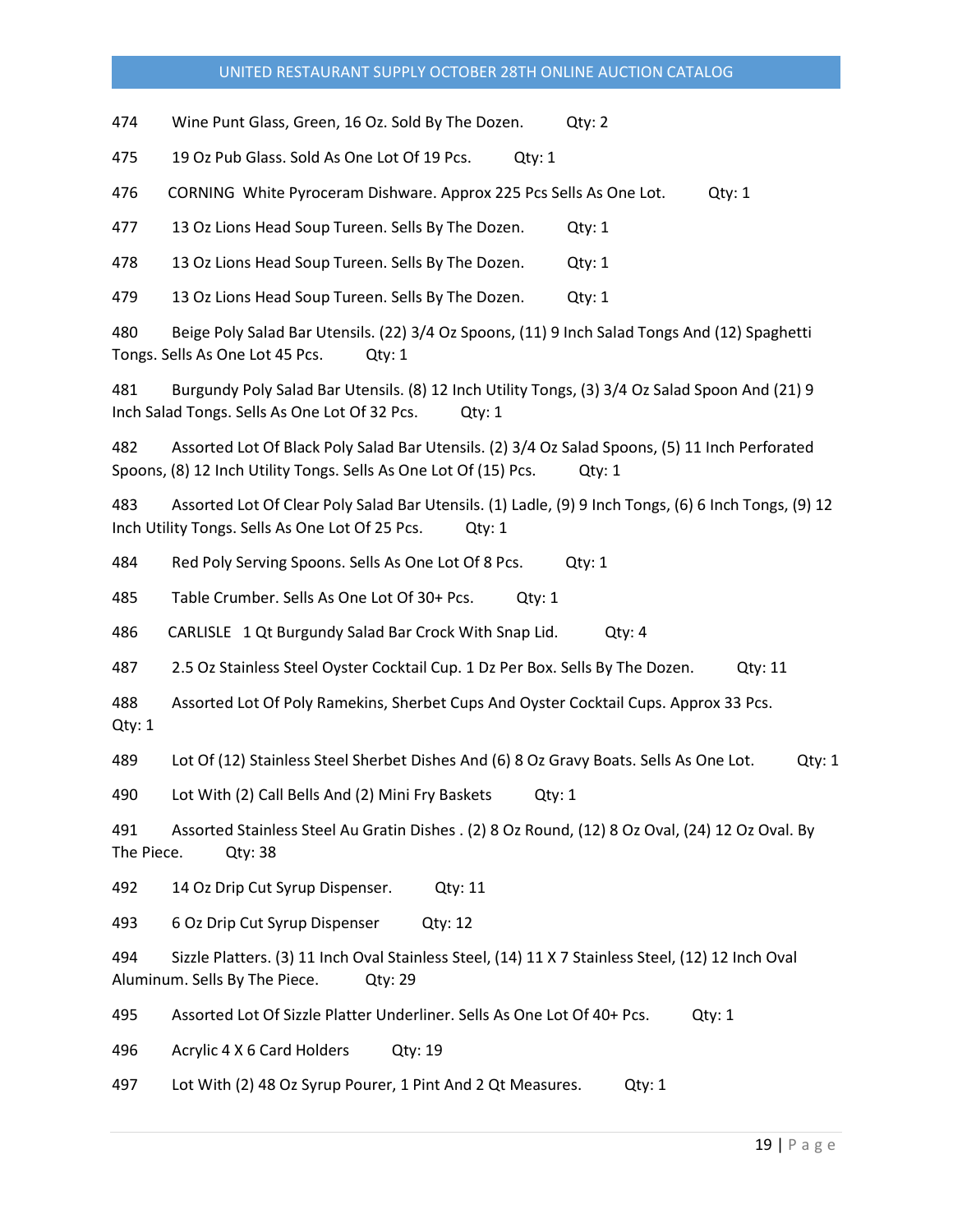498 TABLECRAFT Condiment Jar Set Qty: 5

499 1 Qt Aluminum Measure Qty: 2

500 4 Qt Aluminum Measure Qty: 3

501 WINWARE Mushroom Top 3 Oz Paneled Glass Salt Or Pepper Shaker. 12 Pcs Per Box / Sells By The Box. Qty: 10

502 TABLECRAFT Chrome Topped 1/2 Oz Square Salt Or Pepper Shaker. 12 Pcs Per Box / Sells By The Box. Qty: 8

503 Mushroom Top 2 Oz Paneled Glass Salt Or Pepper Shaker. 12 Pcs Per Box / Sells By The Box. Qty: 3

504 Airpot Coffee Merchandiser. Wood Grain. Qty: 1

505 24 Oz Double Wall Stainless Steel Vacuum Jug Qty: 2

506 WINCO 32 Oz Poly Water Pitcher Qty: 12

507 WINCO 60 Oz Poly Beer Pitcher Qty: 6

508 60 Oz Ruby 3-Spout Water Pitcher Qty: 18

509 Clear Tumblers. Sold By The Dozen. (2) 8 Oz, (6) 9 Oz And (5) 9.5 Oz Qty: 13

510 Clear Tumblers. Sold By The Dozen. (4) 12 Oz, (3) 16 Oz, (1) 20 Oz And (1) 16 Oz Qty: 10

511 18 X 14 Red Cafeteria Tray Qty: 29

512 Assorted Cafeteria Trays, By The Piece. (6) 12 X 16 Forest Green, (11) 10 X 14 Brown, (2) 10 X 14 Green And (1) 10 X 14 Red. Qty: 20

513 (14) Assorted Condiment Holders And 2 Olive Oil Bottles And I Set Of O & V Bottles. Sells As One Lot. Qty: 1

514 Coffee Pots. (7) Bunn Regular And (3) Bunn Decaf. (1) Coffee King Lexan With Ss Bottom. Qty: 11

515 TABLECRAFT Double Sided Stainless Steel Wrapped Straw Dispenser Qty: 2

516 Stainless Steel Napkin Dispensers As Pictured Qty: 2

517 VOLLRATH Stainless Steel Hinged Lid Sugar Dish Qty: 5

518 10 Oz Stainless Steel Gooseneck Server Qty: 7

519 20 Oz Stainless Steel Gooseneck Qty: 2

520 Lot Of (16) 24 Oz Squeeze Bottles. Qty: 1

521 Lot Of (9) 12 Oz Clear Squeeze Bottles, (2) 12 Oz Ketchup And (6) 12 Oz Mustard Qty: 1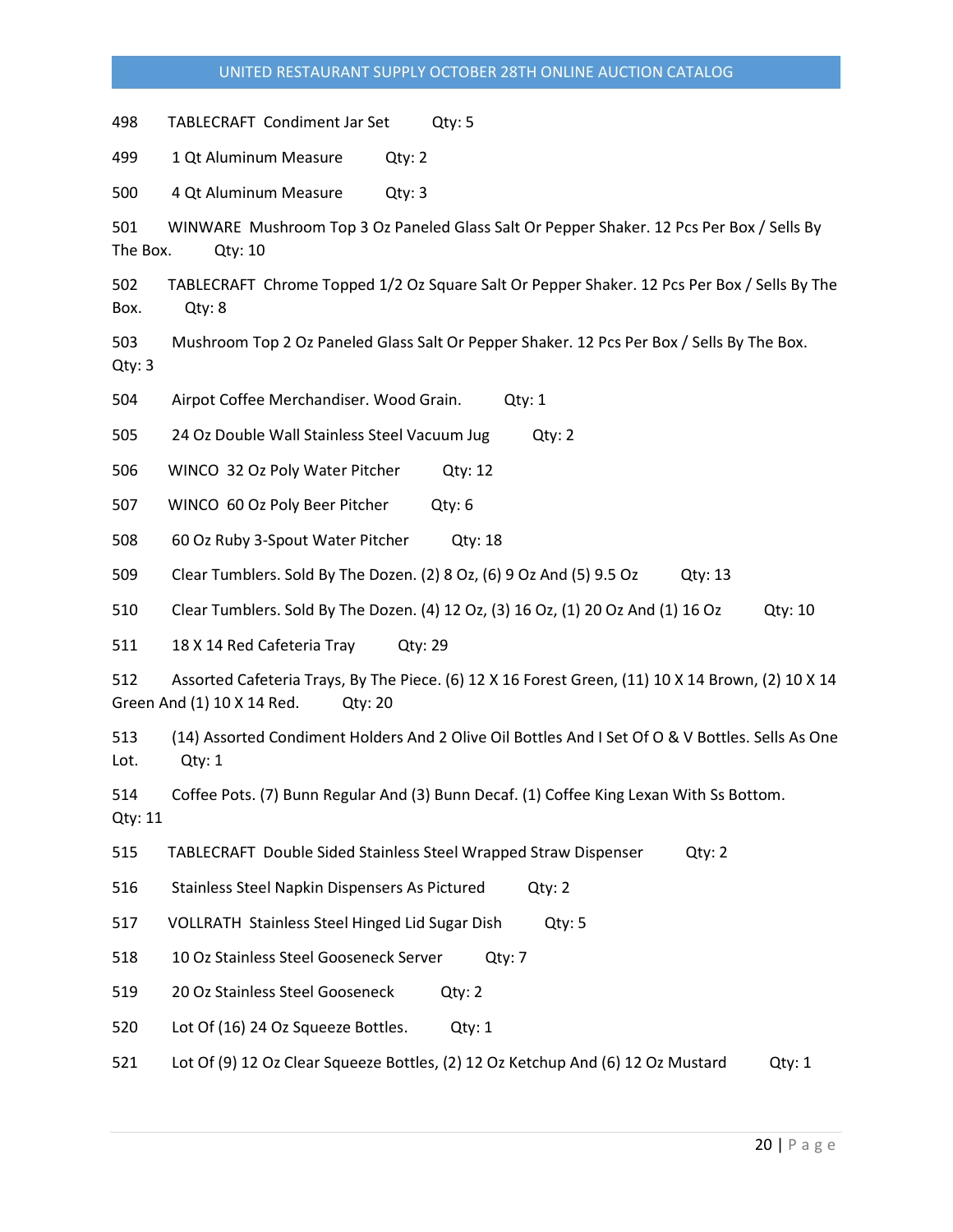522 Assorted Lot With Sugar Packet Holders, Check Spindles, Condiment Jars And Tootpick Dispenser. Qty: 1

523 Stainless Pitchers Assorted. (16) 3 Oz Bell, (11) 5 Oz Bell, (2) 8 Oz Bell, 20 Oz, (3) Oz Covered, Sells As One Lot Of 33 Pcs Qty: 1

524 7 Inch Black Round Safety Ashtray. Sold By The Dozen. Qty: 3

525 14 X 19 Embossed White Placemats / Tray Covers. 1000 Per Case Qty: 3

526 Brown Plastic Oval Fast Food Basket 10.75 X 7.5. Sold By The Dozen. Qty: 9

527 10.5 X 7 Oval Fast Food Baskets. Red, Black And Brown. Sold By The Dozen. Comes With 9 Extra. Qty: 3

528 WINCO Black Plastic Heat Resistant 8-Notch Ashtray. Sold By The Dozen. Comes With 11 Extra. Qty: 5

529 Assorted White Specialty Serving Dishes. 10 Pcs. Qty: 9

530 Assorted Lot Of White China And Poly Dishware. 15 Pcs. Qty: 1

531 Butter Warmer, 4-Pc Set. Sells With Extra Butter Dishes. Qty: 13

532 TABLE CRAFT Black Breadstick Holder 3.5 X 5.5 Qty: 14

533 Assorted Black Cone, Condiment And Baskets. Sells As One Lot Of 9 Pcs. Qty: 1

534 TABLE CRAFT Black Artisan Condiment / Dressing Caddy Qty: 3

535 WINCO Black Artisan Condiment / Dressing Caddy Qty: 14

536 Assorted Lot Of Stainless, Aluminum, Wood, Etc. Inventory And Display Pcs As Pictured. Qty: 1

537 Full Size Chafing Dish With Black Frame, Water Pan, 2 Inch Food Pan, Cover And Fuel Holders. Qty: 1

538 Assorted Linens With (7) Dozen White Satin Band Napkins And (3) Dozen Bermuda Sand Satin Band Napkins. Sold By The Dozen. Includes 3 Tablecloths. Qty: 10

539 Menu Cover In Clear Insert Lot. Qty: 1

540 Black Buffet Server Qty: 1

541 Tiki Torches In Decorative Iron Base Stand Qty: 3

542 ERECTA SHELF Used Display Wire Rack Add-On Shelving, Total (8) Shelves , (10) Poles Configured As (3) Sections With (2) Shelves Per Section 87H 192D 18W Qty: 1

543 Assorted Chair Samples Qty: 3

544 GROSFILLEX Assorted Chair Samples Qty: 2

545 Assorted Chair Samples Qty: 4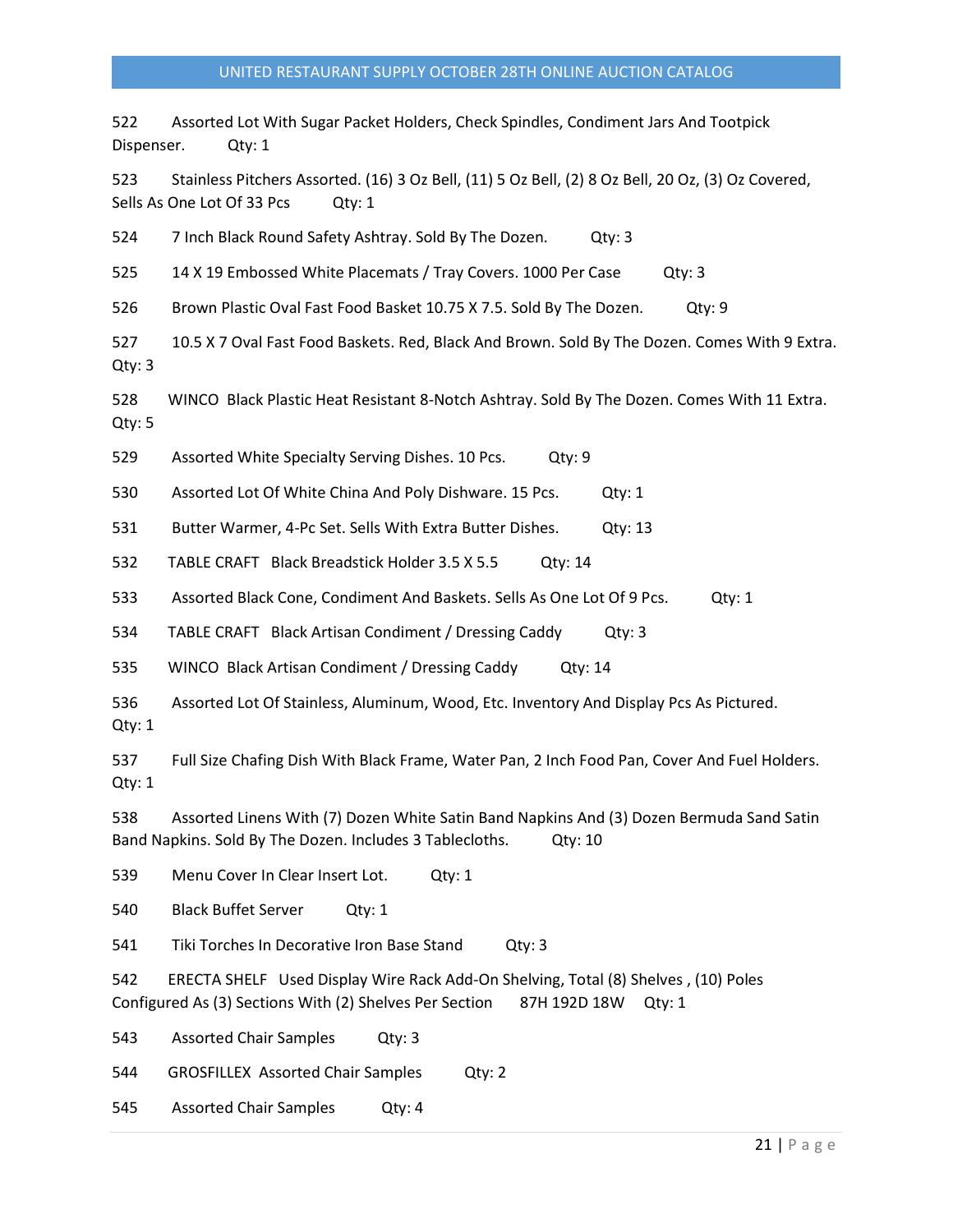- 546 Assorted Chair Samples Qty: 4
- 547 Assorted Chair Samples Qty: 4
- 548 Assorted Stack Chair Samples Qty: 6
- 549 Round Table, Floor Sample 29H 30W Qty: 1
- 550 Table With Inset Top, Floor Sample 29H 36D 36W Qty: 1
- 551 Hi Top Table, Floor Sample 41H 30D 24W Qty: 1
- 552 Chrome Table Base Qty: 1
- 553 WINCO Wood High Chair Qty: 1
- 554 Used Display Folding Classroom Table 29H 96D 18W Qty: 1
- 555 Used Led Open Sign, 3 Modes 13H 21W Qty: 1
- 556 Used Lighted Write On Board 20H 28W Qty: 1
- 557 Black Wire Rack Display On Casters 75H 20D 24W Qty: 1
- 558 LODGE 15 Inch Cast Iron Skillet 15W Qty: 1
- 559 LODGE 15 Inch Cast Iron Skillet 15W Qty: 1
- 560 LODGE 10 Inch Cast Iron Skillet 10W Qty: 1
- 561 FMP Portable Griddle Top 10.5D 23W Qty: 1
- 562 LODGE 7 Quart Cast Iron Dutch Oven Qty: 1
- 563 WINCO Pan Grate 18D 10W Qty: 3
- 564 WINCO Pan Grate 10D 8W Qty: 1
- 565 WINCO Pan Grate 24D 16W Qty: 2
- 566 WINCO Pan Grate 24D 16W Qty: 3
- 567 WINCO Full Size Sheet Pans (1) Solid, (4) Perforated 26D 18W Qty: 5
- 568 WINCO Drop Handle Bake / Roasting Pan 26D 18W Qty: 1
- 569 WINWARE 12 Inch Aluminum Fry Pan 12W Qty: 5
- 570 WINWARE 10 Inch Aluminum Fry Pan 10W Qty: 1
- 571 UPDATE 8 Inch Aluminum Fry Pan 8W Qty: 1
- 572 DURA-WARE 7 Inch Aluminum Fry Pan 7W Qty: 5
- 573 DURA-WARE 7 Inch Aluminum Fry Pan 7W Qty: 5
- 574 WINCO Insulated Blue Sleeve Handle For Afp 7/8 Series Lot Of 10 Sells As One Qty: 1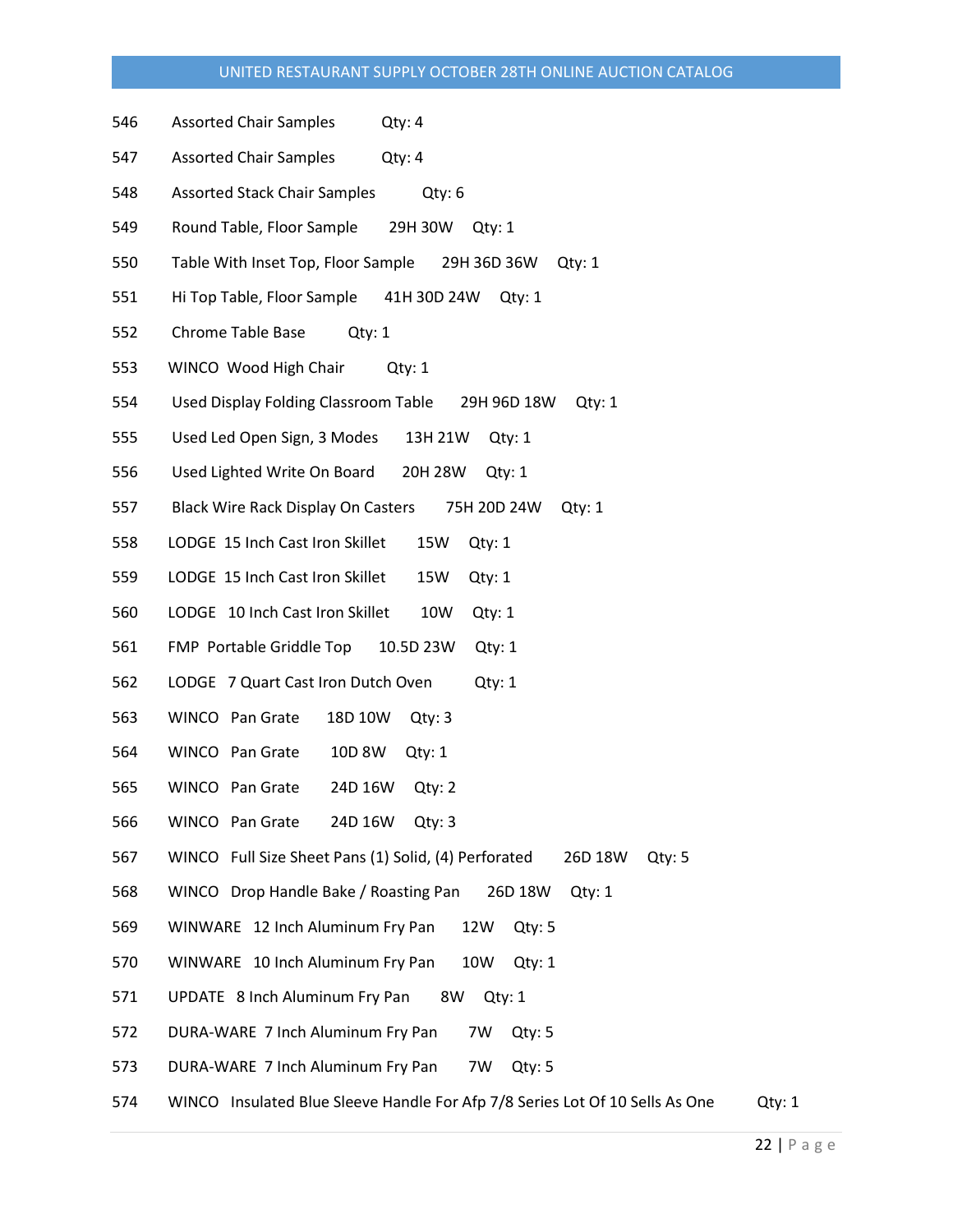- 575 WINWARE 3 3/4 Quart Aluminum Tapered Sauce Pan Qty: 2
- 576 WINWARE 2 1/2 Quart Aluminum Tapered Sauce Pan Qty: 1
- 577 WINWARE 3 3/4 Quart Aluminum Tapered Sauce Pan With Insulated Handle Qty: 3
- 578 WINCO 4 1/4 Quart Aluminum Tapered Sauce Pan Qty: 2
- 579 WINWARE 5 Quart Aluminum Tapered Sauce Pan Qty: 1
- 580 UPDATE 2 Quart Stainless Steel Straight Side Sauce Pan With Lid Qty: 1
- 581 6 Quart Stainless Steel Straight Side Sauce Pan With Lid Cty: 1
- 582 UPDATE Silicone Baking Mat 24D 16W Qty: 1
- 583 WINCO 9 7/8 Inch Silicone Baking Mat 9.875W Qty: 4
- 584 WINWARE 10 Quart Stainless Steel Sauce Pan With Lid Qty: 1
- 585 7 Inch Stainless Steel Lids 7W Qty: 10
- 586 5 3/4 Inch Stainless Steel Lids 5.75W Qty: 21
- 587 8 1/2 Inch Stainless Steel Lids 8.5W Qty: 10
- 588 WINCO 12 Inch Aluminum Lids 12W Qty: 3
- 589 WINCO 4 Cup Egg Poacher Set Qty: 1
- 590 Steamer Basket And Pasta Basket Qty: 2
- 591 ERECTA SHELF Used Display 3 Shelf Wire Rack Shelving, Does Not Include Contents 60H 24D 48W Qty: 1

592 ERECTA SHELF Used Display 3 Shelf Wire Rack Shelving Unit, Does Not Include Contents 62H 24D 60W Qty: 1

593 ERECTA SHELF Used Display 3 Shelf Wire Rack Shelving Unit, Does Not Include Contents 62H 24D 60W Qty: 1

594 ERECTA SHELF Used Display 3 Shelf Wire Rack Shelving Unit, Does Not Include Contents 62H 24D 60W Qty: 1

595 ERECTA SHELF Used Display 3 Shelf Wire Rack Shelving Unit, Does Not Include Contents 62H 24D 60W Qty: 1

596 WINWARE 24 Inch Oven Mitts, Cotton, Fire Tesistant 24W Qty: 2

597 WINWARE 17 Inch Terry With Silicone Lining Oven Mitts 17W Qty: 4

598 17 Inch Oven Mitts, (1) Cotton, (1) With Kevlar 17W Qty: 2

599 SAN JAMAR 17 Inch Oven Mitt 17W Qty: 3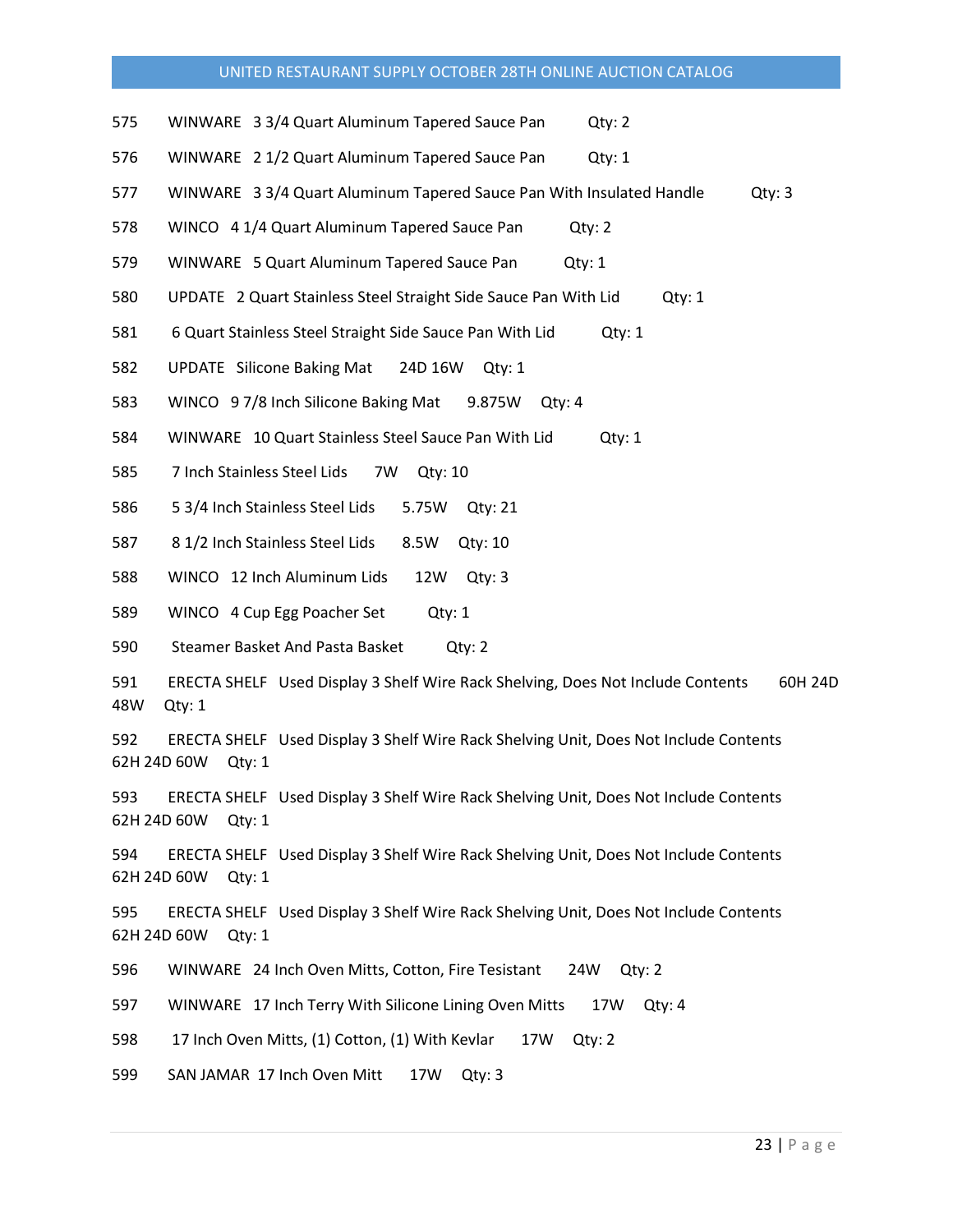600 Hot Pads (17) Sell As One Lot Qty: 1

601 WINCO Glass Polishing Lint Free Towels Sell By The Dozen Model: BTGP-12 29D 16W Qty: 3

602 WINCO Glass Polishing Lint Free Towels Sell By The Dozen Model: BTGP-12 29D 16W Qty: 3

603 WINWARE White Bar Towel Sell By The Dozen Model: BTW-30 19D 16W Qty: 3

604 ERECTA SHELF 4 Shelf Wire Rack Shelving, Does Not Include Contents 62H 18D 72W Qty: 1

605 ERECTA SHELF 4 Shelf Wire Rack Shelving, Does Not Include Contents 62H 18D 72W Qty: 1

606 Floor Mat 60D 36W Qty: 1

607 CAMBRO Black Food Pans, 1/4 X 2 (31), 1/2x6 (1), 1/2 X 4 (5), 1/6 X 2 (3), 1/9 X 4 (9), 1/9 Snap Lids (9) Total Of 49 Pieces Plus Lids Sells As One Lot Qty: 1

608 CAMBRO Yellow Plastic Food Storage Pan And Lids. (1) Full X 4 Pan, (7) 1/2 Lids 4 Hinged, (2) Hinged 1/3 Lids, (6) 1/6 Th Lids 4 Slotted 2 Hinged Sells As One Lot Qty: 1

609 3 Tier Oval Display Table, Laminate, Does Not Include Contents 41H 42D 60W Qty: 1

610 WINCO Non- Stick Baking Mat, 2 Sizes See Pictures Qty: 2

611 PANSAVER Pan Liners (1) Full Pan, (6) 1/2 Pan, (1) 1/3 1/4 Pans, Qty: 8

612 ISI Gourmet Whip Plus, Whipped Cream Dispenser Qty: 1

613 ISI Sparklers, Soda Chargers For Whipped Cream Dispensers, 24 Per Box Qty: 2

614 GOLD MEDAL 1 1/2 Quart, Stainless Steel, Funnel Cake Pitcher Qty: 1

615 Rotary Type Flour Sifter, 3 Pound Capacity Qty: 1

616 WINCO 4 Quart Aluminum Funnel Qty: 1

617 WINCO 16 Inch Anodized Aluminum Cake Pan Plus 10 Inch Springform Pan Base 2H 16W Qty: 1

618 12 Cup Aluminum Muffin Tin Qty: 2

619 NORPRO Mini Angel Food Cake Pan, Nonstick Model: 3975 Qty: 3

620 WINCO Stainless Steel Mixing Bowl, (1) 8 Quart, (2) 5 Quart, (1) 3 Quart, (7) 1 1/2 Quart, Total (11) Pieces. Sells As One Lot. Qty: 1

621 WINCO Aluminum Layer Cake Pans, (7) 8 X 3, (1) 10 X 2 Qty: 8

622 Stainless Steel Colander 8-Quart, 14 Inch Bowl Qty: 6

623 AMCO Stainless Steel Colander, 2 Quart Qty: 1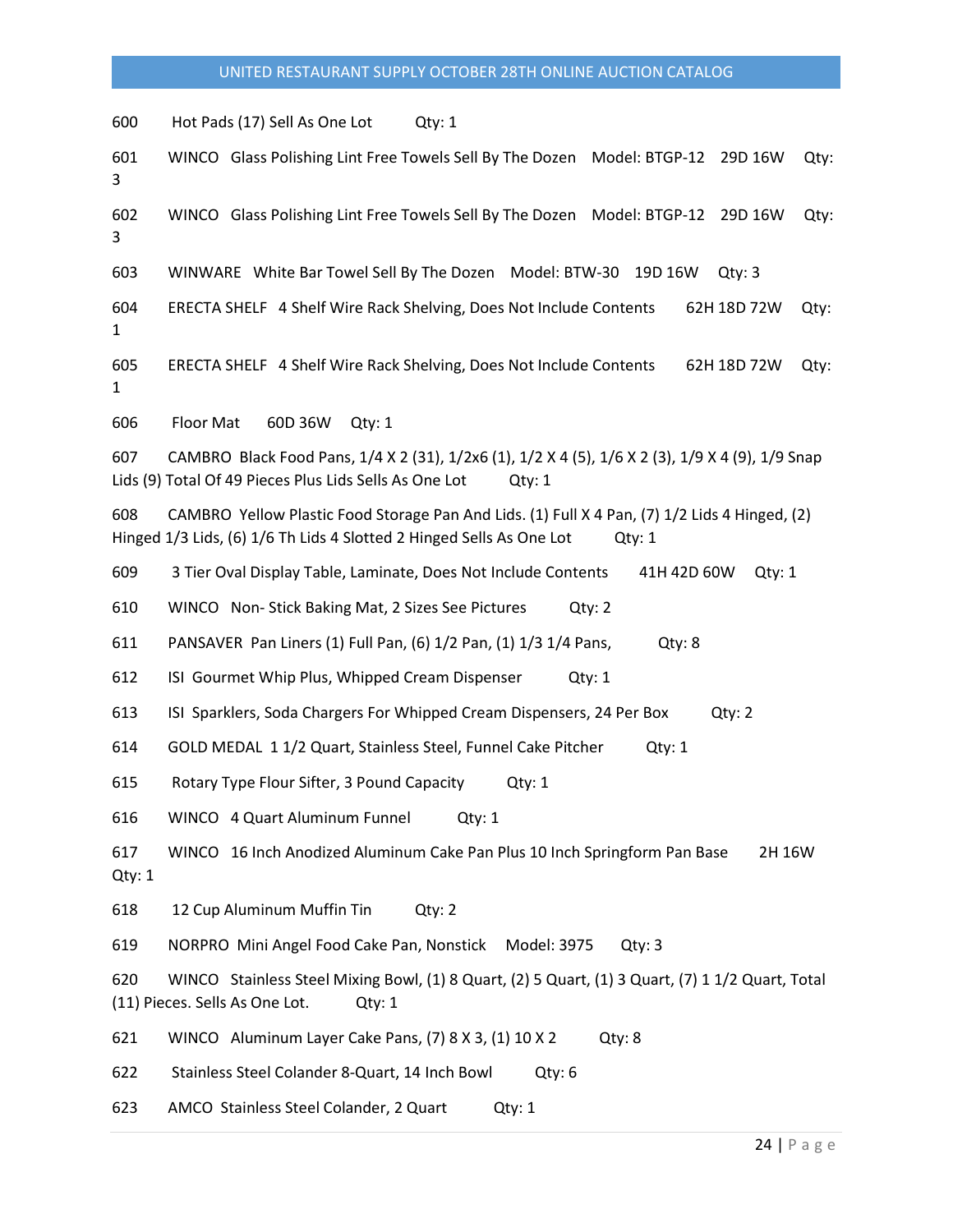624 WINCO Red Heat Lamp Bulb 250 Watt Model: WHO-BR Qty: 7

625 Light Bulbs, (7) 150 Watt Spotlights, (1) 120 Watt Floodlight, (40) Candleabra Flame Tips, Sell As One Lot Qty: 1

626 SLI LIGHTING Flourescent Lamps F 30t12 4100 Kelvin (10) Qty: 1

627 Divided Flatware Tub Qty: 4

628 Flatware Dishrack , 8 Compartment, (2) Stainless And (2) Plastic Flatware Cylinders Go Along With Lot. Qty: 4

629 CONTINENTAL Wastebasket Model: 1358 Qty: 9

630 WINCO Gray Bus Tub 5H 20D 15W Qty: 3

631 WINCO Standard Bus Tub, Includes (11) Covers 7H 20D 15W Qty: 8

632 Cutlery Tray, 4 Compartment, Gray Poly Qty: 5

633 WINWARE Service Tray, Nonslip, Fiberglass (4) 16 Inch, (1) 14 Inch Qty: 5

634 WINCO Divided Bus Tub 7H 20D 15W Qty: 4

635 WINCO Stainless Steel Covers For 11 Quart Inset, Slotted Qty: 3

636 WINCO Stainless Steel Covers For 7 Quart Inset, Slotted Qty: 6

637 DURA WARE Stainless Steel Covers For 2 1/2 Quart Inset, Slotted Qty: 9

- 638 DURA WARE Stainless Steel Covers For 2 1/2 Quart Inset, Slotted Qty: 8
- 639 WINCO Stainless Steel Hinged Cover For 7 Quart Inset, Slotted Qty: 5
- 640 WINCO Stainless Steel Hinged Cover For 11 Quart Inset, Slotted Qty: 6
- 641 WINCO Stainless Steel Food Pan, Round 11 Quart Inset Qty: 3

642 WINCO Stainless Steel Food Pan, Round 4 Quart Inset Qty: 3

643 WINCO Stainless Steel Water Pan, Full X 6 Inch Qty: 4

644 WINCO Stainless Steel Adapter Plate, Full Size With (2) 8 1/2 Inch Holes For 7 Quart Inset Qty: 5

- 645 WINCO Stainless Steel Food Pan 1/9th X 6 Inch Qty: 15
- 646 WINCO Stainless Steel Food Pan, 1/6th X 4 Inch Qty: 11
- 647 Stainless Steel Food Pan, 1/6th X 2 1/2 Inch Qty: 12

648 WINCO Stainless Steel Food Pan, 1/6th X 6 Inch Qty: 6

- 649 WINCO Stainless Steel Food Pan, 1/4 X 4 Inch Qty: 5
- 650 Stainless Steel Food Pan, 1/3 X 2 1/2 Inch Qty: 2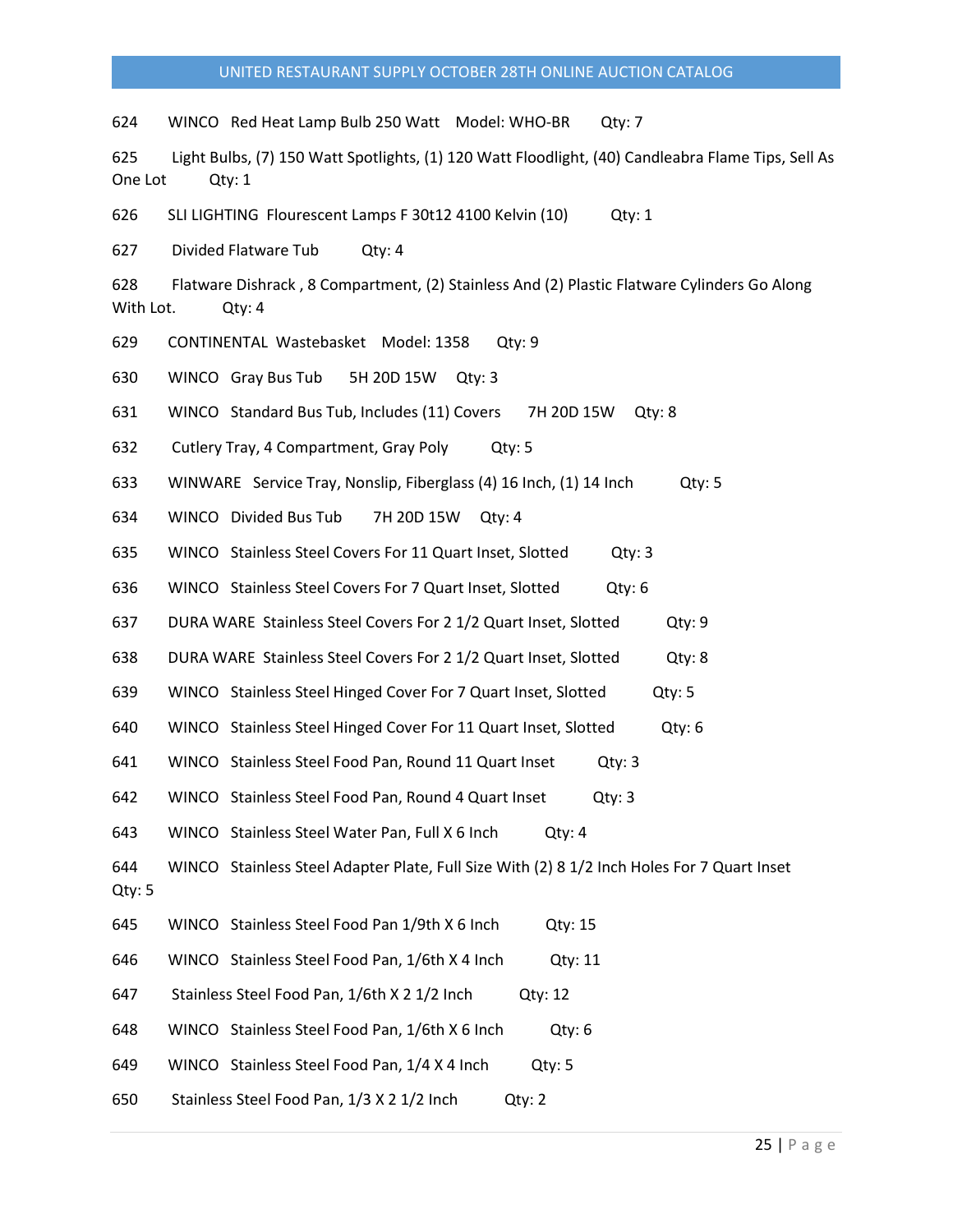| 651 | CARLISLE, AST Stainless Steel Food Pan, 1/4 X 2 1/2 Inch<br>Qty: 8                         |
|-----|--------------------------------------------------------------------------------------------|
| 652 | WINCO Stainless Steel Food Pan, 1/4 X 2 1/2 Inch<br>Qty: 13                                |
| 653 | WINCO Stainless Steel Food Pan, 1/2 Long X 4 Inch<br>Qty: 2                                |
| 654 | WINCO Stainless Steel Food Pan, 1/2 X 2 1/2 Inch<br>Qty: 2                                 |
| 655 | WINCO Stainless Steel Food Pan, 1/2 X 4 Inch<br>Qty: 2                                     |
| 656 | Qty: 6<br>WINCO Stainless Steel Food Pan Perforated, $(5)$ 1/2 X 4, $(1)$ 1/2 X 2 1/2 Inch |
| 657 | Stainless Steel Food Pan Perforated, 1/2 X 4 Inch<br>Qty: 3                                |
| 658 | WINCO Stainless Steel Food Pan Lid, Full Size<br>Qty: 4                                    |
| 659 | WINCO Stainless Steel Food Pan Lid 1/2 Size<br>Qty: 3                                      |
| 660 | WINCO Stainless Steel Food Pan Lid Slotted, 1/4 Size<br>Qty: 10                            |
| 661 | WINCO Stainless Steel Food Pan Full X 6 Inch<br>Qty: 3                                     |
| 662 | WINCO Stainless Steel Food Pan Full X 6 Inch<br>Qty: 4                                     |
| 663 | WINCO Stainless Steel Food Pan Perforated, Full X 2 1/2 Inch<br>Qty: 5                     |
| 664 | AST Stainless Steel Food Pan Perforated, Full X 6 Inch<br>Qty: 2                           |
| 665 | WINCO Stainless Steel Food Pan Lid, 1/6 Size<br>Qty: 8                                     |
| 666 | WINCO Stainless Steel Food Pan Lid, 1/9 Size<br>Qty: 4                                     |
| 667 | WINCO Stainless Steel Adapter Bar, 20 Inch<br>20W<br>Qty: 8                                |
| 668 | WINCO Stainless Steel Food Pan False Bottom For Full Size Pan<br>Qty: 2                    |
| 669 | CAMBRO Clear Food Pan, 1/2 Long X 2 1/2 Inch<br>Qty: 3                                     |
| 670 | RUBBERMAID Clear Pebble Food Pan, Full X 6 Inch<br>Model: 3392<br>Qty: 1                   |
| 671 | WINCO Clear Food Pan, Full X 6 Inch<br>Qty: 4                                              |
| 672 | WINCO Polycarbonate Food Pan, (4) Clear, (Includes 1 Translucent) Full X 4 Inch<br>Qty: 4  |
| 673 | CAMBRO Polycarbonate Food Pan, Full X 3 1/2 Inch<br>Qty: 10                                |
| 674 | CAMBRO Polycarbonate Food Pan, Full X 2 1/2 Inch<br>Qty: 3                                 |
| 675 | WINCO Polycarbonate Food Pan, 1/4 X 6 Inch<br>Qty: 4                                       |
| 676 | UPDATE Polycarbonate Food Pan, 1/2 X 4 Inch<br>Qty: 5                                      |
| 677 | CAMBRO Polycarbonate Food Pan, 1/2 X 2 1/2 Inch<br>Qty: 1                                  |
| 678 | UPDATE Polycarbonate Food Pan, 1/3 X 6<br>Qty: 1                                           |
| 679 | WINCO Polycarbonate Food Pan, 1/3 X 4 Inch<br>Qty: 11                                      |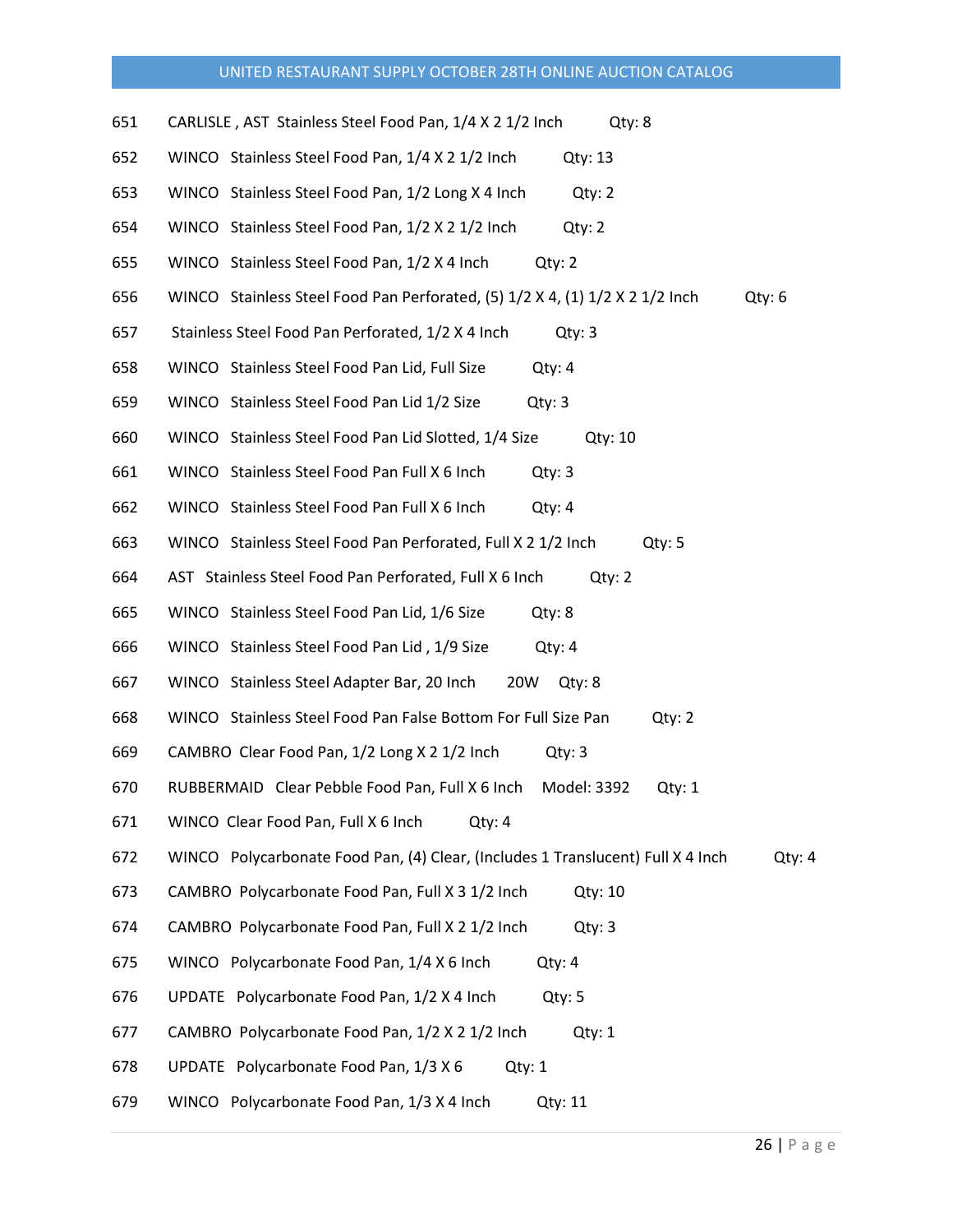- 680 CAMBRO Polycarbonate Food Pan, 1/3 X 2 1/2 Inch Qty: 13
- 681 WINCO Polycarbonate Food Pan, 1/6 X 4 Inch Qty: 15
- 682 WINCO Polycarbonate Food Pan, 1/6 X 2 1/2 Inch Qty: 4
- 683 WINCO Polycarbonate Food Pan,1/9 X 4 Qty: 5
- 684 WINCO Polycarbonate Food Pan Lids 1/9 Size Qty: 12
- 685 WINCO Polycarbonate Food Pan Lid Full Size Qty: 1
- 686 CAMBRO Polycarbonate Food Pan Sliding Lid, Full Size Qty: 4
- 687 CAMBRO Polycarbonate Food Pan Lid, 1/2 Pan Hinged Opening Qty: 16
- 688 CAMBRO Polycarbonate Food Pan Lid, 1/3 Hinged Opening Qty: 2
- 689 WINCO Polycarbonate Food Pan Lid, 1/6 Slotted Qty: 1
- 690 WINCO Polycarbonate Food Pan Lid 1/4 Size Qty: 8
- 691 WINCO Polycarbonate Food Pan 1/4 X 4 Inch Qty: 12
- 692 CAMBRO Polycarbonate Food Pan, 1/4 X 2 1/2 Qty: 6
- 693 CARLISLE, WINCO, UPDATE Polycarbonate Lids And Drain Inserts , (15) Pieces Various Sizes Sell As One Lot Qty: 1
- 694 UPDATE Wet Floor Signs Qty: 2
- 695 Wet Floor Safety Cone Qty: 1
- 696 Dust Pan And Brush Qty: 3
- 697 Dust Pan And Brush Qty: 2
- 698 Dust Brush Qty: 4
- 699 Dust Brush Qty: 4
- 700 RUBBERMAID Dust Mop, 5 X 24 Looped End And Wood Handle Qty: 2
- 701 NIAGARA 17 Inch Floor Machine Pads(4) Green (2) Black Sells As One Lot Qty: 1
- 702 Variety Of Hand Soap Dispensers, With 2 Soaps Qty: 1
- 703 DIAL Liquid Hand Soap Qty: 1
- 704 Soap Dispenser Kit Qty: 6
- 705 CARLISLE Long Handle Tool Holder Qty: 3
- 706 TABLE CRAFT Pail Opener Qty: 2
- 707 TABLE CRAFT Pail Opener Qty: 2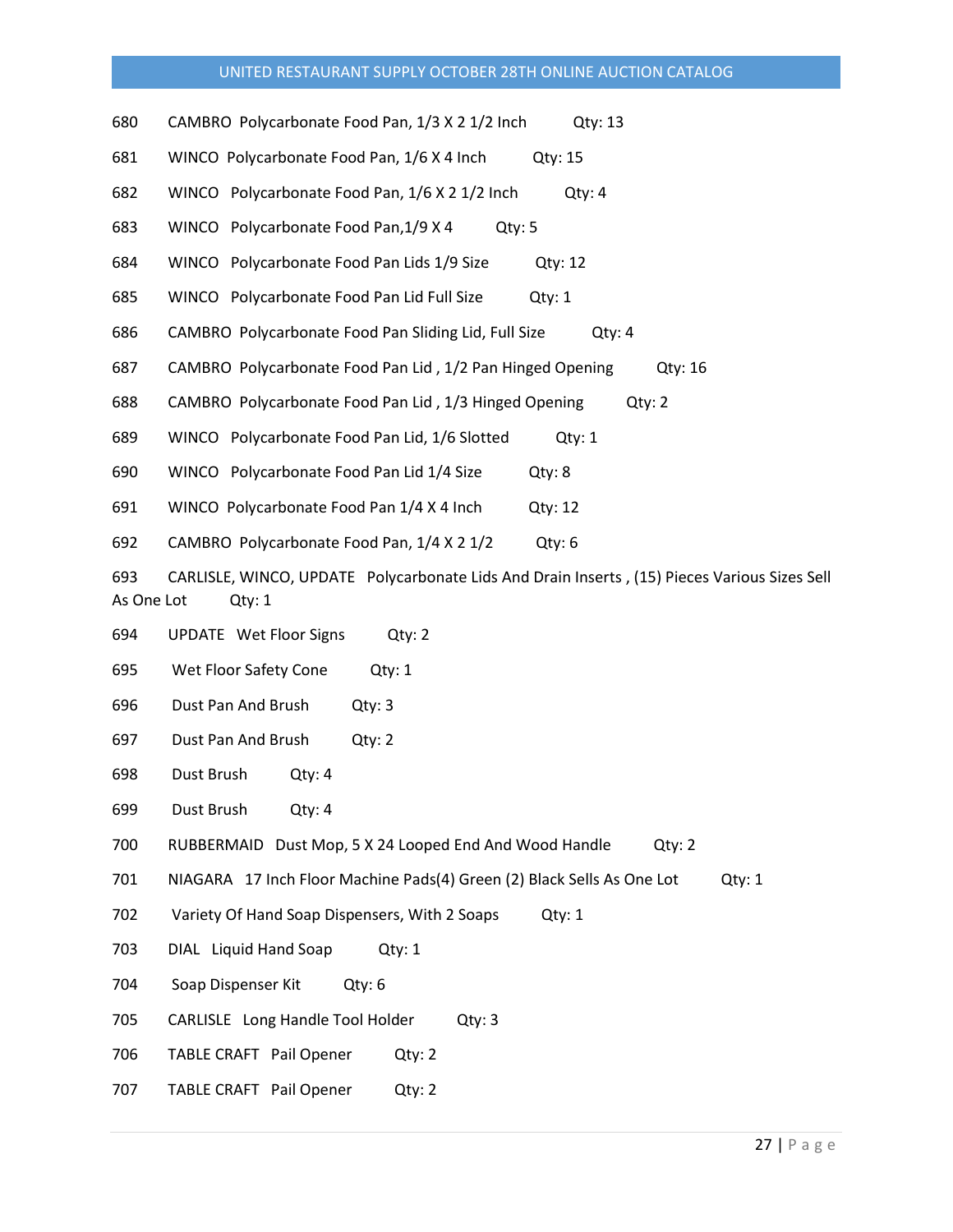- 708 TABLE CRAFT Pail Opener Qty: 2
- 709 3 M Scotch Brite Quick Clean Griddle Liquid Qty: 1
- 710 RUBBERMAID 12 Inch Brute Mop Heads Qty: 5
- 711 14 Inch Palmyra Garage Sweep Broom Heads Qty: 3
- 712 14 Inch Palmyra Garage Sweep Broom Heads Qty: 2
- 713 WINCO 24 Inch Wide Floor Squeegee Qty: 3
- 714 Ultraviolet Bulb Replacement For Insect Inn Ultra Series And Others Qty: 5
- 715 RUBBERMAID Liners For Baby Changing Stations Model: 7817-00 Qty: 1
- 716 Flatware Presoak Qty: 3
- 717 Degreaser And Cleaner Qty: 3
- 718 Can Liners, Clear, 20 X 22, Qty: 2
- 719 Can Liners, Clear, 20 X 22, Qty: 2
- 720 Mixed Cleaning Lot Qty: 1
- 721 Mixed Cleaning Lot Qty: 1
- 722 Insecticide(10) Ant And Roach (1) Flying Insect Qty: 11
- 723 SAN JAMAR Klein-Pail Caddy Qty: 3
- 724 SAN JAMAR Klein-Pail Caddy Qty: 3
- 725 WINCO 3 Quart Cleaning Bucket Qty: 5
- 726 WINCO 3 Quart Cleaning Bucket Qty: 5
- 727 WINCO 3 Quart Cleaning Bucket Qty: 5
- 728 WINCO 3 Quart Cleaning Bucket Qty: 5
- 729 WINCO 3 Quart Cleaning Bucket Qty: 5
- 730 6 Quart Cleaning Bucket Qty: 4
- 731 Drain And Urinal Cleaner Qty: 4
- 732 Floor Stripper, Carpet Cleaner Qty: 4
- 733 Rinse Free Neutral Cleaner Qty: 3
- 734 Laundry Detergent Qty: 2
- 735 TIDE Floor And All Purpose Cleaner Qty: 1
- 736 Bleach Qty: 3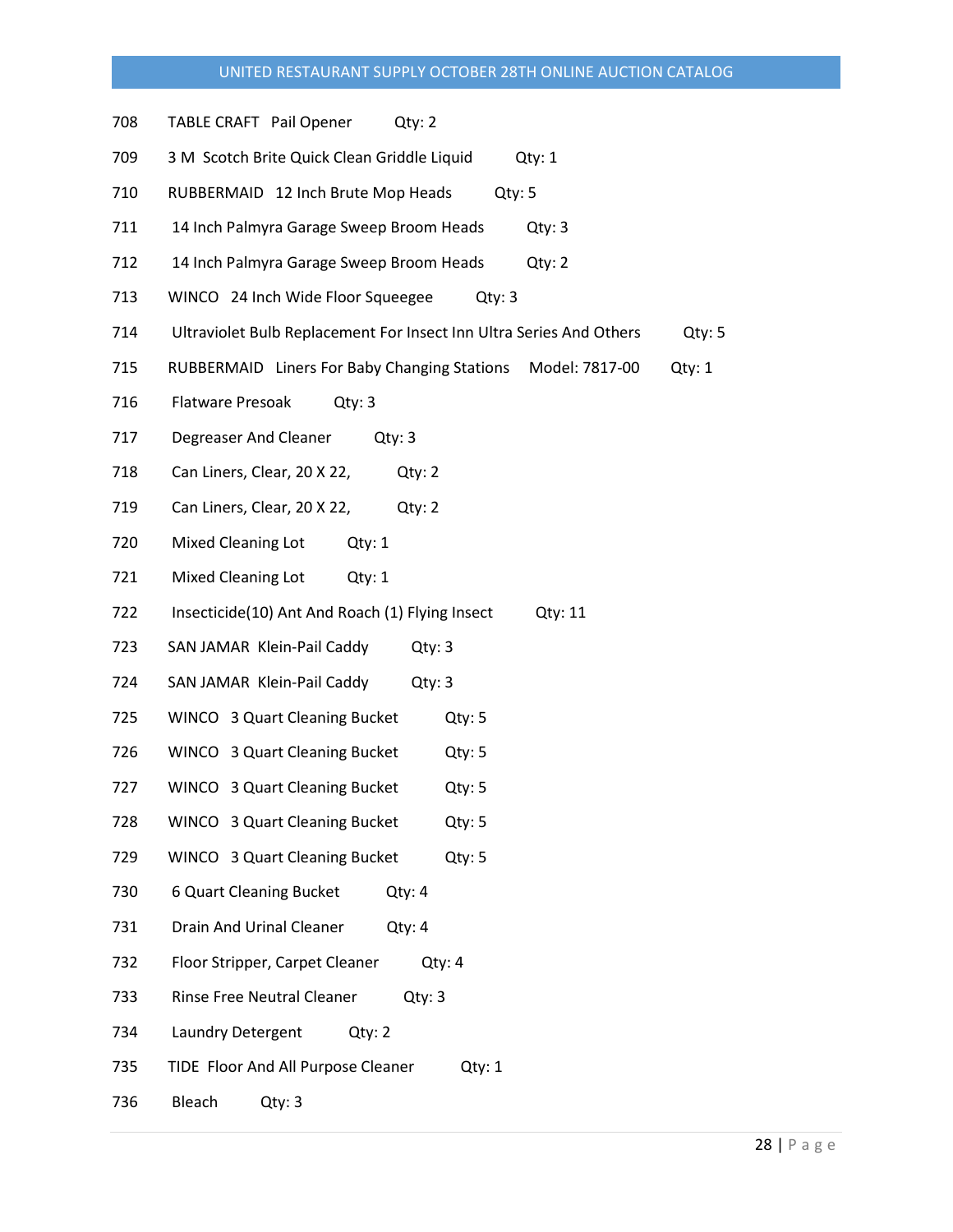737 Pine Scent Cleaner Qty: 2

738 CONTICO 10 Quart Gray Buckets Model: 8110 Qty: 5

739 RUBBERMAID 14 Quart Bucket Model: 2614 Qty: 3

740 Lot Of Cleaning Tools Includes (3) Duo- Sweep Brooms, Duster, Handle, Mop Frame And White Wire Long Handle Tool Storage. Qty: 1

741 Mounting Station For Hand Sanitizer Qty: 1

742 CONTICO 10 Quart Red Bucket Model: 8110 Qty: 4

743 CONTICO 10 Quart Red Bucket Model: 8110 Qty: 5

744 WINCO 12 Inch Toilet Bowl Brush Qty: 1

745 Boot Brush Qty: 6

746 (7) Stiff Scrub Brush, (1) Hand And Nail Brush Kit Qty: 7

747 Bucket Openers Qty: 7

748 Coffee Pot, Urn And Brewer Cleaning Brushes Qty: 8

749 20 Inch Pot And Pan Brush Qty: 5

750 28 Inch Kettle Valve Brush Polypropylene Bristles Qty: 6

751 28 Inch Kettle Valve Brush Polypropylene Bristles Qty: 6

752 28 Inch Kettle Valve Brush Polypropylene Bristles Qty: 7

753 Mixed Lot, Guest Checks, Reservation Pads, Guest Check And Wine List Holders, Tip Trays, Burn Gel And Wrap. Qty: 1

754 Steak Knives (10) Per Box In 2 Styles, Sells By The Box Qty: 3

755 WINWARE Heavy Naugahyde Bib Apron Qty: 3

756 CHEF REVIVAL, CHEFWORKS Bistro Aprons (4) Black, (1) Green, (15) White Qty: 19

757 3 Pocket Money Apron Qty: 22

758 Apron With Bib, 2 Pockets (5) Black, (3) Red, (4) Burgundy, (5 Blue Qty: 17

759 WINWARE Apron With Bib, 2 Pockets, White Qty: 19

760 Display Rack With Slanted Shelves (15) Shelves 69H 24D 21W Qty: 1

761 Display Rack With (8) Slanted Shelves 66H 18D 13W Qty: 1

762 GOLD MEDAL Flossugar, 3.25 Lb Boxes, By The Box, Jars And Cans Go Along For Free Qty:

17

763 GOLD MEDAL Flossugar, 19.5 Lbs Per Box Qty: 2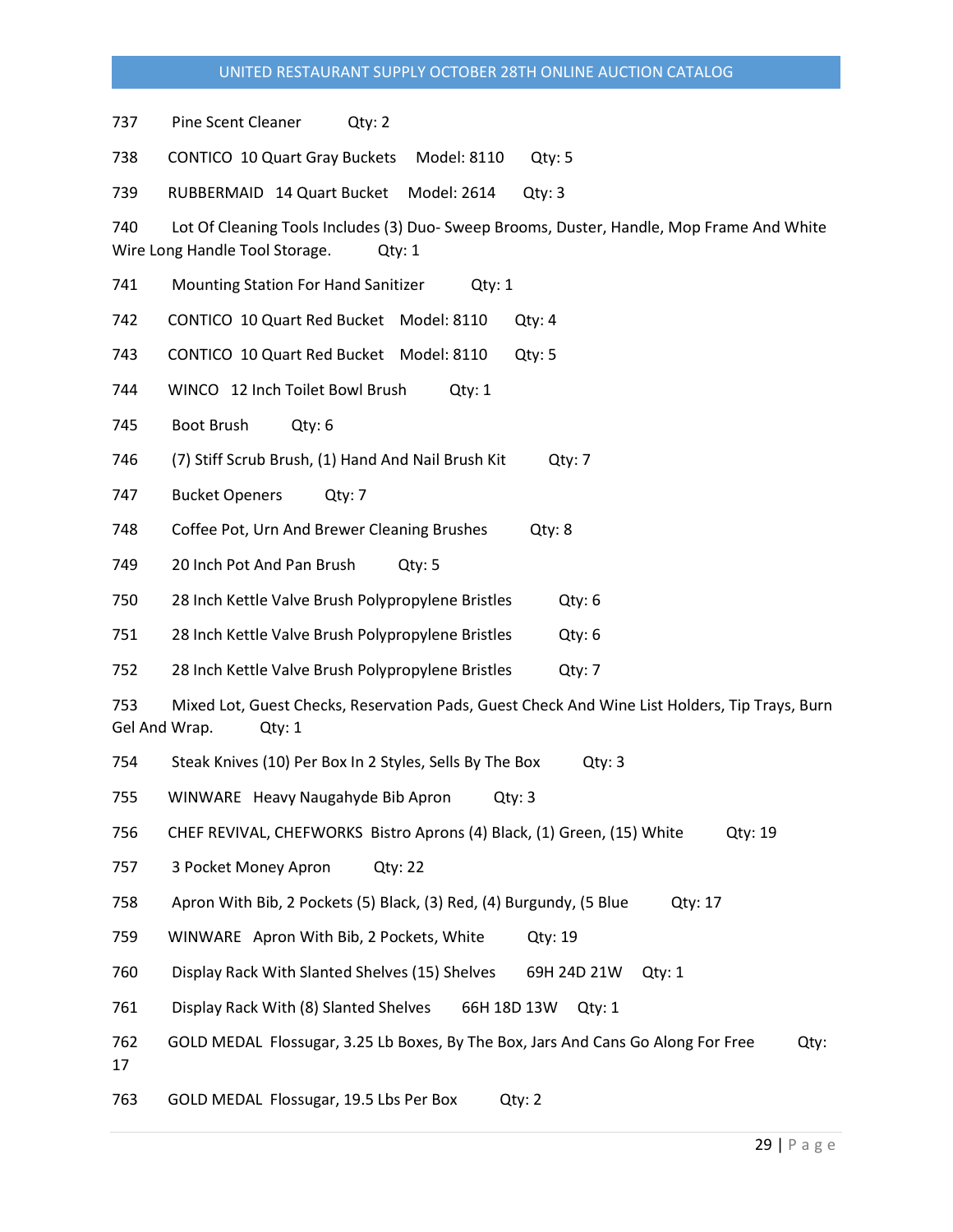- 764 GOLD MEDAL Flossugar, 19.5 Lbs Per Box Qty: 3
- 765 Caramel Apple Dip Qty: 2
- 766 SOLO Popcorn Buckets, (13) 130 Oz., (3) 85 Oz Sleeves. Sells As One Lot. Qty: 1
- 767 MEGA POP 1 Pound Bags Of Popcorn, Sells As One Lot Of Approx 21 Bags Qty: 1
- 768 GOLD MEDAL Easy Kettle Cleaner Qty: 15
- 769 Paper Food Tray, (7) 40-6 Oz, (1) 25-1/4 Lb, (3) 6 Inch. Sells As One Lot. Qty: 1
- 770 Urinal Screens (2), Seat Covers (1) Qty: 3
- 771 Easy Fresh Dispenser With Fan Qty: 15
- 772 Easy Fresh Covers/ Refills, 12 Per Case Qty: 4
- 773 Institutional Strength Odor Counteractant / Airicide Base Qty: 10
- 774 TOLCO Toss Block Cherry, 12 Per Box Qty: 11
- 775 Anti Bacterial Cleaner (11) And Drain Cleaner (2) Qty: 13
- 776 NEMCO Easy Grill Scraper Qty: 1
- 777 NEMCO Easy Grill Scraper Qty: 1
- 778 NEMCO Easy Grill Scraper Qty: 1
- 779 WINCO Aluminum Grill Scraper Qty: 5
- 780 UPDATE Grill Scraper Replacement Blade Qty: 15
- 781 Latex 18 Inch Gloves Qty: 3
- 782 Latex 18 Inch Gloves Qty: 2
- 783 Latex 18 Inch Gloves Qty: 2
- 784 Stainless Steel 2 Quart Transfer Dipper Qty: 3
- 785 Stainless Steel 2 Quart Transfer Dipper Qty: 2
- 786 SAN JAMAR Raid-Cool Plus Model: RCU128V2 Qty: 1
- 787 SAN JAMAR Rapid-Cool Plus Model: RCU64V2 Qty: 2
- 788 SAN JAMAR 12-16 Oz Sad-T-Scoop And Guardian System Qty: 1
- 789 SAN JAMAR Saf-T-Scoop And Guardian System Model: S17000 Qty: 3
- 790 Neon Spoon Straws 8 Inch Qty: 7
- 791 WINCO Polycarbonate Food Box With Lid 9H 26D 18W Qty: 1
- 792 WINCO Polycarbonate Food Box 9H 26D 18W Qty: 2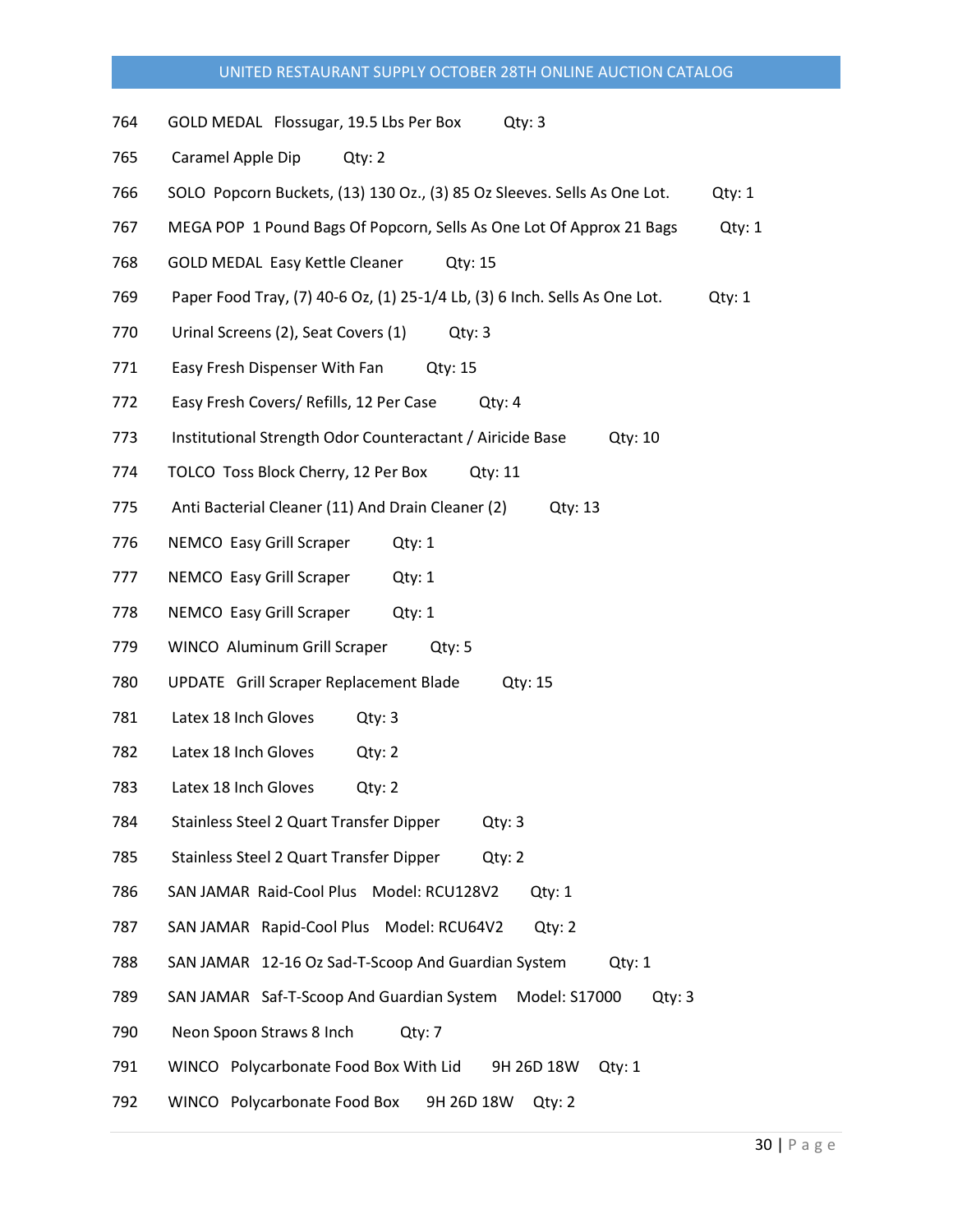| 793<br>18W | WINCO (2) 6 Inch And (1) Cambro 18 X 26 X 3 1/2 Inch Polycarbonate Food Box<br>6H 26D<br>Qty: 3 |
|------------|-------------------------------------------------------------------------------------------------|
| 794        | WINCO Cover For Polycarbonate Food Box<br>26D 18W<br>Qty: 4                                     |
| 795        | WINCO Cover For Polycarbonate Food Box<br>18D 12W<br>Qty: 6                                     |
| 796        | CAMBRO Clear Polycarbonate Drain For Food Box<br>26D 18W Qty: 2                                 |
| 797        | CAMBRO Clear Polycarbonate Food Box<br>3.5H 26D 18W<br>Qty: 4                                   |
| 798        | CAMBRO Clear Polycarbonate Food Box<br>3.5H 26D 18W<br>Qty: 5                                   |
| 799        | CAMBRO Clear Polycarbonate Food Box<br>3.5H 26D 18W Qty: 5                                      |
| 800        | TOPHAT Fountain Syrup, Gallons. Imitation Banana.<br>Qty: 4                                     |
| 801        | TOPHAT Fountain Syrup, Gallons. Imitation Cherry.<br>Qty: 4                                     |
| 802        | TOPHAT Fountain Syrup, Gallons. Imitation Pina Colada.<br>Qty: 2                                |
| 803        | TOPHAT Fountain Syrup, Gallons. Imitation Lime.<br>Qty: 4                                       |
| 804        | TOPHAT Fountain Syrup, Gallons. Imitation Lemon.<br>Qty: 4                                      |
| 805        | TOPHAT Fountain Syrup, Gallons. Imitation Watermelon.<br>Qty: 3                                 |
| 806        | TOPHAT Fountain Syrup, Gallons. Imitation Orange.<br>Qty: 1                                     |
| 807        | TOPHAT Fountain Syrup, Gallons. Imitation Root Beer.<br>Qty: 5                                  |
| 808        | TOPHAT Fountain Syrup, Gallons. Imitation Grape.<br>Qty: 2                                      |
| 809        | TOPHAT Fountain Syrup, Gallons. Imitation Vanilla.<br>Qty: 4                                    |
| 810        | TOPHAT Fountain Syrup, Gallons.<br>Qty: 3                                                       |
| 811        | TOPHAT Fountain Syrup, Gallons. Imitation Bubblegum.<br>Qty: 3                                  |
| 812        | Lot Of 6 Pumps. Qty: 1                                                                          |
| 813        | Large Assorted Lot Of Vinyl Gloves. 34 Boxes As Pictured. Sells As One Lot.<br>Qty: 1           |
| 814        | Lot Of S-Hooks<br>Qty: 1                                                                        |
| 815        | WINWARE Aluminum Order Rack / Check Minder<br>24W<br>Qty: 3                                     |
| 816        | WINWARE Aluminum Order Rack / Check Minder<br>36W<br>Qty: 3                                     |
| 817        | WINWARE Aluminum Order Rack / Check Minder<br>36W<br>Qty: 3                                     |
| 818        | WINWARE Aluminum Order Rack / Check Minder<br>36W<br>Qty: 2                                     |
| 819        | WINWARE Aluminum Order Rack / Check Minder<br>48W<br>Qty: 3                                     |
| 820        | WINWARE Aluminum Order Rack / Check Minder<br>48W<br>Qty: 3                                     |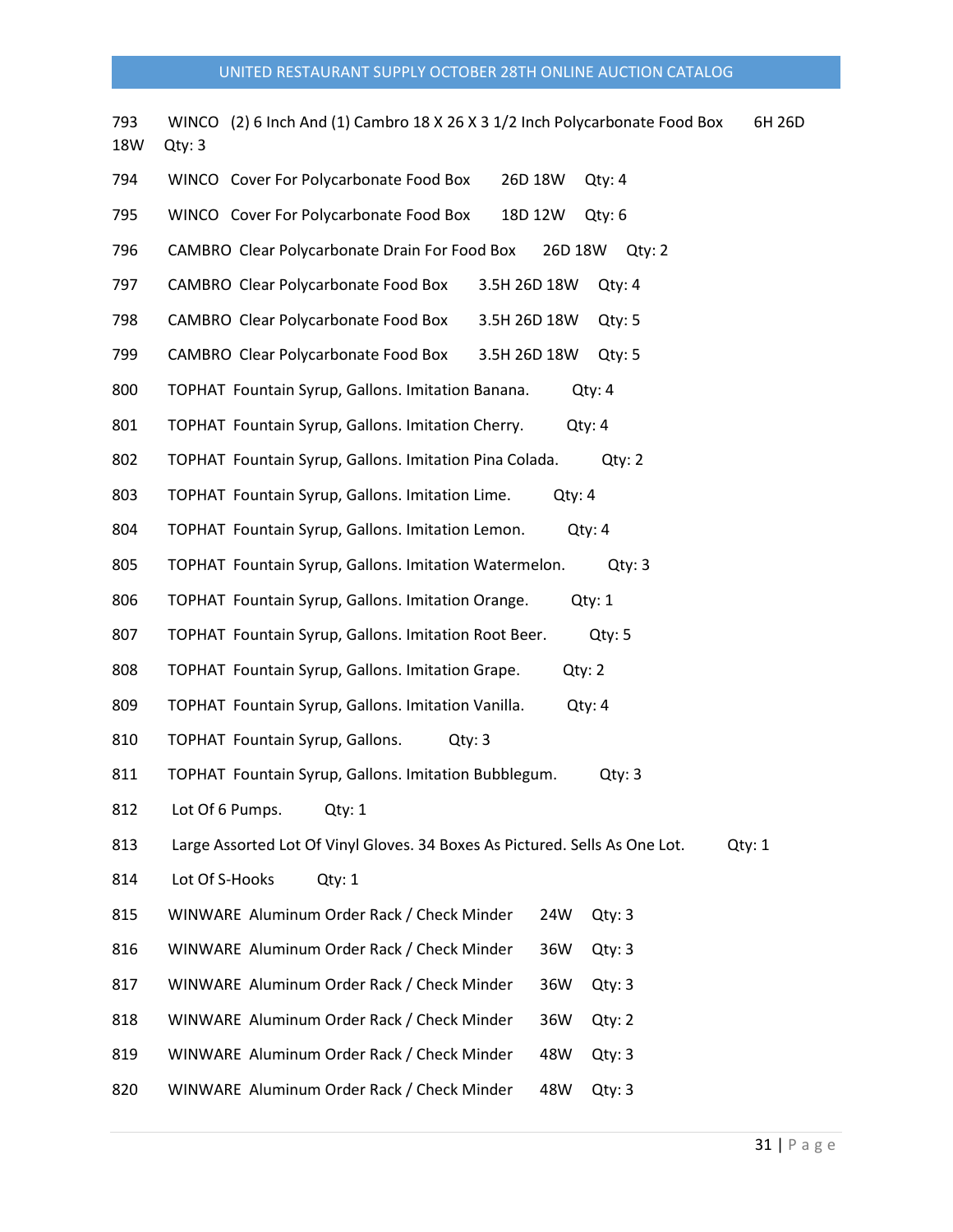| 821           | CAMBRO 2 Qt Translucent Food Storage Container With Covers. Sold By The 3-Pack.                    | Qty: 3 |
|---------------|----------------------------------------------------------------------------------------------------|--------|
| 822           | CAMBRO 2 Qt Translucent Food Storage Container With Covers. Sold By The 3-Pack.                    | Qty: 2 |
| 823           | CAMBRO 2 Qt Translucent Food Storage Container With Covers. Sold By The 3-Pack.                    | Qty: 2 |
| 824           | CAMBRO 6 Qt Translucent Food Storage Container With Covers. Sold By The 2-Pack.                    | Qty: 2 |
| 825           | CAMBRO 6 Qt Translucent Food Storage Container With Covers. Sold By The 2-Pack.                    | Qty: 2 |
| 826           | CAMBRO 6 Qt Translucent Food Storage Container With Covers. Sold By The 2-Pack.                    | Qty: 2 |
| 827           | CAMBRO 6 Qt Translucent Food Storage Container With Covers. Sold By The 2-Pack.                    | Qty: 2 |
| 828           | CAMBRO 6 Qt Translucent Food Storage Container With Covers. Sold By The 2-Pack.                    | Qty: 2 |
| 829           | CAMBRO 8 Qt Translucent Food Storage Container With Covers. Sold By The 2-Pack.                    | Qty: 2 |
| 830           | CAMBRO 8 Qt Translucent Food Storage Container With Covers. Sold By The 2-Pack.                    | Qty: 2 |
| 831           | CAMBRO 8 Qt Translucent Food Storage Container With Covers. Sold By The 2-Pack.                    | Qty: 1 |
| 832<br>Qty: 1 | CAMBRO Lot Of 2 / 4 And 6 Qt Lids Plus (2) 2 Qt Food Storage Containers. Sells As One Lot.         |        |
| 833           | CAMBRO Food Storage Clear Round, 22 Qt<br>Qty: 2                                                   |        |
| 834           | CAMBRO Food Storage Clear Round, 18 Qt<br>Qty: 1                                                   |        |
| 835           | CAMBRO Food Storage Clear Round, 6 Qt<br>Qty: 6                                                    |        |
| 836           | CAMBRO Food Storage Clear Square, 12 Qt<br>Qty: 4                                                  |        |
| 837           | CAMBRO Food Storage Clear Square, 18 Qt<br>Qty: 2                                                  |        |
| 838           | Medium Rubber Gloves, 1 Dz Per Bag. Sold By The Bag.<br>Qty: 3                                     |        |
| 839<br>Of 7.  | RUBBERMAID 3616 Tub For 3690 Storage Box. Used For Merchandise Display / Shelf Wear. Lot<br>Qty: 1 |        |
| 840           | 3 M Griddle Pad Holder<br>Qty: 3                                                                   |        |
| 841           | CONTINENTAL Kleen-Aire Natural Odor Control System<br>Qty: 2                                       |        |
| 842           | WINCO Automatic Air Freshener<br>Qty: 2                                                            |        |
| 843           | WINWARE 28 Oz Plastic Spray Nottle<br>Qty: 6                                                       |        |
| 844           | WINCO Pizza Dough Box Cover For Winco Pl-36nc Model: PL-6N<br>Qty: 3                               |        |
| 845           | WINCO Pizza Delivery Bag Model: BGPZ-20 5H 20D 22W Qty: 2                                          |        |
| 846           | Lot Of 4 Pizza Pans<br>Qty: 1                                                                      |        |

847 AM 12 Inch Wood Pizza Peel Model: 2212 Qty: 3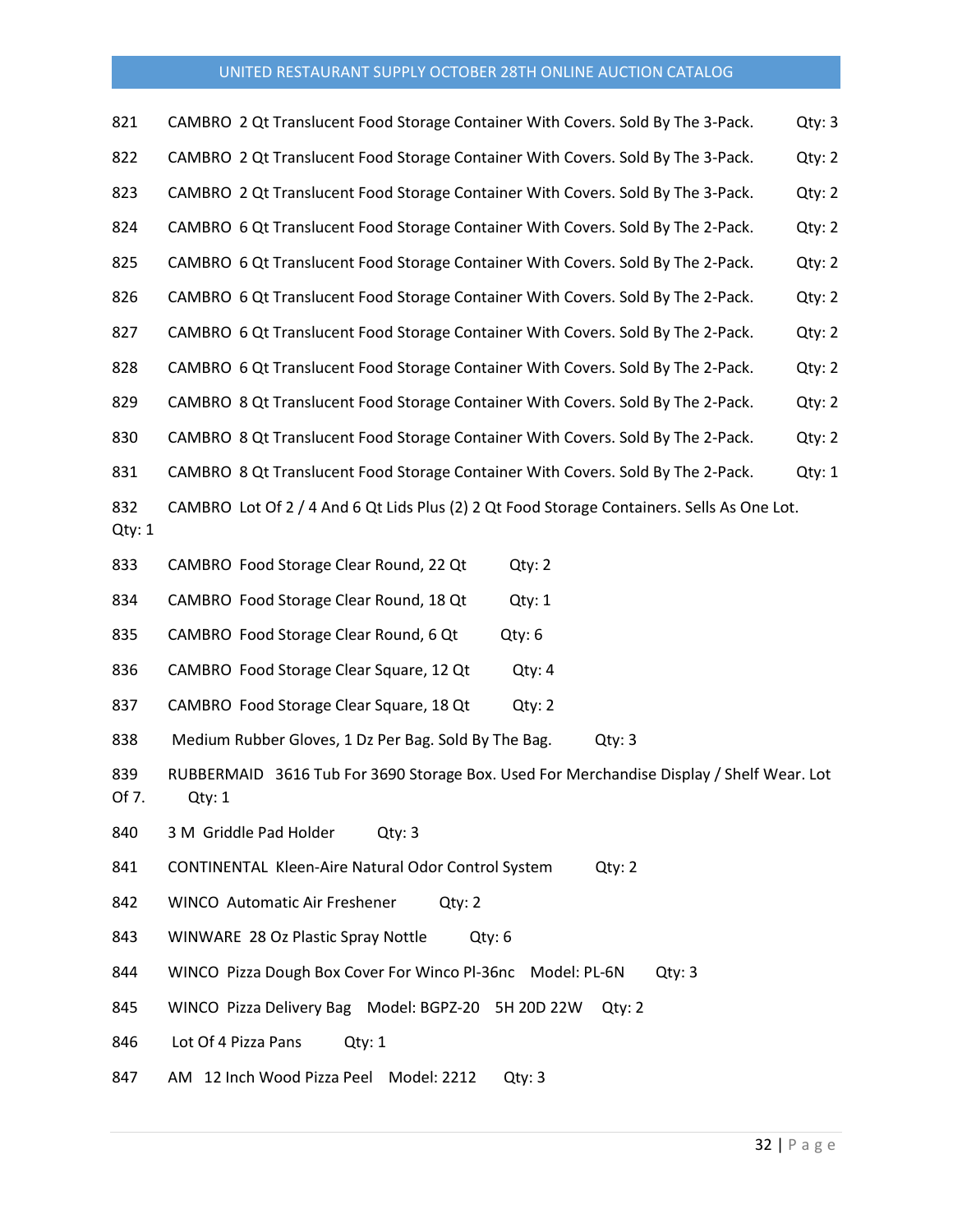848 WINCO Aluminum Pizza Peel Model: APP-26 Qty: 1

849 Pizza Dough Docket Qty: 1

850 WINWARE Stainless Steel 10 Oz Powdered Sugar Dispenser Model: SSD-10 Qty: 7

851 6 Oz Shaker Jar. Sells As One Lot Of 8 Units. Extra Lids. Qty: 1

852 Merchandiser, Shelf Wear 20.5H 6.5D 12.5W Qty: 1

853 WINWARE 3 Gallon Beverage Dispenser Model: PBD-3 Qty: 1

854 WINCO Mop Head. 24 Oz Large Cotton-Poly Blend 4-Ply, Blue , Loop End. Model: MOP-24 Qty: 10

855 WINCO Mop Head. 24 Oz Large Cotton-Poly Blend 4-Ply, Blue , Loop End. Model: MOP-24 Qty: 10

856 Assorted Straw Lot With (2) Cases And (7) Boxes 5 Inch Brown Sip Stix; (6) Boxes 5 Inch Red Sip Stix; (2) Misc And (5) Boxes 4 Inch Green Twist Ties. Sells As One Lot. Qty: 1

857 Assorted Pick Lot With (6) Boxes Parasol Picks, (15) Boxes Round Toothpicks, (2) Boxes Plastic Sword Picks And (8) Hoxes Regular Frill Picks. Qty: 1

858 Wrapped Straw Lot With (6) Boxes 7.75 Inch Black Paper Straws, (5) Boxes 7.75 Jumbo Clear And (2) Boxes 10.25 Jumbo Clear. Qty: 1

859 Assorted Paper Napkin Bands With (1) White, (1) Cinnamon And (4) Burgundy Qty: 6

860 Foil Pan Lot With (36) Full X 4 And (31) 1/2 X 2. Sell As One Lot. Qty: 1

861 CLING CLASSIC FOOD WRAP 12 Inch X 2000 Ft Film Qty: 3

862 CLING CLASSIC FOOD WRAP 12 Inch X 2000 Ft Film Qty: 2

863 Zip It Gallon Food Bags / 250 Bags And Get Reddi 2 Gallon Zip Bag / 100 Per Box. Qty: 2

864 Food Wrap Lot With (1) Wet Waxed Sandwich Bags, (7) Interfolded Waxed Paper, (1) Pop Up Foil Sheets, (2) Wax Paper Rolls And (9) Dry Wax Interfolded Sheets. Assorted Sizes As Pictured Qty: 1

865 Black Pc Cups With Approx (20) Sleeves Of 4 Oz. And (4) Sleeves Of 2 Oz. Partial Case 1 Oz Lids. Qty: 1

866 Pulpboard Coasters Qty: 1

867 Partial Case Of (16) Sleeves 3.5 Oz Translucent Pc Cups And Partial Case Of (11) Sleeves Lids. Qty: 1

868 Deli Containers With Lids Lot With Approximately (60) 32 Oz, (45) 16 Oz And (30) 12 Oz Qty: 1

869 Large Assorted Paper, Plastic And Foam Plate / Bowl Lot As Pictured. Qty: 1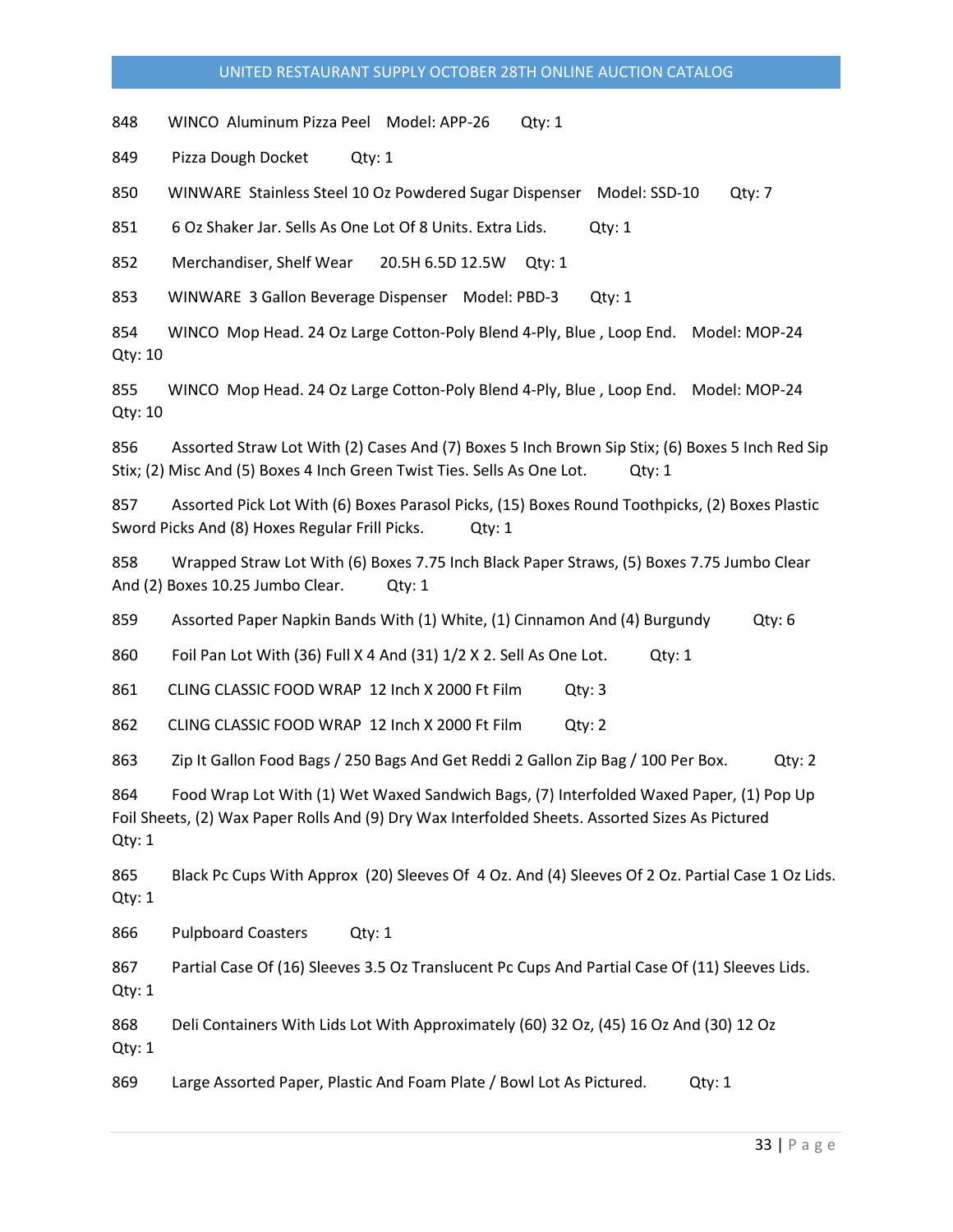| 870 | Assorted Lot Of Food Rotation Labels As Pictured | Qty: 1 |
|-----|--------------------------------------------------|--------|
|-----|--------------------------------------------------|--------|

871 CARLISLE Bus Cart Trash Bin Model: CC11TH Qty: 2

- 872 18 Inch Fine Sweep Push Broom And Handle Qty: 4
- 873 Slim Jim Trash Can With Flip Top Lid Qty: 1
- 874 23 Gallon Square Trash Can Qty: 1
- 875 RUBBERMAID Flip Top Lid For 44 Gallon Trash Can Qty: 2
- 876 CARLISLE Blue Recycle Lid For Slim Jim Trash Can Qty: 4
- 877 CARLISLE Slim Jim Trash Can Lid Qty: 7
- 878 Light Weight Slim Jim Flip Top Trash Can Lid Qty: 2
- 879 CARLISLE Slim Jim Flip Top Trash Can Lid Qty: 2

880 CONTINENTAL 20 Gallon Husky Lids, Sells With (1) 10 Gallon Husky Lid Qty: 3

881 "CHILDS 60 Inch High Gondola To Include: (4) 48 Inch Wide Double Sided Sections; (2) 48 Inch End Caps. Total Of 40 Running Feet Of Shelving Including Both Sides And End Caps. With 23 Inch Base Plates, Assortment Of 21 / 19 And 17 Inch Shelves On Sides, 21 And 19 Inch Shelves On End Caps. Gondola Sells By The Running Foot.

### 60H Qty: 40"

882 "CHILDS 60 Inch High Gondola To Include: (4) 48 Inch Wide Double Sided Sections; (2) 48 Inch End Caps. Total Of 40 Running Feet Of Shelving Including Both Sides And End Caps. With 23 Inch Base Plates, Assortment Of 24 / 21 / 19 And 17 Inch Shelves On Sides, 21 And 19 Inch Shelves On End Caps. Gondola Sells By The Running Foot. Does Not Include Contents As Pictured. Buyer Note: Gondola Must Be Removed On Thursday, October 31st Starting At 8:00 A M. Be Prepared To Arrive First Thing In The Morning, You Must Finish By The End Of The Day Thursday.

Qty: 40"

883 "CHILDS 60 Inch High Gondola To Include: (4) 48 Inch Wide Double Sided Sections; (2) 48 Inch End Caps. Total Of 40 Running Feet Of Shelving Including Both Sides And End Caps. With 23 Inch Base Plates, Assortment Of 21 / 19 And 17 Inch Shelves On Sides, 21 And 19 Inch Shelves On End Caps. Gondola Sells By The Running Foot. Does Not Include Contents As Pictured. Buyer Note: Gondola Must Be Removed On Thursday, October 31st Starting At 8:00 A M. Be Prepared To Arrive First Thing In The Morning, You Must Finish By The End Of The Day Thursday.

Qty: 40"

884 "CHILDS 60 Inch High Gondola To Include: (4) 48 Inch Wide Double Sided Sections; (2) 48 Inch End Caps. Total Of 40 Running Feet Of Shelving Including Both Sides And End Caps. With 23 Inch Base Plates, Assortment Of 21 / 19 And 17 Inch Shelves On Sides, Pegboard On One End Cap. Gondola Sells By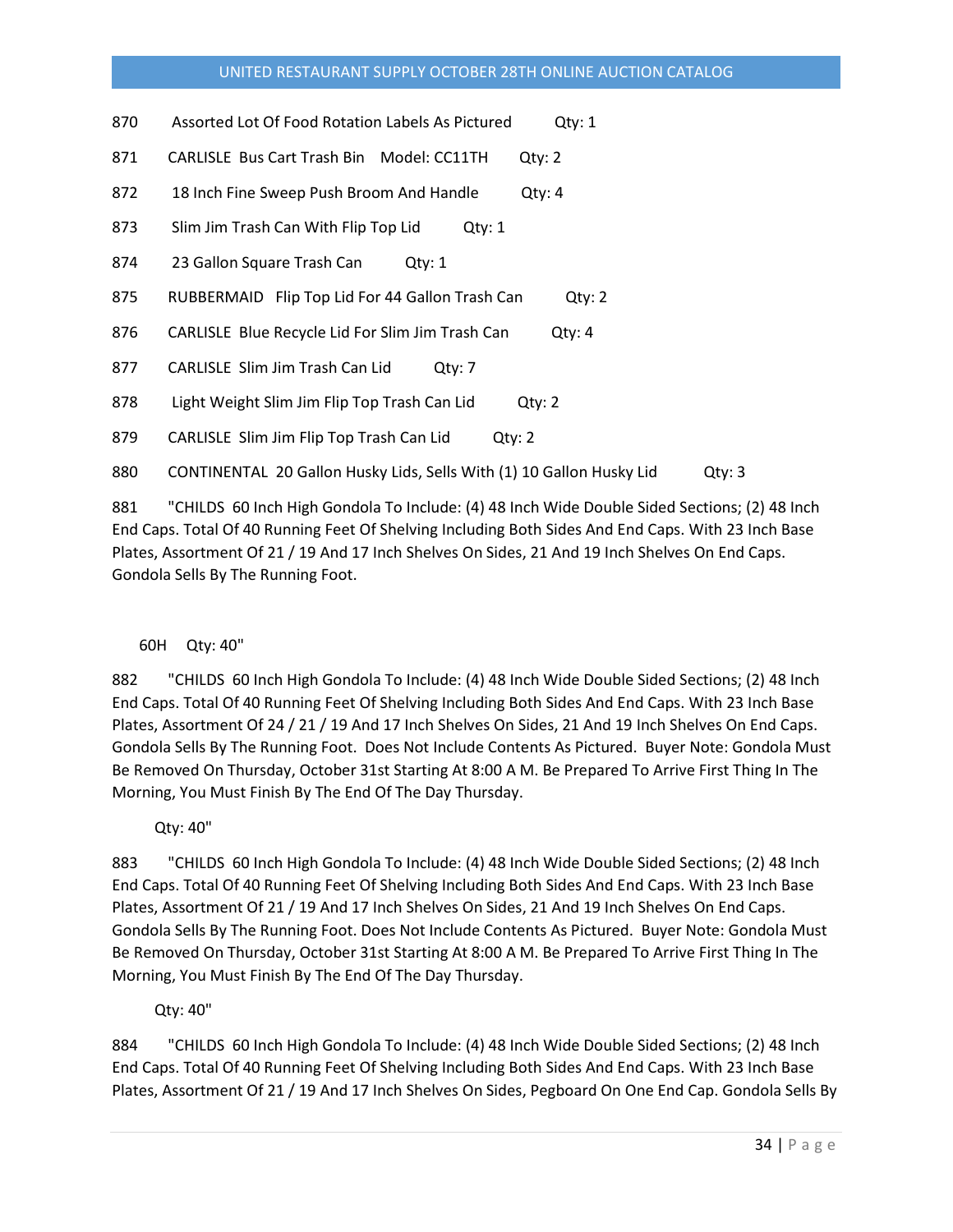The Running Foot. Does Not Include Contents As Pictured. Buyer Note: Gondola Must Be Removed On Thursday, October 31st Starting At 8:00 A M. Be Prepared To Arrive First Thing In The Morning, You Must Finish By The End Of The Day Thursday.

## Qty: 40"

885 "CHILDS 60 Inch High Gondola To Include: (4) 48 Inch Wide Double Sided Sections; (2) 48 Inch End Caps. Total Of 40 Running Feet Of Shelving Including Both Sides And End Caps. With 23 Inch Base Plates, Left Side Has Slat Wall And Right Side Has Assortment Of 21 And 19 Shelves, 21 / 19 And 17 Inch Shelves On Front End Cap. Gondola Sells By The Running Foot. Does Not Include Contents As Pictured. Buyer Note: Gondola Must Be Removed On Thursday, October 31st Starting At 8:00 A M. Be Prepared To Arrive First Thing In The Morning, You Must Finish By The End Of The Day Thursday.

### Qty: 40"

886 "CHILDS 60 Inch High Gondola To Include: (4) 48 Inch Wide Double Sided Sections; (2) 48 Inch End Caps. Total Of 40 Running Feet Of Shelving Including Both Sides And End Caps. With 23 Inch Base Plates, Assortment Of 21 / 19 And 17 Inch Shelves On Sides, 21 And 17 Inch Shelves On End Caps. Gondola Sells By The Running Foot. Does Not Include Contents As Pictured. Buyer Note: Gondola Must Be Removed On Thursday, October 31st Starting At 8:00 A M. Be Prepared To Arrive First Thing In The Morning, You Must Finish By The End Of The Day Thursday.

### Qty: 40"

887 "CHILDS 60 Inch High Gondola To Include: (4) 48 Inch Wide Double Sided Sections; (2) 48 Inch End Caps. Total Of 40 Running Feet Of Shelving Including Both Sides And End Caps. With 23 Inch Base Plates, Assortment Of 21 / 19 And 17 Inch Shelves On Sides, 21 / 19 And 17 Inch Shelves On End Caps. Gondola Sells By The Running Foot. Does Not Include Contents As Pictured. Buyer Note: Gondola Must Be Removed On Thursday, October 31st Starting At 8:00 A M. Be Prepared To Arrive First Thing In The Morning, You Must Finish By The End Of The Day Thursday.

Qty: 40"

888 "CHILDS 60 Inch High Gondola To Include: (4) 48 Inch Wide Double Sided Sections; (2) 48 Inch End Caps. Total Of 40 Running Feet Of Shelving Including Both Sides And End Caps. With 23 Inch Base Plates, Assortment Of 21 / 19 And 17 Inch Shelves On Sides, 21 And 19 Inch Shelves On End Caps. Gondola Sells By The Running Foot. Does Not Include Contents As Pictured. Buyer Note: Gondola Must Be Removed On Thursday, October 31st Starting At 8:00 A M. Be Prepared To Arrive First Thing In The Morning, You Must Finish By The End Of The Day Thursday.

Qty: 40"

889 "CHILDS 60 Inch High Gondola To Include: (2) 48 Inch Wide Double Sided Sections; (1) 36 Inch Wide Double Sided Section (1) 48 Inch End Cap. Total Of 26 Running Feet Of Shelving Including Both Sides And End Cap. With 23 Inch Base Plates, Assortment Of 23 / 21 / 19 And 17 Inch Shelves On Sides, 19 Inch Shelves On One End Cap. Gondola Sells By The Running Foot. Does Not Include Contents As Pictured. Buyer Note: Gondola Must Be Removed On Thursday, October 31st Starting At 8:00 A M. Be Prepared To Arrive First Thing In The Morning, You Must Finish By The End Of The Day Thursday.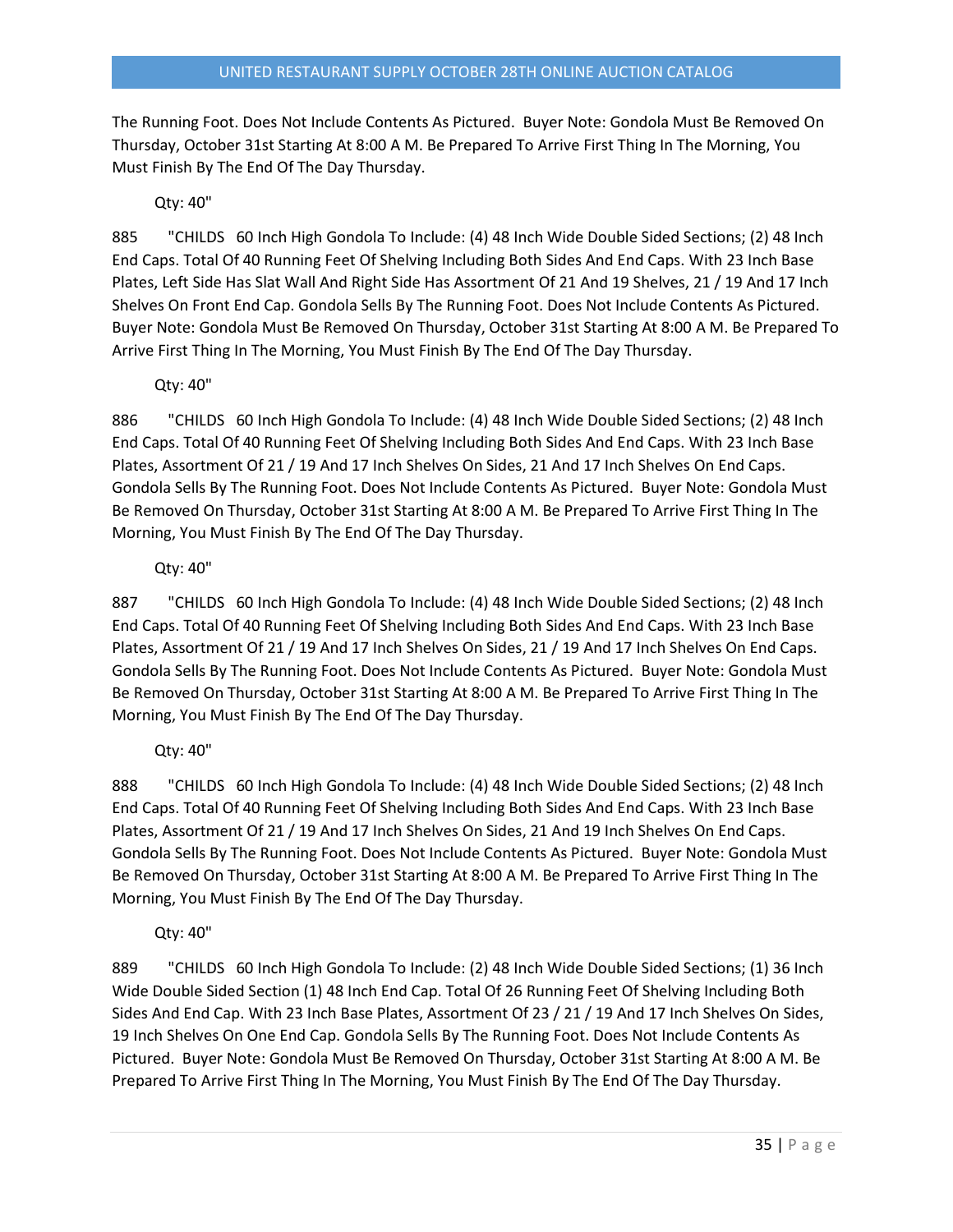60H Qty: 26"

890 "CHILDS 95 Inch High Single Sided Wall Gondola To Include: (14) 48 Inch Wide Single Sided Sections; Each Section Has A 22 Inch Top Shelf With A Facia And 4 Ft Flourescent Fixture; Total Of 56 Running Feet Of Shelving / Single Sided. With 25 Inch Base Plates, Assortment Of 23 / 21 And 19 Inch Shelves. Gondola Sells By The Running Foot. Does Not Include Contents As Pictured. Buyer Note: Gondola Must Be Removed On Thursday, October 31st Starting At 8:00 A M. Be Prepared To Arrive First Thing In The Morning, You Must Finish By The End Of The Day Thursday.

Qty: 56"

891 CHILDS Large Box Of 4 Foot Shelves For Gondola. Appear To Have 17 Inch, 19 Inch, 21 Inch, . Can See At Least 25 Shelves And Cannot See All 48H 50D 38W Qty: 1

892 CHILDS Shelves For Gondola, Mixture Of 3 Foot And 4 Foot Shelves In All Depths. Top Layer Is Predominately 3 Foot, Cannot Tell About Bottom Layer. There Are 18 Shelves On Top Layer. 46H 50D 30W Qty: 1

893 Shelves For Gondola. Can Only See 4 Foot In 19 Inch But There Are Lots Not Visible. 45H 50D 33W Qty: 1

894 CHILDS 3 Foot Base Plates And Shelves For Gondola. 7 Bases, 17 Shelves 12, 14, 16, 19, Inch Shelves 37H 32D 30W Qty: 1

895 CHILDS 60 Inch Uprights, Feet, Top Rails, Kickplates, Etc Qty: 1

896 CHILDS Center Boards And Pegboard For Gondola Qty: 1

897 CHILDS Uprights, With Feet, Top Rails, Center Boards For Gondola Qty: 1

898 CHILDS Uprights, Feet, Kickplates, Baseplates, Shelves Qty: 1

899 CHILDS Shelves, Mostly 4 Foot Various Depths Qty: 1

900 " 60 Inch High Gondola To Include 2 Short Runs / Each With (2) 48 Inch Wide Double Sided Sections And (1) 48 Inch Wide End Cap For A Total Of 48 Running Feet Of Shelving Including Sides And End Caps. With 23 Inch Base Plates. One Of The Runs Has 21 Inch Shelves On Sides, And 21 / 19 And 17 Inch Shelves On One End Cap. The Second Run Has No Shelves On The Sides And 21 / 19 And 17 Inch Shelves On One End Cap. Gondola Sells By The Running Foot. Does Not Include Contents As Pictured. Buyer Note: Gondola Must Be Removed On Thursday, October 31st Starting At 8:00 A M. Be Prepared To Arrive First Thing In The Morning, You Must Finish By The End Of The Day Thursday.

Qty: 48"

| 901 |  | CHILDS 4 Shelves (11) Pieces Appear To Be All 17 Inch | Qty: 1 |
|-----|--|-------------------------------------------------------|--------|
|-----|--|-------------------------------------------------------|--------|

902 Pallet Of Metal Shelving Components Qty: 1

903 Slatwall Hooks Qty: 1

904 Lot Of Napkin Bands Qty: 1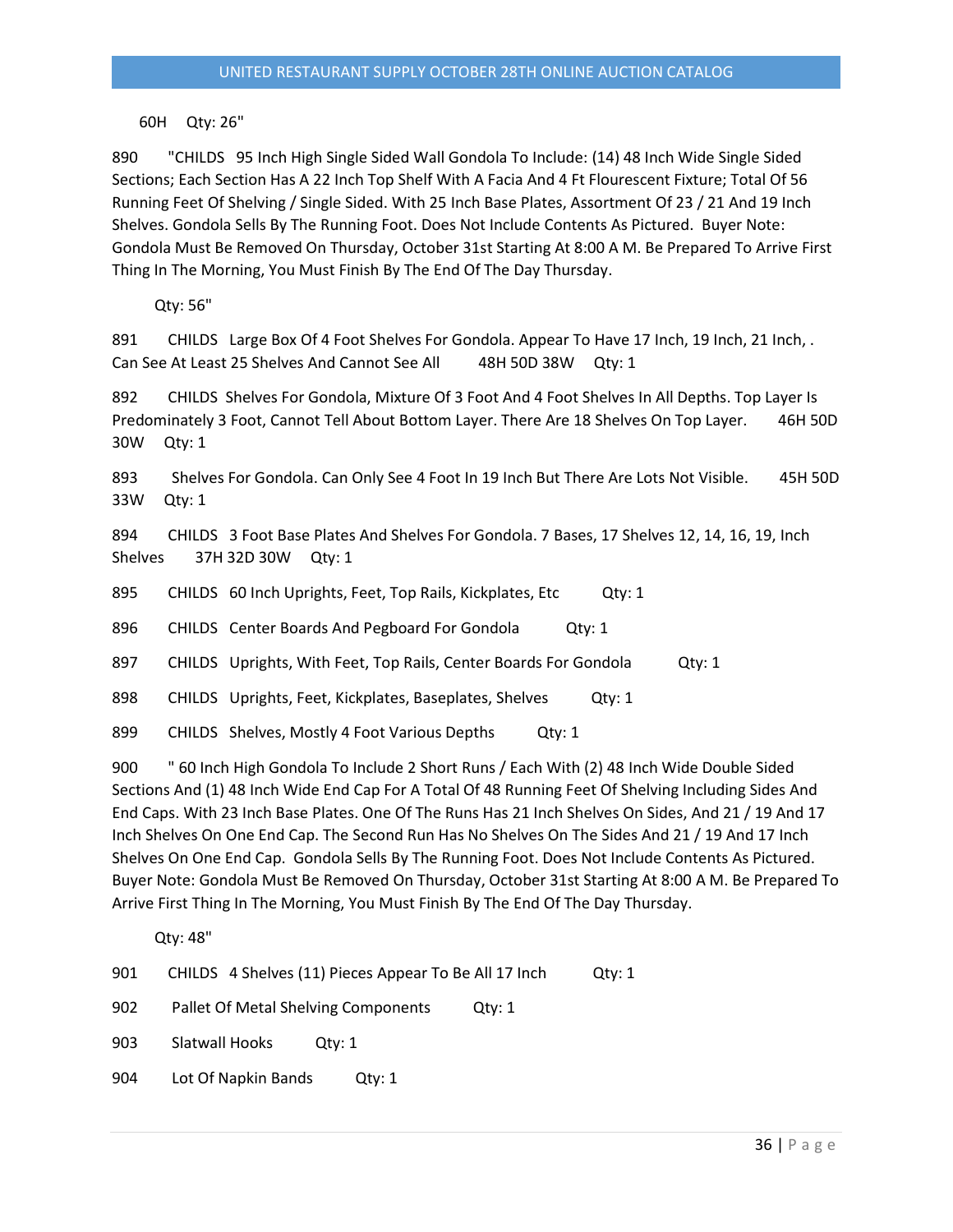- 905 FRESH PRODUCT Clean Air Rimstick Model: 12-FF Qty: 1
- 906 TABLECRAFT High Chair Seat Replacement Straps, Approximately 27 Qty: 1
- 907 Knives Qty: 1
- 908 Miscellaneous Lid Lot Qty: 1
- 909 Cam Links And Corks Qty: 1
- 910 FOLDPACK Take Out Containers 2 Sleeves Model: 16 Qty: 1
- 911 BOBRICK 2 Soap Pump Replacements Qty: 1
- 912 PAPERCON 3 Cases Of Water Glass Bags Qty: 1
- 913 Trash Bin To Hang On Bus Cart Qty: 1
- 914 RUBBERMAID Flatware Bin Hangs On Bus Cart Qty: 1
- 915 Used Stainless Steel 1/3 X 6 Pan And Disposable Pans Qty: 1
- 916 1 Oz Ceramic Ramekins Per Dozen Qty: 6
- 917 1 Oz Ramekins Per Dozen Qty: 6
- 918 WRAP N ROLL 3 Wrap And Roll Bases And 4 Boxes Of Napkin Band Dispenser Qty: 1

919 WARING New Blender Cup Model: CAC21 Qty: 3

920 WARING Blender Cup Replacement Model: CAC21 Qty: 2

921 Used Plastic Display Pieces From Showroom. Some Have Broken Edges On Bases Etc. Various Sizes And Types. Qty: 1

922 Lot Of Mixed Plastic Storage, Graters Etc Qty: 1

923 WINWARE Well Done Steak Markers(5000) Model: PSM-W Qty: 1

924 American Flag Toothpicks 29 Gross Qty: 1

- 925 WINCO Get A Grip Chafer Steam Pan Holder Model: SPWH-1 Qty: 5
- 926 SPILL-STOP Red Liquor Pours (144) Model: 333-00 Qty: 1
- 927 SPILL-STOP Red Liquor Pours (144) Model: 333-00 Qty: 1
- 928 SPILL-STOP Red Liquor Pours (144) Model: 333-00 Qty: 1
- 929 SPILL-STOP Red Liquor Pours (144) Model: 333-00 Qty: 1
- 930 TORK 3 Dispensers Qty: 1

931 MTS Replacement Seats For Bar Stool, Fit Fixed Or Swivel Bases Qty: 2

932 34 Sleeves Of 44 Oz Foam Cups Qty: 1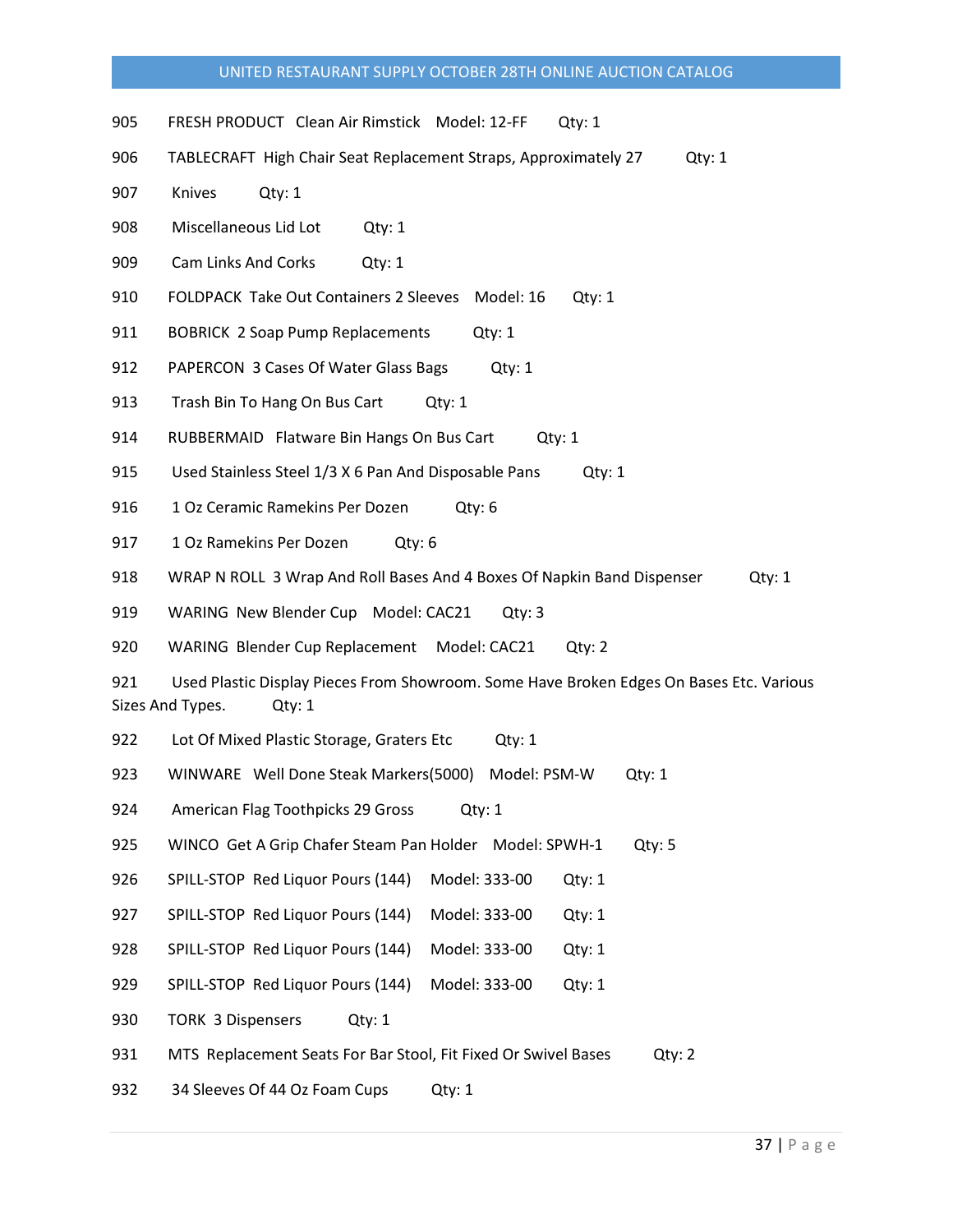- 933 DART Clear Pac Clear Containers 4 Cases Plus 693 Pieces Model: C12DER Qty: 4
- 934 D AND W Plastic Stirrers (1000) Qty: 40
- 935 Mixed Lot Of Various Drink Cup Lids Approximately 7 Cases Cty: 1
- 936 DART 32 Oz Clear Plastic Cups Qty: 27
- 937 DART 8 Oz Cups Individually Wrapped Model: 8 X 8 WRAP Qty: 1
- 938 Napkins, White By The Sleeve Qty: 19
- 939 Coffee Sleeve Qty: 3
- 940 Placemats, (2) Salt Water Fish, (1) Knowing Our Nation Qty: 3
- 941 White Sno-Kraft Bags, 1000 Per Case 14H 4.5D 8.5W Qty: 2
- 942 DART 7 Cases Mostly Full Of Various Cup Lids, Sells As One Lot Qty: 1
- 943 DISPENSE-RITE Stainless Steel Cup Dispenser Model: ADJ-NW-21 Qty: 2
- 944 AMCO Dishwasher Rack, 36 Up Model: P8244 Qty: 3
- 945 CAMBRO Dishwasher Rack, 36 Up Model: 36S738 Qty: 1
- 946 RACK-MASTER TRAEX Dishwasher Rack , Plate Rack Model: PM1510-5 Qty: 2
- 947 CARLISLE Dishwasher Rack, 9 Cup And Bowl Model: RG9 Qty: 4
- 948 CARLISLE Extension Adder For Rg9 Model: RG9 EXT Qty: 5
- 949 DANI-SURE Paper Chop Holders 2500 Per Case Qty: 1
- 950 HOFFMASTER Poly Lined Table Over Red Model: 220611 108D 54W Qty: 1
- 951 Linen Like Table Covers Model: SILVER PRESTIGE 108D 50W Qty: 1
- 952 CAMBRO Portable Dish Dollie Qty: 1
- 953 SERVO LIFT Stainless Steel Heated Plate Stacker 120 Volt Model: ATH-6 Qty: 1
- 954 BOBRICK Stainless Steel Hand Towel Dispenser Model: B-263 Qty: 4
- 955 Cleaning Lot , Sanitizer, Deodorizing Kits, Microfiber Dust Mop, Spotter Qty: 1
- 956 DIAL Anti Micro Niall Foaming Hand Soap 7 1!Liter Per Case Qty: 2
- 957 Synthetic Powdered Gloves, Small Qty: 23
- 958 ROYAL Synthetic Gloves Powdered, Small Qty: 5
- 959 VIRCO Replacement Chair Seats, Black 2H 15D 15W Qty: 11
- 960 Laminate Table Top, Used 36D 36W Qty: 4
- 961 RUBBERMAID Trash Can Lid Model: 3549 Qty: 2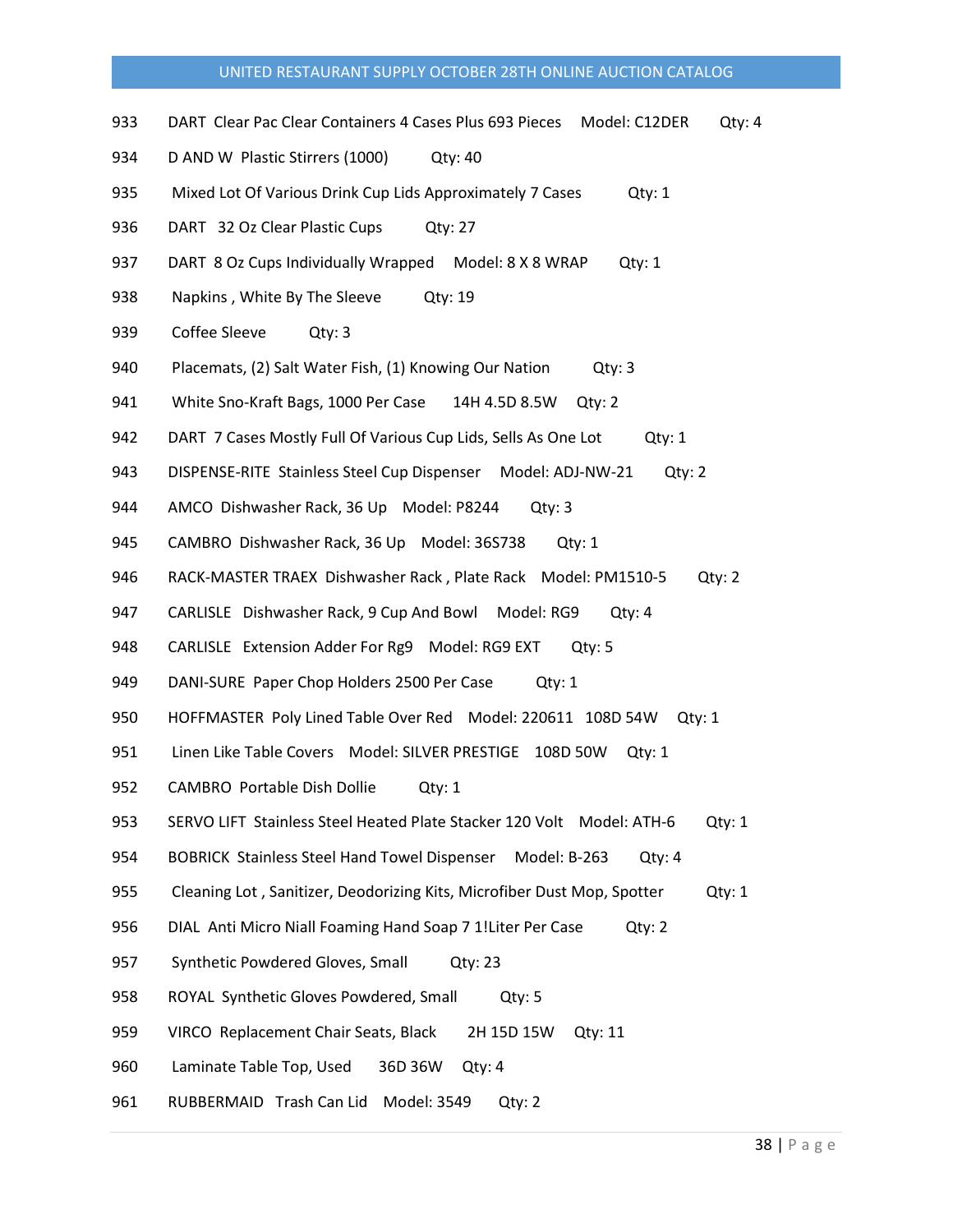962 RUBBERMAID Trash Can Lid Fits 4032 Base Model: 4033 Qty: 5

963 Laminate Table Top 36D 36W Qty: 1

964 Laminate Table Tops , Black 36D 36W Qty: 2

965 Round Polymer Tops, 18 And 24 Inch Qty: 2

966 SPARTA Brush Coffee Urn Gauge Lot Of 8 Qty: 1

967 WINWARE 42 Oz Swirl Insulated Beverage Server, White Model: VSW-42W Qty: 3

968 Lmife Display Case With Magnetic Knife Holder And Plexi Doors. No Key / Unlocked 21.75H 4D 25.5W Qty: 1

969 (13) Shopping Baskets And Wire Holder Qty: 1

970 18 Inch Magnetic Knife / Tool Rack Qty: 1

- 971 Boos Lock Mystery Pil For Butcher Block / Wood Food Preparation Surfaces. Qty: 1
- 972 METALSTAND 4 Drawer Lateral File Cabinet, Preview Table 53H 18D 30W Qty: 1

973 Laminate Storage Cabinet And Bookshelf 77H 20D 78W Qty: 1

974 4 Way Slatwall Display 55H 24D 24W Qty: 1

- 975 HP Wide Format Printer 24 Inch Model: 11 PLUS NR Qty: 1
- 976 Arm Chairs, Black Vinyl On Casters Qty: 3

977 Green Sofa 25H 27D 78W Qty: 1

978 Desk With Right Return, Chair, Credenza, 6 Shelf Book Case , Sells As One. Does Not Include Contents In Or On In Pictures Qty: 1

979 GOLDENCREST 2 Drawer Filing Cabinet 30H 25D 15W Qty: 2

980 Desk, Credenza, 2 Chairs, Does Not Include Contents In Or On Furniture In Pictures Qty: 1

981 Bookcase And Smaller Bookshelf 29H 16D 78W Qty: 1

982 4 Drawer File Cabinet Qty: 1

983 AVANTI Mini Refrigerator Model: IN 24H 22D 18W Qty: 1

984 Laminate Top Table 29H 30D 30W Qty: 1

985 METALSTAND 4 Drawer Lateral File Cabinet With Preview Shelf 53H 18D 36W Qty: 2

986 4 Drawer Lateral File Cabinet With Preview Shelf 53H 18D 42W Qty: 2

987 5 Drawer Lateral File Cabinet With Preview Shelf 53H 18D 36W Qty: 1

988 4 Drawer Lateral File Cabinet With Preview Shelf 53H 18D 36W Qty: 2